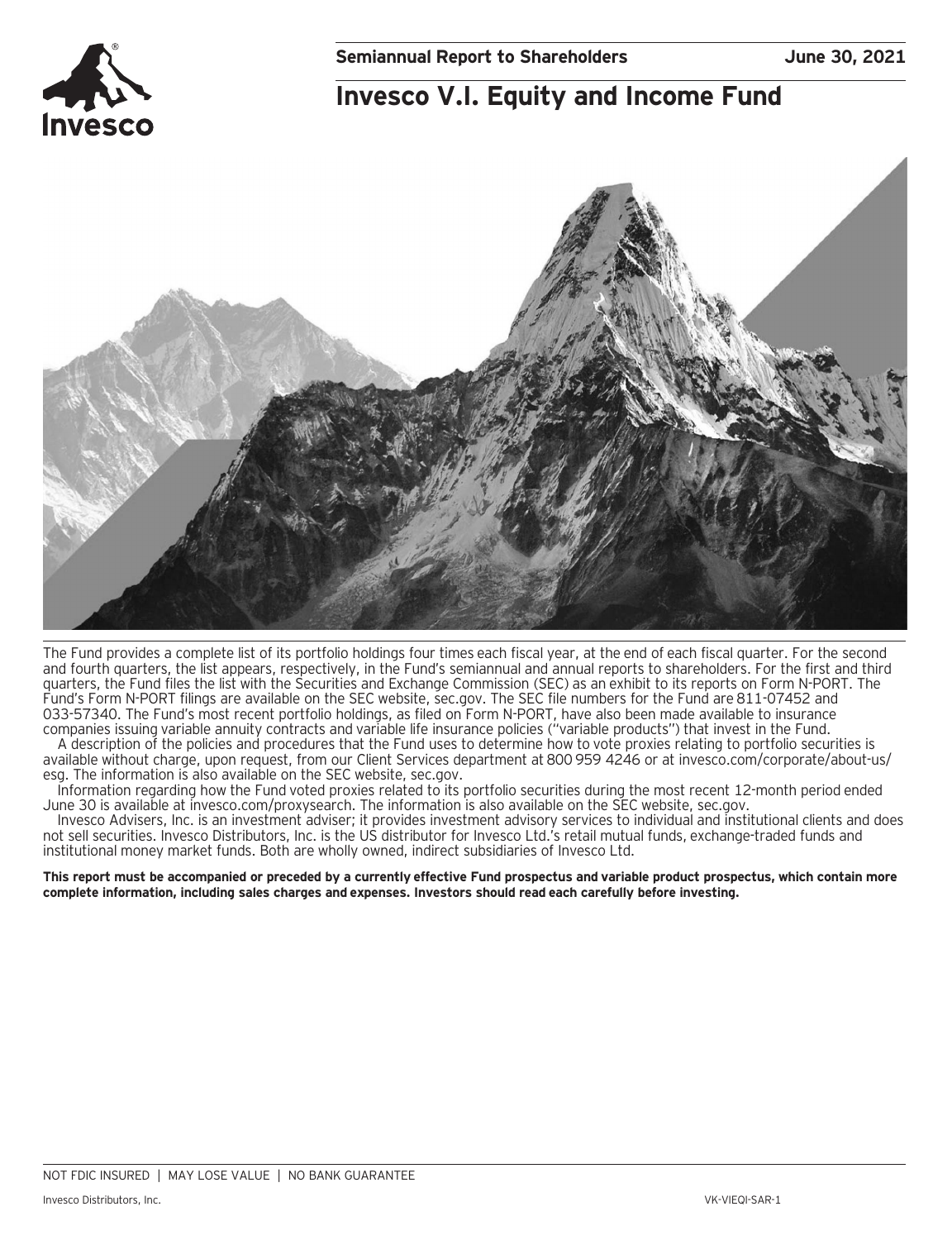### **Performance summary**

#### **Fund vs. Indexes**

*Cumulative total returns, 12/31/20 to 6/30/21, excluding variable product issuer charges. If variable product issuer charges were included, returns would be lower.*

| Series   Shares                                                                                | 13.33%  |
|------------------------------------------------------------------------------------------------|---------|
| Series II Shares                                                                               | 13.19   |
| Russell 1000 Value Index <sup>▼</sup> (Broad Market Index)                                     | 17.05   |
| Bloomberg Barclays U.S. Government/Credit Index <sup>▼</sup> (Style-Specific Index)            | $-1.96$ |
| Lipper VUF Mixed-Asset Target Allocation Growth Funds Index <sup>"</sup> (Peer Group<br>Index) | 9.39    |
|                                                                                                |         |

Source(s): "RIMES Technologies Corp.; "Lipper Inc.

The **Russell 1000® Value Index** is an unmanaged index considered representative of large-cap value stocks. The Russell 1000 Value Index is a trademark/service mark of the Frank Russell Co. Russell<sup>®</sup> is a trademark of the Frank Russell Co.

 The **Bloomberg Barclays U.S. Government/Credit Index** is a broad-based benchmark that includes investment-grade, US dollar-denominated, fixed-rate Treasuries, government-related and corporate securities.

 The **Lipper VUF Mixed-Asset Target Allocation Growth Funds Index** is an unmanaged index considered representative of mixed-asset target allocation growth variable insurance underlying funds tracked by Lipper.

 The Fund is not managed to track the performance of any particular index, including the index(es) described here, and consequently, the performance of the Fund may deviate significantly from the performance of the index(es).

 A direct investment cannot be made in an index. Unless otherwise indicated, index results include reinvested dividends, and they do not reflect sales charges. Performance of the peer group, if applicable, reflects fund expenses; performance of a market index does not.

**Effective June 1, 2010, Class II shares of the predecessor fund, Universal Institutional Funds Equity and Income Portfolio, advised by Morgan Stanley Investment Management Inc. were reorganized into Series II shares of Invesco Van Kampen V.I. Equity and Income Fund (renamed Invesco V.I. Equity and Income Fund on April 29, 2013). Returns shown above, prior to June 1, 2010, for Series II shares are those of the Class II shares of the predecessor fund. Share class returns will differ from the predecessor fund because of different expenses.**

**The performance data quoted represent past performance and cannot guarantee future results; current performance may be lower or higher. Please contact your variable product issuer or financial adviser for**

**the most recent month-end variable product performance. Performance figures reflect Fund expenses, reinvested distributions and changes in net asset value. Performance figures do not reflect deduction of taxes a shareholder would pay on Fund distributions or sale of Fund shares. Investment return and principal value will fluctuate so that you may have a gain or loss when you sell shares.**

**Invesco V.I. Equity and Income Fund, a series portfolio of AIM Variable Insurance Funds (Invesco Variable Insurance Funds), is currently offered through insurance companies issuing variable products. You cannot purchase shares of the Fund directly. Performance figures given represent the Fund and are not intended to reflect actual variable product values. They do not reflect**

#### **Average Annual Total Returns** *As of 6/30/21* **Series I Shares**  Inception (6/1/10) 10.25%<br>10 Years 9.46 10 Years 5 Years 11.23 1 Year 37.30 **Series II Shares**  Inception (4/30/03) 8.43%<br>10 Years 9.20 10 Years 9.20<br>5 Years 10.94 5 Years 10.94<br>1 Year 1987 - 10.94 1 Year

**sales charges, expenses and fees assessed in connection with a variable product. Sales charges, expenses and fees, which are determined by the variable product issuers, will vary and will lower the total return.**

**The most recent month-end performance at the Fund level, excluding variable product charges, is available at 800 451 4246. As mentioned above, for the most recent month-end performance including variable product charges, please contact your variable product issuer or financial adviser.**

**Fund performance reflects any applicable fee waivers and/or expense reimbursements. Had the adviser not waived fees and/or reimbursed expenses currently or in the past, returns would have been lower. See current prospectus for more information.**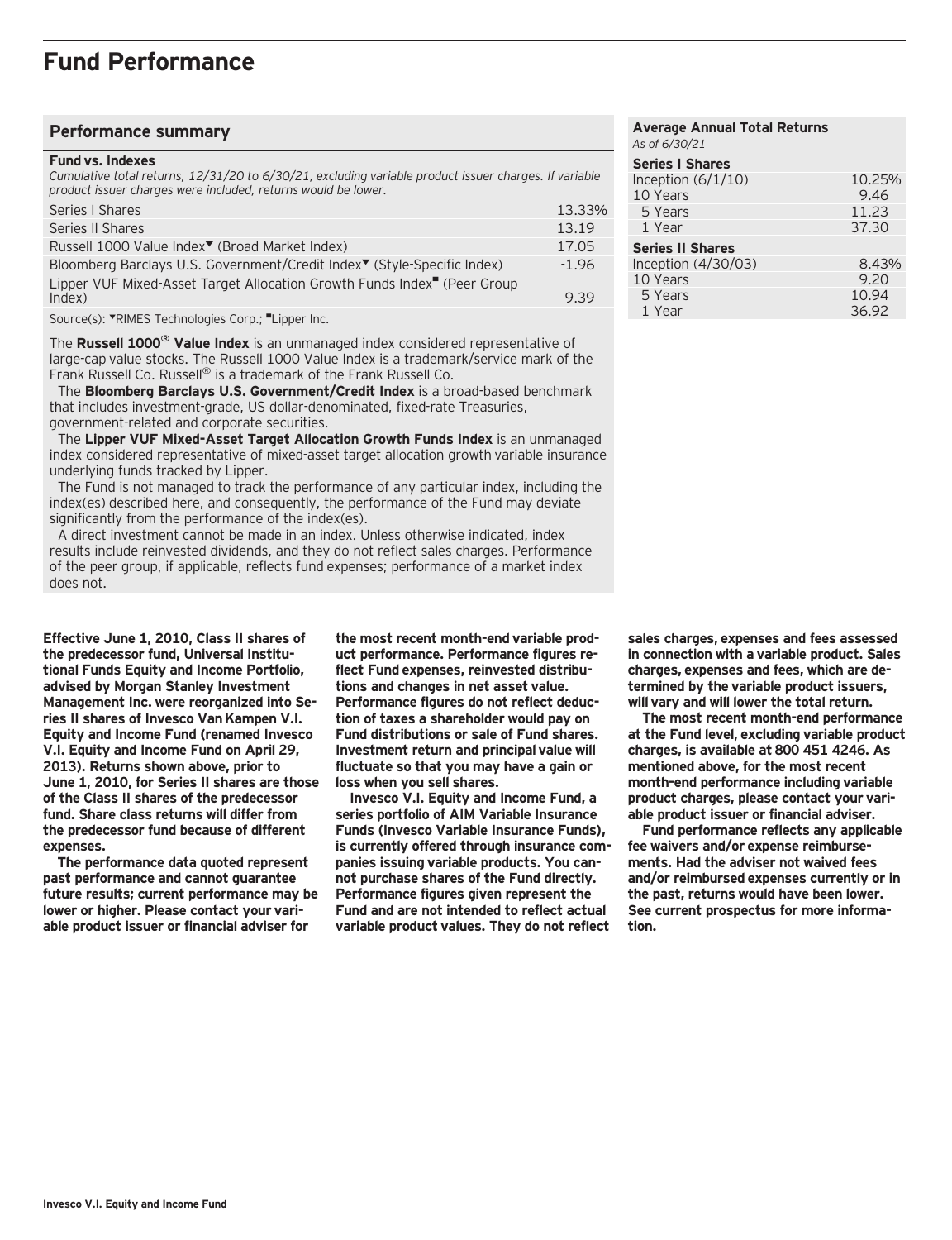### **Liquidity Risk Management Program**

In compliance with Rule 22e-4 under the Investment Company Act of 1940, as amended (the "Liquidity Rule"), the Fund has adopted and implemented a liquidity risk management program in accordance with the Liquidity Rule (the "Program"). The Program is reasonably designed to assess and manage the Fund's liquidity risk, which is the risk that the Fund could not meet redemption requests without significant dilution of remaining investors' interests in the Fund. The Board of Trustees of the Fund (the "Board") has appointed Invesco Advisers, Inc. ("Invesco"), the Fund's investment adviser, as the Program's administrator, and Invesco has delegated oversight of the Program to the Liquidity Risk Management Committee (the "Committee"), which is composed of senior representatives from relevant business groups at Invesco.

As required by the Liquidity Rule, the Program includes policies and procedures providing for an assessment, no less frequently than annually, of the Fund's liquidity risk that takes into account, as relevant to the Fund's liquidity risk: (1) the Fund's investment strategy and liquidity of portfolio investments during both normal and reasonably foreseeable stressed conditions; (2) short-term and long-term cash flow projections for the Fund during both normal and reasonably foreseeable stressed conditions; and (3) the Fund's holdings of cash and cash equivalents and any borrowing arrangements. The Liquidity Rule also requires the classification of the Fund's investments into categories that reflect the assessment of their relative liquidity under current market conditions. The Fund classifies its investments into one of four categories defined in the Liquidity Rule: "Highly Liquid," "Moderately Liquid," "Less Liquid," and "Illiquid." Funds that are not invested primarily in "Highly Liquid Investments" that are assets (cash or investments that are reasonably expected to be convertible into cash within three business days without significantly changing the market value of the investment) are required to establish a "Highly Liquid Investment Minimum" ("HLIM"), which is the minimum percentage of net assets that must be invested in Highly Liquid Investments. Funds with HLIMs have procedures for addressing HLIM shortfalls, including reporting to the Board and the SEC (on a non-public basis) as required by the Program and the Liquidity Rule. In addition, the Fund may not acquire an investment if, immediately after the acquisition, over 15% of the Fund's net assets would consist of "Illiquid Investments" that are assets (an investment that cannot reasonably be expected to be sold or disposed of in current market conditions in seven calendar days or less without the sale or disposition significantly changing the market value of the investment). The Liquidity Rule and the Program also require reporting to the Board and the SEC (on a non-public basis) if a Fund's holdings of Illiquid Investments exceed 15% of the Fund's assets.

At a meeting held on March 22-24, 2021, the Committee presented a report to the Board that addressed the operation of the Program and assessed the Program's adequacy and effectiveness of implementation (the "Report"). The Report covered the period from January 1, 2020 through December 31, 2020 (the "Program Reporting Period"). The Report discussed notable events affecting liquidity over the Program Reporting Period, including the impact of the coronavirus pandemic on the Fund and the overall market. The Report noted that there were no material changes to the Program during the Program Reporting Period.

The Report stated, in relevant part, that during the Program Reporting Period:

- The Program, as adopted and implemented, remained reasonably designed to assess and manage the Fund's liquidity risk and was operated effectively to achieve that goal;
- The Fund's investment strategy remained appropriate for an open-end fund;
- The Fund was able to meet requests for redemption without significant dilution of remaining investors' interests in the Fund;
- The Fund did not breach the 15% limit on Illiquid Investments; and
- The Fund primarily held Highly Liquid Investments and therefore has not adopted an HLIM.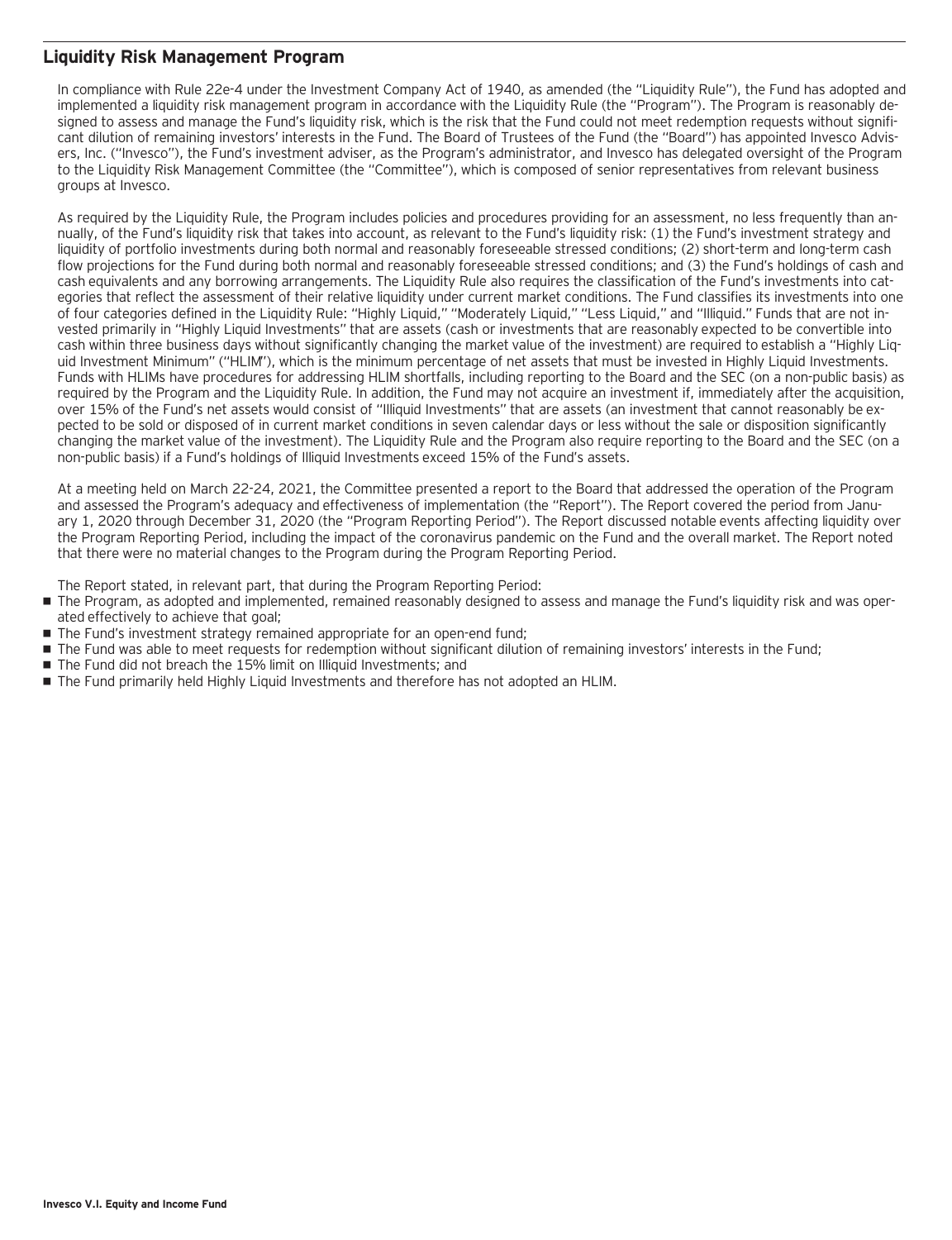# **Schedule of Investments(a)**

June 30, 2021 (Unaudited)

|                                               | <b>Shares</b> | Value            |
|-----------------------------------------------|---------------|------------------|
| Common Stocks & Other Equity Interests-63.63% |               |                  |
| Aerospace & Defense-3.53%                     |               |                  |
| General Dynamics Corp.                        | 63,051        | \$<br>11,869,981 |
| Raytheon Technologies Corp.                   | 244,030       | 20,818,200       |
| Textron, Inc.                                 | 226,399       | 15,569,459       |
|                                               |               | 48,257,640       |
| <b>Apparel Retail-1.08%</b>                   |               |                  |
| TJX Cos., Inc. (The)                          | 218,852       | 14,755,002       |
| <b>Automobile Manufacturers-2.38%</b>         |               |                  |
| General Motors Co. <sup>(b)</sup>             | 551,062       | 32,606,339       |
| <b>Building Products-1.66%</b>                |               |                  |
| Johnson Controls International PLC            | 330,967       | 22,714,265       |
| Cable & Satellite-1.71%                       |               |                  |
| Charter Communications, Inc.,                 |               |                  |
| Class A <sup>(b)</sup>                        | 16,770        | 12,098,717       |
| Comcast Corp., Class A                        | 197,452       | 11,258,713       |
|                                               |               | 23,357,430       |
|                                               |               |                  |
| <b>Commodity Chemicals-0.56%</b>              |               |                  |
| Dow, Inc.                                     | 120,128       | 7,601,700        |
| Construction & Engineering-0.62%              |               |                  |
| Quanta Services, Inc.                         | 94,055        | 8,518,561        |
| <b>Consumer Finance-0.98%</b>                 |               |                  |
| American Express Co.                          |               |                  |
|                                               | 81,582        | 13,479,794       |
| Data Processing & Outsourced Services-0.54%   |               |                  |
| Fiserv, Inc. <sup>(b)</sup>                   | 68,689        | 7,342,167        |
| Distillers & Vintners-0.40%                   |               |                  |
| Diageo PLC (United Kingdom)                   | 113,206       | 5,425,228        |
|                                               |               |                  |
| Diversified Banks-4.69%                       |               |                  |
| Bank of America Corp.                         | 805,404       | 33,206,807       |
| Wells Fargo & Co.                             | 682,871       | 30,927,227       |
|                                               |               | 64,134,034       |
| Electric Utilities-1.60%                      |               |                  |
| Duke Energy Corp.                             | 67,396        | 6,653,333        |
| Exelon Corp.                                  | 170,136       | 7,538,726        |
| FirstEnergy Corp.                             | 205,643       | 7,651,976        |
|                                               |               | 21,844,035       |
|                                               |               |                  |
| Electrical Components & Equipment-0.61%       |               |                  |
| Emerson Electric Co.                          | 87,212        | 8,393,283        |
| Electronic Components-0.62%                   |               |                  |
| Corning, Inc.                                 | 208,634       | 8,533,131        |
| Electronic Manufacturing Services-0.60%       |               |                  |
| TE Connectivity Ltd.                          | 60,285        |                  |
|                                               |               | 8,151,135        |
| Fertilizers & Agricultural Chemicals-0.94%    |               |                  |
| Corteva, Inc.                                 | 289,728       | 12,849,437       |
|                                               |               |                  |

|                                            | <b>Shares</b> | Value            |
|--------------------------------------------|---------------|------------------|
| Food Distributors-1.49%                    |               |                  |
| Sysco Corp.                                | 142,541       | \$<br>11,082,563 |
| US Foods Holding Corp. <sup>(b)</sup>      | 243,307       | 9,333,256        |
|                                            |               | 20,415,819       |
|                                            |               |                  |
| Gold-0.49%                                 |               |                  |
| Barrick Gold Corp. (Canada)                | 323,984       | 6,699,989        |
|                                            |               |                  |
| <b>Health Care Distributors-0.80%</b>      |               |                  |
| McKesson Corp.                             | 56,931        | 10,887,484       |
| Health Care Equipment-1.42%                |               |                  |
| Medtronic PLC                              | 101,619       | 12,613,966       |
| Zimmer Biomet Holdings, Inc.               | 42,840        |                  |
|                                            |               | 6,889,529        |
|                                            |               | 19,503,495       |
| <b>Health Care Facilities-0.43%</b>        |               |                  |
| Universal Health Services, Inc., Class B   | 40,688        | 5,957,944        |
|                                            |               |                  |
| <b>Health Care Services-1.62%</b>          |               |                  |
| Cigna Corp.                                | 52,995        | 12,563,525       |
| CVS Health Corp.                           | 115,926       | 9,672,865        |
|                                            |               | 22,236,390       |
|                                            |               |                  |
| <b>Health Care Supplies-0.14%</b>          |               |                  |
| Alcon, Inc. (Switzerland)                  | 26,738        | 1,872,912        |
| Home Improvement Retail-0.56%              |               |                  |
| Kingfisher PLC (United Kingdom)            | 1,521,781     | 7,677,872        |
|                                            |               |                  |
| Hotels, Resorts & Cruise Lines-0.88%       |               |                  |
| Booking Holdings, Inc. (b)                 | 5,530         | 12,100,138       |
|                                            |               |                  |
| Human Resource & Employment Services-0.39% |               |                  |
| Adecco Group AG (Switzerland)              | 77,890        | 5,294,145        |
| Industrial Machinery-0.07%                 |               |                  |
| Parker-Hannifin Corp.                      | 3,003         | 922,251          |
|                                            |               |                  |
| Insurance Brokers-0.50%                    |               |                  |
| Willis Towers Watson PLC                   | 29,505        | 6,786,740        |
|                                            |               |                  |
| Intearated Oil & Gas-0.91%                 |               |                  |
| Chevron Corp.                              | 119,445       | 12,510,669       |
| Investment Banking & Brokerage-4.28%       |               |                  |
| Charles Schwab Corp. (The)                 | 163,715       | 11,920,089       |
| Goldman Sachs Group, Inc. (The)            | 64,826        | 24,603,412       |
| Morgan Stanley                             | 240,130       | 22,017,520       |
|                                            |               | 58,541,021       |
|                                            |               |                  |
| IT Consulting & Other Services-1.51%       |               |                  |
| Cognizant Technology Solutions Corp.,      |               |                  |
| Class A                                    | 298,685       | 20,686,923       |
|                                            |               |                  |
| <b>Managed Health Care-0.76%</b>           |               |                  |
| Anthem, Inc.                               | 27,244        | 10,401,759       |
| Movies & Entertainment-2.03%               |               |                  |
| Netflix, Inc. <sup>(b)</sup>               | 19,586        | 10,345,521       |
|                                            |               |                  |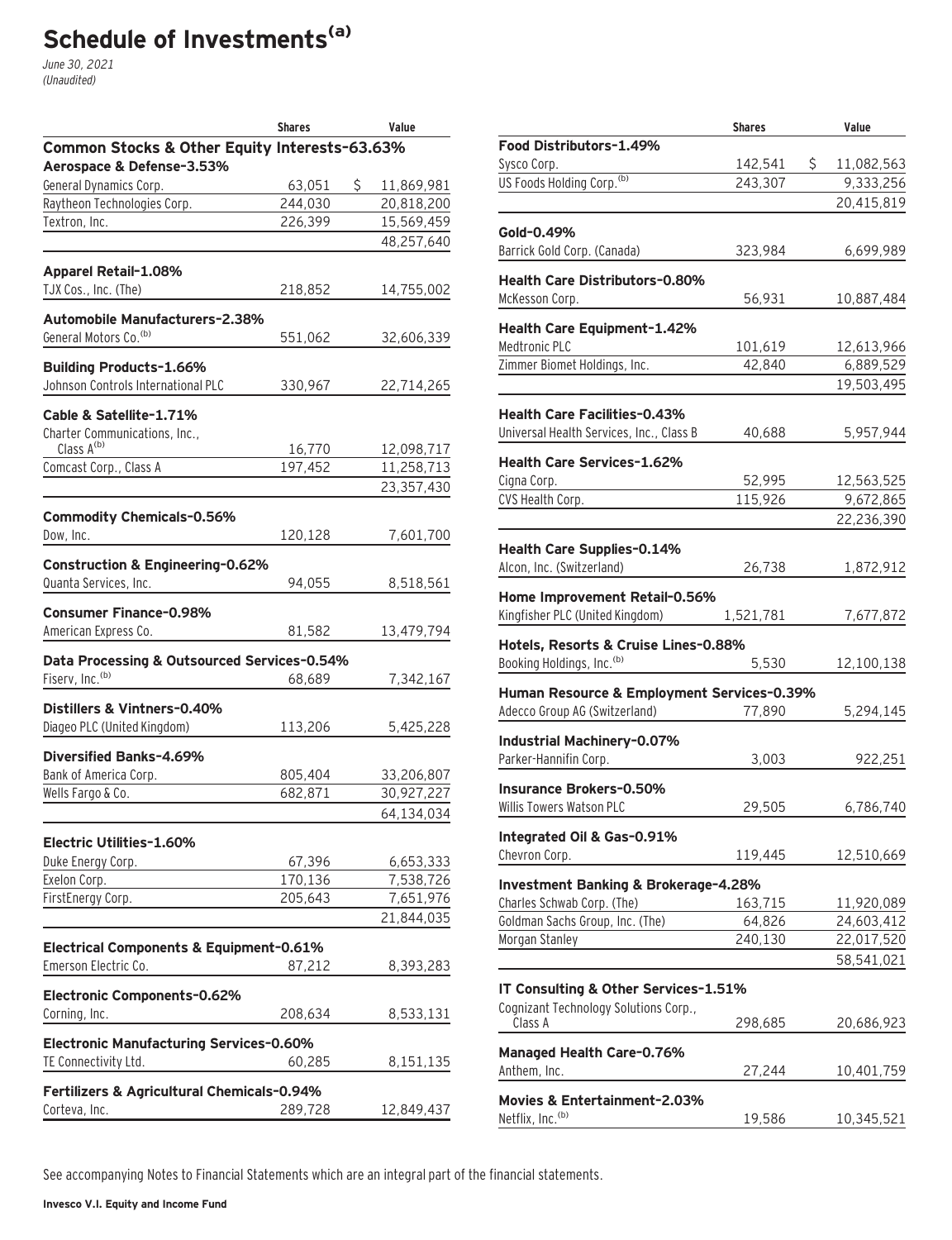|                                                   | <b>Shares</b> | Value            |
|---------------------------------------------------|---------------|------------------|
| <b>Movies &amp; Entertainment-(continued)</b>     |               |                  |
| Walt Disney Co. (The) <sup>(b)</sup>              | 99,233        | \$<br>17,442,184 |
|                                                   |               | 27,787,705       |
| Multi-line Insurance-1.51%                        |               |                  |
| American International Group, Inc.                | 432,817       | 20,602,089       |
| Oil & Gas Exploration & Production-3.09%          |               |                  |
| Canadian Natural Resources Ltd.                   |               |                  |
| (Canada)                                          | 222,080       | 8,061,956        |
| ConocoPhillips                                    | 234,291       | 14,268,322       |
| Devon Energy Corp.                                | 366,601       | 10,701,083       |
| Pioneer Natural Resources Co.                     | 57,158        | 9,289,318        |
|                                                   |               | 42,320,679       |
| <b>Other Diversified Financial Services-0.64%</b> |               |                  |
| Voya Financial, Inc.                              | 141,754       | 8,717,871        |
| Pharmaceuticals-3.87%                             |               |                  |
| Bristol-Myers Squibb Co.                          | 192,108       | 12,836,657       |
| GlaxoSmithKline PLC (United Kingdom)              | 368,448       | 7,238,039        |
| Johnson & Johnson                                 | 41,647        | 6,860,927        |
| Merck & Co., Inc.                                 | 98,115        | 7,630,403        |
| Pfizer, Inc.                                      | 161,916       | 6,340,631        |
| Sanofi (France)                                   | 115,384       | 12,090,589       |
|                                                   |               | 52,997,246       |
| Railroads-1.34%                                   |               |                  |
| CSX Corp.                                         | 570,687       | 18,307,639       |
| Real Estate Services-1.51%                        |               |                  |
| CBRE Group, Inc., Class A(b)                      | 241,163       | 20,674,904       |
|                                                   |               |                  |
| Regional Banks-3.93%                              |               |                  |
| Citizens Financial Group, Inc.                    | 440,364       | 20,199,497       |
| PNC Financial Services Group, Inc. (The)          | 91,352        | 17,426,308       |
| Truist Financial Corp.                            | 291,001       | 16,150,555       |
|                                                   |               | 53,776,360       |
| Semiconductors-3.40%                              |               |                  |
| Intel Corp.                                       | 289,334       | 16,243,211       |
| Micron Technology, Inc. <sup>(b)</sup>            | 88,762        | 7,542,995        |
| NXP Semiconductors N.V. (China)                   | 56,051        | 11,530,812       |
| QUALCOMM, Inc.                                    | 78,548        | 11,226,865       |
|                                                   |               | 46,543,883       |
| <b>Specialty Chemicals-0.51%</b>                  |               |                  |
| Axalta Coating Systems Ltd. <sup>(b)</sup>        | 229,038       | 6,983,369        |
| Systems Software-1.00%                            |               |                  |
| Oracle Corp.                                      | 176,303       | 13,723,425       |
|                                                   |               |                  |
| Tobacco-1.57%                                     |               |                  |
| Philip Morris International, Inc.                 | 216,744       | 21,481,498       |
| <b>Wireless Telecommunication Services-0.46%</b>  |               |                  |
| Vodafone Group PLC (United Kingdom)               | 3,711,662     | 6,242,749        |
| Total Common Stocks & Other Equity Interests      |               |                  |
| (Cost \$548,410,275)                              |               | 870,618,149      |

|                                                                       | Principal<br>Amount | Value           |
|-----------------------------------------------------------------------|---------------------|-----------------|
| U.S. Dollar Denominated Bonds & Notes-20.25%                          |                     |                 |
| Aerospace & Defense-0.34%                                             |                     |                 |
| Boeing Co. (The), 5.81%,<br>05/01/2050                                | \$1,625,000         | \$<br>2,191,867 |
| General Dynamics Corp., 3.88%,<br>07/15/2021                          | 1,735,000           | 1,736,445       |
| Precision Castparts Corp., 2.50%,<br>01/15/2023                       | 333,000             | 342,335         |
| Raytheon Technologies Corp.,<br>4.45%, 11/16/2038                     | 308,000             | 373,766         |
|                                                                       |                     | 4,644,413       |
| Agricultural & Farm Machinery-0.09%                                   |                     |                 |
| Deere & Co., 2.60%, 06/08/2022                                        | 1,161,000           | 1,180,406       |
| <b>Agricultural Products-0.02%</b>                                    |                     |                 |
| Ingredion, Inc., 6.63%,                                               |                     |                 |
| 04/15/2037                                                            | 232,000             | 323,251         |
| Air Freight & Logistics-0.06%                                         |                     |                 |
| FedEx Corp., 4.90%, 01/15/2034<br>United Parcel Service, Inc., 3.40%, | 402,000             | 502,420         |
| 11/15/2046                                                            | 240,000             | 270,208         |
|                                                                       |                     | 772,628         |
| Airlines-0.31%                                                        |                     |                 |
| American Airlines Pass-Through                                        |                     |                 |
| Trust, Series 2014-1, Class A,<br>3.70%, 04/01/2028                   | 283,164             | 288,469         |
| Continental Airlines Pass-Through                                     |                     |                 |
| Trust, Series 2012-1, Class A,                                        |                     |                 |
| 4.15%, 04/11/2024<br>JetBlue Airways Corp., Conv.,                    | 281,906             | 299,861         |
| 0.50%, 04/01/2026 <sup>(c)</sup>                                      | 1,732,000           | 1,734,598       |
| Spirit Airlines, Inc., Conv., 1.00%,<br>05/15/2026                    | 1,073,000           | 1,028,041       |
| United Airlines Pass-Through Trust,                                   |                     |                 |
| Series 2014-2, Class A, 3.75%,<br>09/03/2026                          | 363,867             | 385,392         |
| Series 2018-1, Class AA, 3.50%,                                       |                     |                 |
| 03/01/2030                                                            | 452,332             | 474,625         |
|                                                                       |                     | 4,210,986       |
| <b>Alternative Carriers-0.20%</b>                                     |                     |                 |
| Liberty Latin America Ltd. (Chile),<br>Conv., 2.00%, 07/15/2024       | 2,743,000           | 2,807,686       |
|                                                                       |                     |                 |
| <b>Application Software-0.38%</b>                                     |                     |                 |
| salesforce.com. inc., 2.70%.<br>07/15/2041                            | 1,413,000           | 1,424,209       |
| Workday, Inc., Conv., 0.25%,                                          |                     |                 |
| 10/01/2022                                                            | 2,248,000           | 3,727,409       |
|                                                                       |                     | 5,151,618       |
| Asset Management & Custody Banks-0.30%                                |                     |                 |
| Apollo Management Holdings L.P.,<br>4.00%, 05/30/2024 <sup>(c)</sup>  | 2,755,000           | 3,001,724       |
| Brookfield Asset Management, Inc.<br>(Canada), 4.00%, 01/15/2025      | 445,000             | 487,174         |
| Carlyle Holdings Finance LLC,                                         |                     |                 |
| 3.88%, 02/01/2023 <sup>(c)</sup>                                      | 103,000             | 108,082         |
| KKR Group Finance Co. III LLC,<br>5.13%, 06/01/2044(c)                | 372,000             | 485,844         |
|                                                                       |                     | 4,082,824       |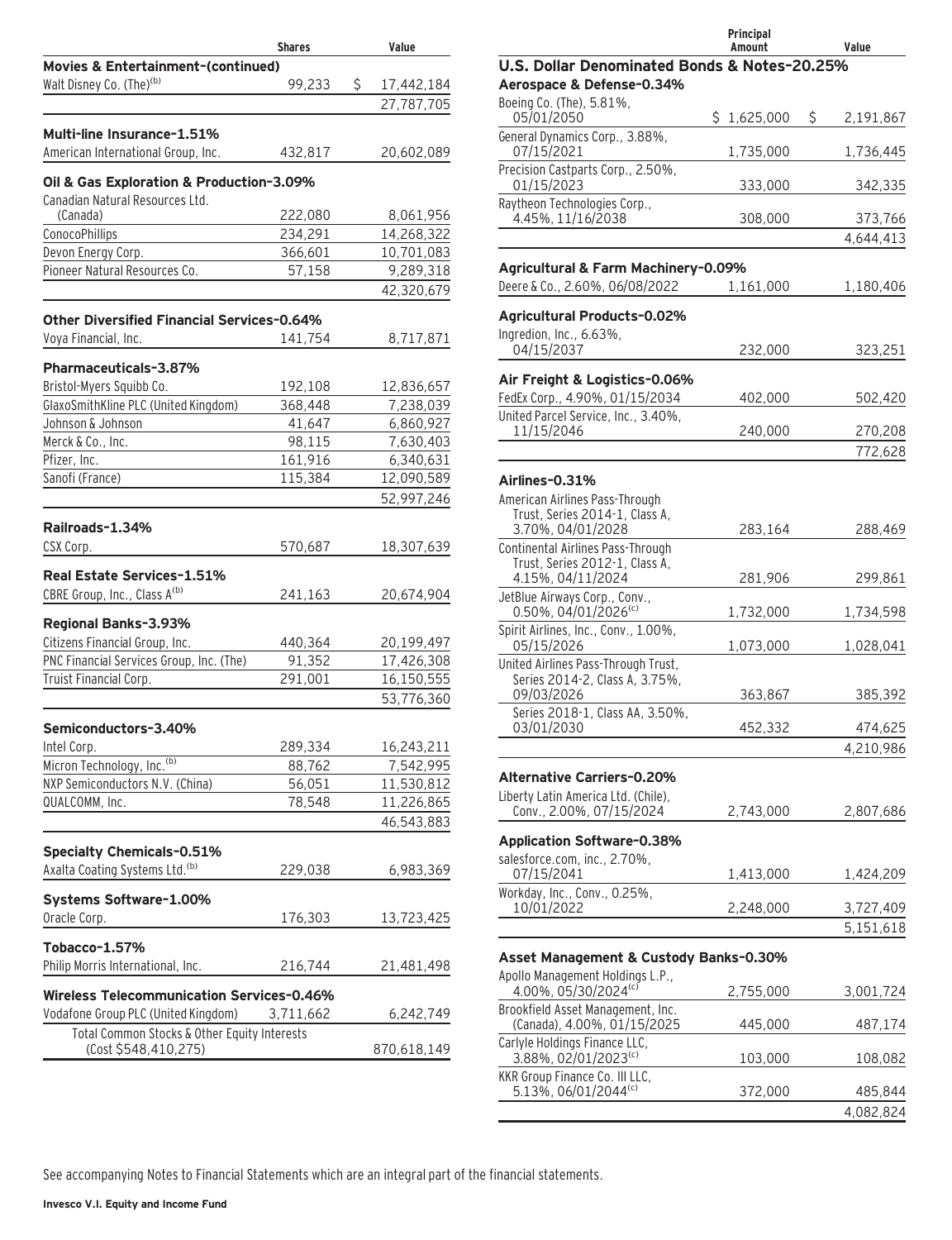|                                                                         | Principal<br>Amount | Value                  |
|-------------------------------------------------------------------------|---------------------|------------------------|
| Automobile Manufacturers-0.26%                                          |                     |                        |
| General Motors Co., 6.60%,<br>04/01/2036                                | \$<br>377,000       | \$<br>518,142          |
| General Motors Financial Co., Inc.,<br>5.25%, 03/01/2026                | 480,000             | 554,662                |
| Toyota Motor Credit Corp., 2.60%,                                       |                     |                        |
| 01/11/2022                                                              | 2,460,000           | 2,490,825<br>3,563,629 |
|                                                                         |                     |                        |
| Biotechnology-0.57%                                                     |                     |                        |
| AbbVie, Inc.,<br>4.50%, 05/14/2035                                      | 694,000             | 837,002                |
| 4.05%, 11/21/2039                                                       | 1,322,000           | 1,537,551              |
| 4.85%, 06/15/2044                                                       | 264,000             | 336,622                |
| Gilead Sciences, Inc.,<br>4.40%, 12/01/2021                             | 473,000             | 476,191                |
| 3.25%, 09/01/2022                                                       | 2,070,000           | 2,129,588              |
| Neurocrine Biosciences, Inc., Conv.,                                    |                     |                        |
| 2.25%, 05/15/2024                                                       | 1,875,000           | 2,525,437              |
|                                                                         |                     | 7,842,391              |
| Brewers-0.24%                                                           |                     |                        |
| Anheuser-Busch Cos. LLC/Anheuser-<br>Busch InBev Worldwide, Inc.        |                     |                        |
| (Belgium),<br>4.70%, 02/01/2036                                         | 959,000             | 1,178,038              |
| 4.90%, 02/01/2046                                                       | 538,000             | 682,167                |
| Heineken N.V. (Netherlands),                                            |                     |                        |
| 3.50%, 01/29/2028(c)                                                    | 945,000             | 1,045,295              |
| Molson Coors Beverage Co., 4.20%,<br>07/15/2046                         | 377,000             | 421,013                |
|                                                                         |                     | 3,326,513              |
| Cable & Satellite-1.62%                                                 |                     |                        |
| BofA Finance LLC, Conv., 0.13%,                                         |                     |                        |
| 09/01/2022<br>Cable One, Inc.,                                          | 2,213,000           | 2,688,795              |
| Conv.,                                                                  |                     |                        |
| $0.00\%$ , 03/15/2026 <sup>(c)(d)</sup>                                 | 2,747,000           | 2,757,988              |
| 1.13%, 03/15/2028 <sup>(c)</sup>                                        | 1,311,000           | 1,339,863              |
| <b>Charter Communications</b>                                           |                     |                        |
| Operating LLC/Charter<br>Communications Operating Capital               |                     |                        |
| Corp.,                                                                  |                     |                        |
| 4.46%, 07/23/2022                                                       | 1,029,000           | 1,065,449              |
| 3.85%, 04/01/2061                                                       | 1,067,000           | 1,049,849              |
| Comcast Corp.,<br>4.15%, 10/15/2028                                     | 935,000             | 1,083,047              |
| 6.45%, 03/15/2037                                                       | 278,000             | 404,063                |
| 3.90%, 03/01/2038                                                       | 756,000             | 871,203                |
| Cox Communications, Inc., 2.95%,                                        |                     |                        |
| 10/01/2050(c)                                                           | 202,000             | 191,808                |
| DISH Network Corp., Conv., 3.38%,<br>08/15/2026                         | 7,604,000           | 7,778,892              |
| Liberty Broadband Corp., Conv.,<br>1.25%, 10/05/2023(c)(e)              | 2,645,000           | 2,675,417              |
| NBCUniversal Media LLC, 5.95%,<br>04/01/2041                            | 197,000             | 284,312                |
|                                                                         |                     | 22,190,686             |
|                                                                         |                     |                        |
| <b>Commodity Chemicals-0.03%</b><br>LYB Finance Co. B.V. (Netherlands), |                     |                        |
| 8.10%, 03/15/2027(c)                                                    | 339,000             | 452,019                |
|                                                                         |                     |                        |

|                                                                                  | Principal<br>Amount   | Value                |
|----------------------------------------------------------------------------------|-----------------------|----------------------|
| <b>Communications Equipment-0.54%</b>                                            |                       |                      |
| Cisco Systems, Inc., 1.85%,                                                      |                       |                      |
| 09/20/2021<br>Finisar Corp., Conv., 0.50%,                                       | \$<br>\$<br>1,605,000 | 1,608,736            |
| 12/15/2021 <sup>(e)</sup>                                                        | 1,052,000             | 1,047,448            |
| Viavi Solutions, Inc.,<br>Conv.,                                                 |                       |                      |
| 1.75%, 06/01/2023                                                                | 1,556,000             | 2,097,021            |
| 1.00%, 03/01/2024                                                                | 1,874,000             | 2,648,196            |
|                                                                                  |                       | 7,401,401            |
| <b>Computer &amp; Electronics Retail-0.05%</b>                                   |                       |                      |
| Dell International LLC/EMC Corp.,                                                |                       |                      |
| 5.45%, 06/15/2023                                                                | 613,000               | 665,196              |
| 8.35%, 07/15/2046                                                                | 14,000                | 22,934               |
|                                                                                  |                       | 688,130              |
| <b>Construction Machinery &amp; Heavy Trucks-0.06%</b>                           |                       |                      |
| Caterpillar Financial Services Corp.,<br>1.70%, 08/09/2021                       | 785,000               | 786,318              |
| <b>Consumer Finance-0.26%</b>                                                    |                       |                      |
| American Express Co., 3.63%,                                                     |                       |                      |
| 12/05/2024<br>Capital One Financial Corp., 3.20%,                                | 324,000               | 354,423              |
| 01/30/2023                                                                       | 958,000               | 997,711              |
| Discover Bank, 3.35%,<br>02/06/2023                                              | 1,500,000             | 1,563,184            |
| Synchrony Financial, 3.95%,<br>12/01/2027                                        | 556,000               | 620,275              |
|                                                                                  |                       | 3,535,593            |
| Data Processing & Outsourced Services-0.11%<br>Fiserv, Inc., 3.80%, 10/01/2023   | 1,412,000             | 1,511,773            |
| Diversified Banks-1.23%<br>ANZ New Zealand (Int'l) Ltd. (New<br>Zealand), 2.88%, |                       |                      |
| 01/25/2022 <sup>(c)</sup>                                                        | 350,000               | 355,297              |
| Bank of America Corp., 3.25%,<br>10/21/2027                                      | 525,000               | 569,936              |
| BBVA Bancomer S.A. (Mexico),<br>4.38%, 04/10/2024 <sup>(c)</sup>                 | 700,000               | 762,240              |
| Citigroup, Inc.,                                                                 |                       |                      |
| 4.00%, 08/05/2024<br>3.67%, 07/24/2028 <sup>(f)</sup>                            | 60,000                | 65,376               |
| 6.68%, 09/13/2043                                                                | 511,000<br>741,000    | 564,096<br>1,141,135 |
| 5.30%, 05/06/2044                                                                | 228,000               | 308,502              |
| 4.75%, 05/18/2046                                                                | 356,000               | 453,903              |
| HSBC Holdings PLC (United Kingdom),                                              |                       |                      |
| 2.63%, 11/07/2025 <sup>(f)</sup>                                                 | 1,775,000             | 1,863,900            |
| JPMorgan Chase & Co.,<br>3.20%, 06/15/2026                                       | 394,000               |                      |
| 3.51%, 01/23/2029 <sup>(f)</sup>                                                 | 1,058,000             |                      |
| 4.26%, 02/22/2048(f)                                                             |                       | 429,181              |
|                                                                                  |                       | 1,166,967            |
|                                                                                  | 489,000               | 594,651              |
| 3.90%, 01/23/2049 <sup>(f)</sup>                                                 | 1,058,000             | 1,233,486            |
| Series V, 3.46% (3 mo. USD<br>$LIBOR + 3.32\%$ <sup>(g)(h)</sup>                 | 732,000               | 734,745              |
| Mizuho Financial Group Cayman 3                                                  |                       |                      |
| Ltd. (Japan), 4.60%,<br>03/27/2024(c)                                            | 200,000               | 218,284              |
| National Australia Bank Ltd.<br>(Australia), 1.88%,                              |                       |                      |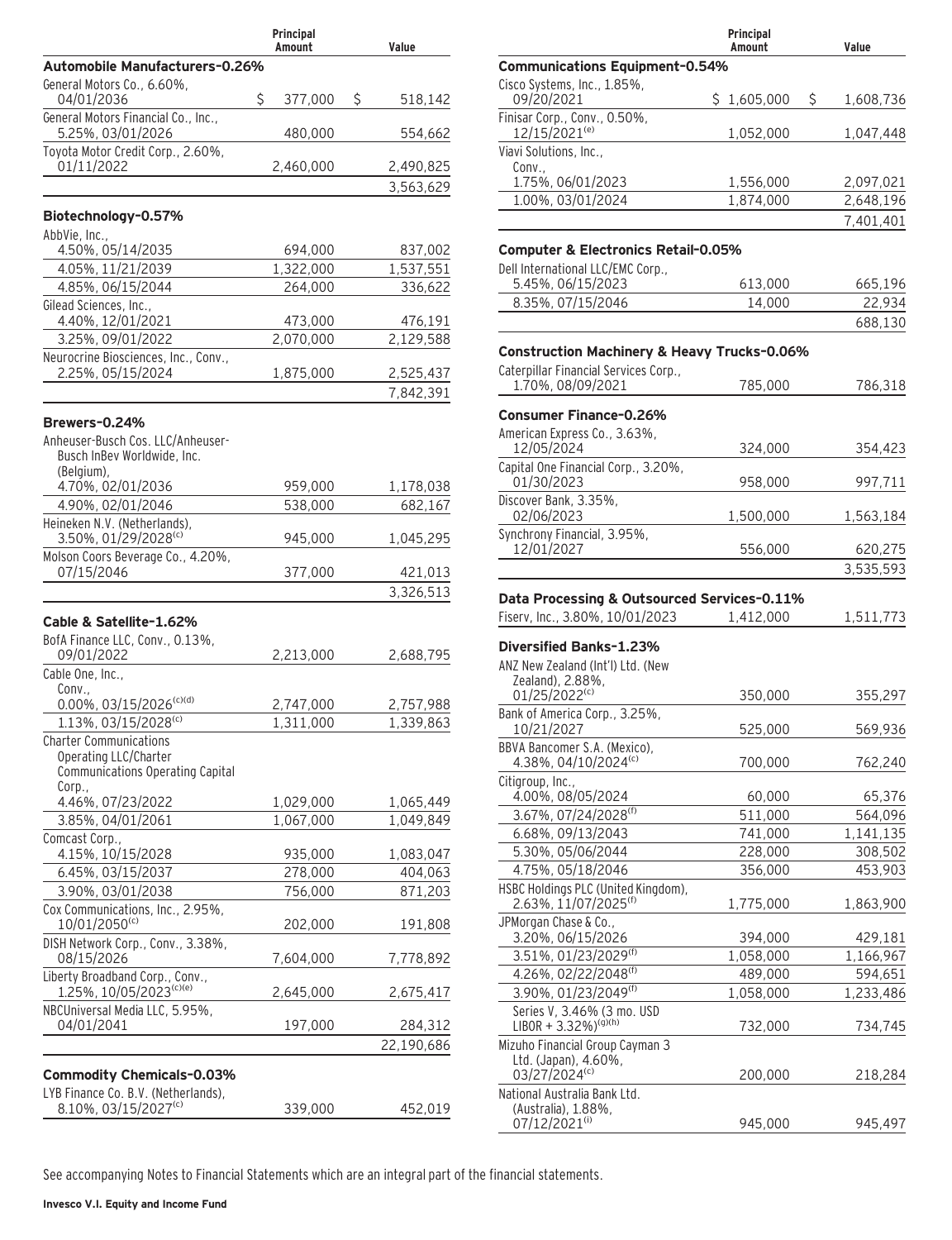|                                                                                | Principal<br>Amount | Value         |
|--------------------------------------------------------------------------------|---------------------|---------------|
| <b>Diversified Banks-(continued)</b>                                           |                     |               |
| SMBC Aviation Capital Finance DAC                                              |                     |               |
| (Ireland), 2.65%, 07/15/2021 <sup>(c)</sup><br>Societe Generale S.A. (France), | \$<br>315,000       | \$<br>315,237 |
| 5.00%, 01/17/2024 <sup>(c)</sup>                                               | 735,000             | 800,240       |
| U.S. Bancorp, Series W, 3.10%,                                                 |                     |               |
| 04/27/2026                                                                     | 2,097,000           | 2,282,824     |
| Wells Fargo & Co.,<br>3.55%, 09/29/2025                                        | 626,000             | 688,328       |
| 4.10%, 06/03/2026                                                              | 505,000             | 567,639       |
| 4.65%, 11/04/2044                                                              | 647,000             | 799,617       |
|                                                                                |                     | 16,861,081    |
|                                                                                |                     |               |
| Diversified Capital Markets-0.34%                                              |                     |               |
| Credit Suisse AG (Switzerland),<br>6.50%, 08/08/2023 <sup>(c)</sup>            | 686,000             | 759,436       |
| Conv., 0.50%, 06/24/2024(c)                                                    | 3,965,000           | 3,872,616     |
|                                                                                |                     | 4,632,052     |
|                                                                                |                     |               |
| Diversified Metals & Mining-0.02%<br>Rio Tinto Finance USA Ltd.                |                     |               |
| (Australia), 7.13%, 07/15/2028                                                 | 182,000             | 246,652       |
|                                                                                |                     |               |
| Drug Retail-0.13%                                                              |                     |               |
| CVS Pass-Through Trust, 6.04%,<br>12/10/2028                                   | 545,977             | 639,649       |
| Walgreens Boots Alliance, Inc.,                                                |                     |               |
| 3.30%, 11/18/2021                                                              | 580,000             | 583,606       |
| 4.50%, 11/18/2034                                                              | 428,000             | 499,305       |
|                                                                                |                     | 1,722,560     |
| Electric Utilities-0.46%                                                       |                     |               |
| Electricite de France S.A. (France),                                           |                     |               |
| 4.88%, 01/22/2044 <sup>(c)</sup>                                               | 846,000             | 1,068,262     |
| Georgia Power Co., Series B, 3.70%,                                            |                     |               |
| 01/30/2050                                                                     | 350,000             | 380,896       |
| NextEra Energy Capital Holdings, Inc.,<br>0.65%, 03/01/2023                    | 2,415,000           | 2,425,444     |
| 3.55%, 05/01/2027                                                              | 530,000             | 586,105       |
| Ohio Power Co., Series M, 5.38%,                                               |                     |               |
| 10/01/2021                                                                     | 182,000             | 184,271       |
| PPL Electric Utilities Corp., 6.25%,                                           |                     |               |
| 05/15/2039<br>Xcel Energy, Inc.,                                               | 46,000              | 67,229        |
| 0.50%, 10/15/2023                                                              | 566,000             | 566,223       |
| 3.50%, 12/01/2049                                                              | 964,000             | 1,044,795     |
|                                                                                |                     | 6,323,225     |
|                                                                                |                     |               |
| Food Retail-0.23%<br>Nestle Holdings, Inc., 3.10%,                             |                     |               |
| 09/24/2021 <sup>(c)</sup>                                                      | 3,190,000           | 3,203,729     |
|                                                                                |                     |               |
| General Merchandise Stores-0.03%                                               |                     |               |
| Dollar General Corp., 3.25%,<br>04/15/2023                                     | 353,000             | 368,492       |
|                                                                                |                     |               |
| Health Care Equipment-0.37%                                                    |                     |               |
| Becton, Dickinson and Co., 4.88%,<br>05/15/2044                                | 428,000             | 508,437       |
| DexCom, Inc., Conv., 0.75%,                                                    |                     |               |
| 12/01/2023                                                                     | 611,000             | 1,589,364     |
| Integra LifeSciences Holdings Corp.,                                           |                     |               |
| Conv., 0.50%, 08/15/2025<br>Medtronic, Inc., 4.38%,                            | 1,984,000           | 2,200,058     |
| 03/15/2035                                                                     | 249,000             | 310,174       |

|                                                                        | Principal<br>Amount  | Value                |
|------------------------------------------------------------------------|----------------------|----------------------|
| <b>Health Care Equipment-(continued)</b>                               |                      |                      |
| Tandem Diabetes Care, Inc., Conv.,<br>1.50%, 05/01/2025 <sup>(c)</sup> | \$<br>348,000        | \$<br>397,172        |
|                                                                        |                      | 5,005,205            |
|                                                                        |                      |                      |
| <b>Health Care Services-0.08%</b>                                      |                      |                      |
| Cigna Corp., 4.80%, 08/15/2038<br>CVS Health Corp., 3.38%,             | 307,000              | 382,787              |
| 08/12/2024                                                             | 361,000              | 388,212              |
| Laboratory Corp. of America<br>Holdings, 4.70%, 02/01/2045             | 263,000              | 316,224              |
|                                                                        |                      | 1,087,223            |
| Health Care Technology-0.28%                                           |                      |                      |
| Teladoc Health, Inc., Conv., 1.25%,                                    |                      |                      |
| 06/01/2027                                                             | 3,430,000            | 3,856,692            |
| Home Improvement Retail-0.15%                                          |                      |                      |
| Home Depot, Inc. (The), 2.63%,                                         |                      |                      |
| 06/01/2022                                                             | 2,010,000            | 2,051,371            |
| Hotel & Resort REITs-0.01%                                             |                      |                      |
| Service Properties Trust, 5.00%,                                       |                      |                      |
| 08/15/2022                                                             | 182,000              | 184,275              |
| Hotels, Resorts & Cruise Lines-0.16%                                   |                      |                      |
| Booking Holdings, Inc.,                                                |                      |                      |
| Conv.,<br>0.90%, 09/15/2021                                            | 1,470,000            | 1,600,095            |
| 0.75%, 05/01/2025                                                      | 396,000              | 561,924              |
|                                                                        |                      | 2,162,019            |
| Industrial Conglomerates-0.12%                                         |                      |                      |
| Honeywell International, Inc.,                                         |                      |                      |
| 0.38% (3 mo. USD LIBOR +                                               |                      |                      |
| 0.23%), 08/19/2022(h)<br>0.48%, 08/19/2022                             | 607,000<br>1,055,000 | 607,207<br>1,055,352 |
|                                                                        |                      | 1,662,559            |
|                                                                        |                      |                      |
| <b>Insurance Brokers-0.02%</b>                                         |                      |                      |
| Willis North America, Inc., 3.60%,<br>05/15/2024                       | 233,000              | 250,453              |
| Integrated Oil & Gas-0.29%                                             |                      |                      |
| BP Capital Markets America, Inc.,                                      |                      |                      |
| 2.94%, 06/04/2051                                                      | 991,000              | 951,185              |
| Cenovus Energy, Inc. (Canada),<br>3.95%, 04/15/2022                    | 274,000              | 278,938              |
| Chevron Corp., 2.50%,<br>03/03/2022                                    | 1,345,000            | 1,362,986            |
| Chevron USA, Inc., 5.25%,<br>11/15/2043                                | 756,000              | 1,029,122            |
| Suncor Energy, Inc. (Canada),                                          |                      |                      |
| 3.60%, 12/01/2024                                                      | 322,000              | 348,053              |
|                                                                        |                      | 3,970,284            |

| AT&T, Inc.,                      |         |         |
|----------------------------------|---------|---------|
| 3.00%, 06/30/2022                | 502.000 | 513.384 |
| 4.30%, 02/15/2030                | 318,000 | 367.843 |
| 4.50%, 05/15/2035                | 446.000 | 524.194 |
| 3.50%, 09/15/2053(c)             | 447.000 | 449,766 |
| 3.55%, 09/15/2055 <sup>(c)</sup> | 157.000 | 157,755 |
| 3.80%, 12/01/2057(c)             | 255.000 | 266,163 |
|                                  |         |         |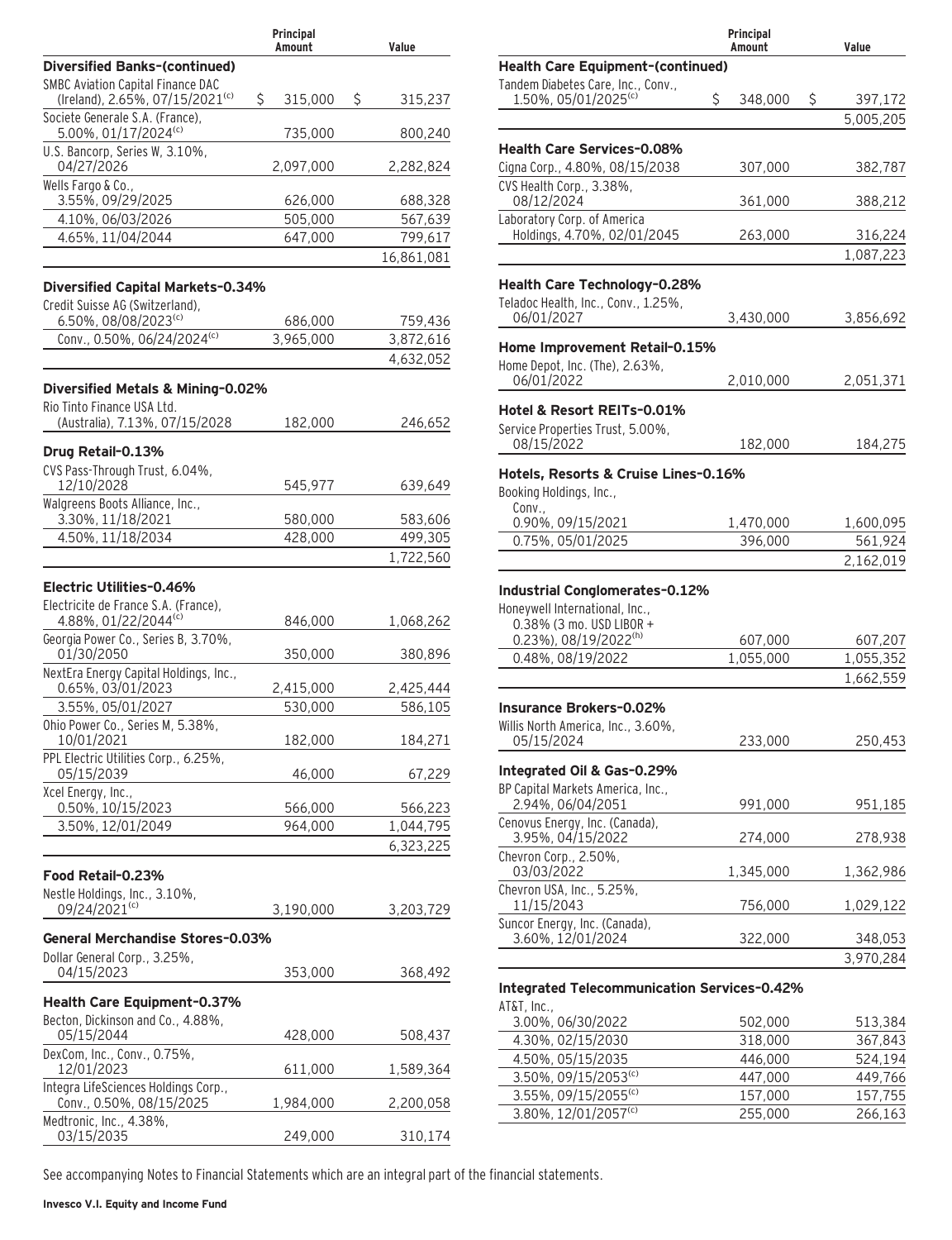|                                                                    | Principal<br>Amount | Value         |
|--------------------------------------------------------------------|---------------------|---------------|
| Integrated Telecommunication Services-(continued)                  |                     |               |
| Telefonica Emisiones S.A. (Spain),                                 |                     |               |
| 4.67%, 03/06/2038                                                  | \$<br>750,000       | \$<br>884,726 |
| 5.21%, 03/08/2047                                                  | 700,000             | 875,575       |
| Verizon Communications, Inc.,<br>4.40%, 11/01/2034                 | 417,000             | 497,323       |
| 4.81%, 03/15/2039                                                  | 459,000             | 582,261       |
| 3.40%, 03/22/2041                                                  | 561,000             | 594,176       |
|                                                                    |                     | 5,713,166     |
|                                                                    |                     |               |
| Interactive Home Entertainment-0.09%                               |                     |               |
| Zynga, Inc., Conv., 0.00%,<br>12/15/2026 <sup>(c)(d)</sup>         |                     |               |
|                                                                    | 1,140,000           | 1,221,225     |
| Interactive Media & Services-0.02%                                 |                     |               |
| TripAdvisor, Inc., Conv., 0.25%,                                   |                     |               |
| $04/01/2026$ <sup>(c)</sup>                                        | 338,000             | 318,565       |
|                                                                    |                     |               |
| Internet & Direct Marketing Retail-0.92%<br>Amazon.com, Inc.,      |                     |               |
| 4.80%, 12/05/2034                                                  | 9,000               | 11,621        |
| 2.88%, 05/12/2041                                                  | 2,996,000           | 3,094,912     |
| Match Group Financeco 3, Inc.,                                     |                     |               |
| Conv., 2.00%, 01/15/2030(c)                                        | 3,305,000           | 6,731,954     |
| Trip.com Group Ltd. (China), Conv.,                                |                     |               |
| 1.25%, 09/15/2022                                                  | 2,834,000           | 2,701,931     |
|                                                                    |                     | 12,540,418    |
| Internet Services & Infrastructure-0.29%                           |                     |               |
| Shopify, Inc. (Canada), Conv.,                                     |                     |               |
| 0.13%, 11/01/2025                                                  | 3,055,000           | 3,992,885     |
|                                                                    |                     |               |
| Investment Banking & Brokerage-0.65%                               |                     |               |
| Goldman Sachs Group, Inc. (The),<br>5.25%, 07/27/2021              | 364,000             | 365,270       |
| 4.25%, 10/21/2025                                                  | 529.000             | 591,773       |
| GS Finance Corp., Series 0001,                                     |                     |               |
| Conv., 0.25%, 07/08/2024                                           | 6,118,000           | 7,172,743     |
| Morgan Stanley, 4.00%,                                             |                     |               |
| 07/23/2025                                                         | 654,000             | 727,974       |
|                                                                    |                     | 8,857,760     |
|                                                                    |                     |               |
| IT Consulting & Other Services-0.11%                               |                     |               |
| <b>International Business Machines</b><br>Corp., 2.88%, 11/09/2022 | 1,421,000           | 1,471,044     |
|                                                                    |                     |               |
| Life & Health Insurance-0.51%                                      |                     |               |
| American Equity Investment Life                                    |                     |               |
| Holding Co., 5.00%,                                                |                     |               |
| 06/15/2027                                                         | 853,000             | 965,791       |
| Athene Global Funding,<br>4.00%, 01/25/2022(c)                     | 1,155,000           | 1,179,171     |
| 2.75%, 06/25/2024(c)                                               | 260.000             | 272,809       |
| Delaware Life Global Funding,                                      |                     |               |
| Series 21-1, 2.66%,                                                |                     |               |
| 06/29/2026(c)                                                      | 2,184,000           | 2,186,140     |
| Guardian Life Global Funding,                                      |                     |               |
| 2.90%, 05/06/2024(c)                                               | 689,000             | 731,070       |
| Jackson National Life Global Funding,                              |                     |               |
| 2.10%, 10/25/2021 <sup>(c)</sup><br>3.25%, 01/30/2024(c)           | 489,000             | 491,874       |
| Nationwide Financial Services, Inc.,                               | 453,000             | 482,761       |
| 5.30%, 11/18/2044(c)                                               | 440,000             | 554,935       |
|                                                                    |                     |               |

|                                                                      | Principal<br>Amount | Value                   |
|----------------------------------------------------------------------|---------------------|-------------------------|
| Life & Health Insurance-(continued)                                  |                     |                         |
| Prudential Financial, Inc., 3.91%,                                   |                     |                         |
| 12/07/2047                                                           | \$<br>141,000       | \$<br>164,199           |
|                                                                      |                     | 7,028,750               |
| <b>Managed Health Care-0.05%</b>                                     |                     |                         |
| UnitedHealth Group, Inc., 3.50%,                                     |                     |                         |
| 08/15/2039                                                           | 559,000             | 625,612                 |
| Movies & Entertainment-0.91%                                         |                     |                         |
| Liberty Media Corp., Conv., 1.38%,                                   |                     |                         |
| 10/15/2023                                                           | 5,671,000           | 7,563,631               |
| Liberty Media Corp.-Liberty Formula<br>One, Conv., 1.00%, 01/30/2023 | 540,000             | 736,493                 |
| Live Nation Entertainment, Inc.,                                     |                     |                         |
| Conv., 2.50%, 03/15/2023                                             | 2,015,000           | 2,823,619               |
| Walt Disney Co. (The), 3.00%,<br>09/15/2022                          |                     |                         |
|                                                                      | 1,350,000           | 1,393,993<br>12,517,736 |
|                                                                      |                     |                         |
| Multi-line Insurance-0.13%                                           |                     |                         |
| American International Group, Inc.,<br>4.38%, 01/15/2055             | 696,000             |                         |
| Liberty Mutual Group, Inc., 3.95%,                                   |                     | 846,772                 |
| 05/15/2060 <sup>(c)</sup>                                            | 887,000             | 976,589                 |
|                                                                      |                     | 1,823,361               |
| Multi-Utilities-0.10%                                                |                     |                         |
| NiSource, Inc., 4.38%,                                               |                     |                         |
| 05/15/2047                                                           | 571,000             | 685,552                 |
| Sempra Energy, 3.80%,                                                |                     |                         |
| 02/01/2038                                                           | 559,000             | 622,238                 |
|                                                                      |                     | 1,307,790               |
| Office REITs-0.05%                                                   |                     |                         |
| Office Properties Income Trust,                                      |                     |                         |
| 4.00%, 07/15/2022                                                    | 689,000             | 711,758                 |
| Oil & Gas Exploration & Production-0.07%                             |                     |                         |
| Cameron LNG LLC, 3.70%,                                              |                     |                         |
| $01/15/2039^{(c)}$                                                   | 622,000             | 694,693                 |
| ConocoPhillips, 4.15%,<br>11/15/2034                                 | 230,000             | 267,876                 |
|                                                                      |                     | 962,569                 |
|                                                                      |                     |                         |
| Oil & Gas Storage & Transportation-0.66%<br>Energy Transfer L.P.,    |                     |                         |
| 4.20%, 09/15/2023                                                    | 1,724,000           | 1,845,383               |
| 4.90%, 03/15/2035                                                    | 344,000             | 398,899                 |
| 5.30%, 04/01/2044                                                    | 587,000             | 678,968                 |
| 5.00%, 05/15/2050                                                    | 724.000             | 838,429                 |
| Enterprise Products Operating LLC,                                   |                     |                         |
| 6.45%, 09/01/2040                                                    | 23,000              | 32,956                  |
| 4.25%, 02/15/2048<br>Kinder Morgan, Inc., 5.30%,                     | 696,000             | 798,479                 |
| 12/01/2034                                                           | 407,000             | 503,595                 |
| MPLX L.P.,                                                           |                     |                         |
| 4.50%, 07/15/2023                                                    | 1,721,000           | 1,841,377               |
| 4.50%, 04/15/2038                                                    | 810,000             | 930,648                 |

Plains All American Pipeline L.P./PAA Finance Corp., 3.65%, 06/01/2022 323,000 329,730 Spectra Energy Partners L.P., 4.50%, 03/15/2045 488,000 573,554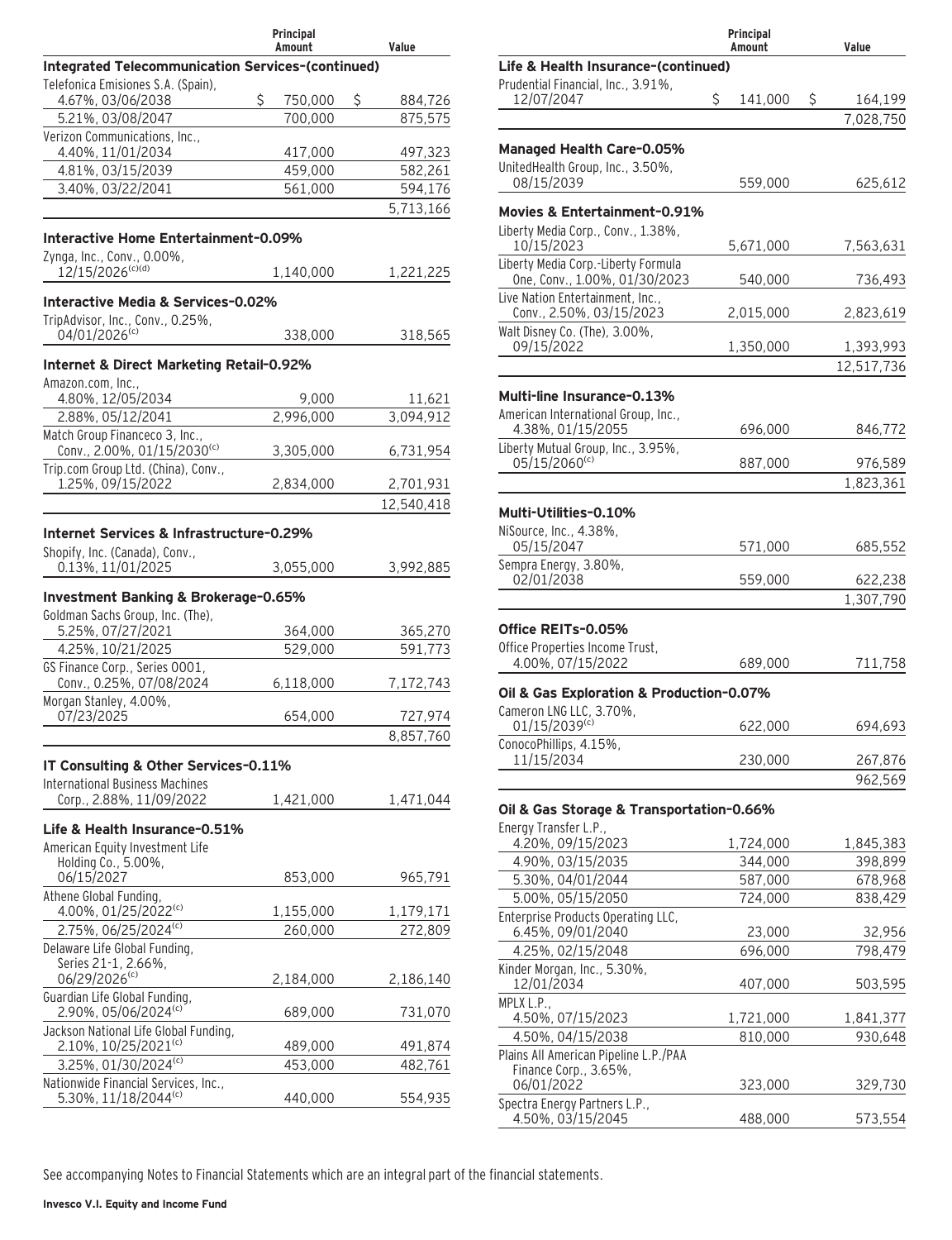|                                                                     |    | Principal<br>Amount |   | Value              |
|---------------------------------------------------------------------|----|---------------------|---|--------------------|
| Oil & Gas Storage & Transportation-(continued)                      |    |                     |   |                    |
| Texas Eastern Transmission L.P.,                                    |    |                     |   |                    |
| 7.00%, 07/15/2032                                                   | Ś. | 169,000             | S | 234,620            |
|                                                                     |    |                     |   | 9,006,638          |
| <b>Other Diversified Financial Services-0.99%</b>                   |    |                     |   |                    |
| Convertible Trust - Energy,<br>Series 2019-1, 0.33%,                |    |                     |   |                    |
| 09/19/2024                                                          |    | 5,856,000           |   | 6,353,760          |
| Convertible Trust - Media,                                          |    |                     |   |                    |
| Series 2019, Class 1, 0.25%,<br>12/04/2024                          |    | 5,872,000           |   | 7,263,664          |
|                                                                     |    |                     |   | 13,617,424         |
| Packaged Foods & Meats-0.00%                                        |    |                     |   |                    |
| Mead Johnson Nutrition Co. (United                                  |    |                     |   |                    |
| Kingdom), 4.13%, 11/15/2025                                         |    | 63,000              |   | 70,903             |
| Paper Packaging-0.10%                                               |    |                     |   |                    |
| International Paper Co., 6.00%,                                     |    |                     |   |                    |
| 11/15/2041                                                          |    | 223,000             |   | 317,429            |
| Packaging Corp. of America, 4.50%,<br>11/01/2023                    |    | 1,037,000           |   | 1,121,146          |
|                                                                     |    |                     |   | 1,438,575          |
|                                                                     |    |                     |   |                    |
| <b>Pharmaceuticals-0.95%</b><br>AstraZeneca PLC (United Kingdom),   |    |                     |   |                    |
| 2.38%, 06/12/2022                                                   |    | 2,905,000           |   | 2,959,273          |
| Bayer US Finance II LLC (Germany),                                  |    |                     |   |                    |
| 4.38%, 12/15/2028 <sup>(c)</sup><br>Bayer US Finance LLC (Germany), |    | 985,000             |   | 1,129,580          |
| 3.00%, 10/08/2021(c)                                                |    | 790,000             |   | 795,664            |
| Bristol-Myers Squibb Co., 4.13%,<br>06/15/2039                      |    |                     |   |                    |
| GlaxoSmithKline Capital, Inc. (United                               |    | 621,000             |   | 751,032            |
| Kingdom), 6.38%, 05/15/2038                                         |    | 64,000              |   | 96,032             |
| Jazz Investments I Ltd., Conv.,<br>2.00%, 06/15/2026                |    |                     |   |                    |
| Pacira BioSciences, Inc.,                                           |    | 1,556,000           |   | 2,077,260          |
| Conv.,                                                              |    |                     |   |                    |
| 2.38%, 04/01/2022                                                   |    | 212,000             |   | 232,007            |
| $0.75\%$ , 08/01/2025 <sup>(c)</sup><br>Pfizer, Inc.,               |    | 875,000             |   | 963,594            |
| 3.00%, 09/15/2021                                                   |    | 1,855,000           |   | 1,865,869          |
| 2.20%, 12/15/2021                                                   |    | 590,000             |   | 595,338            |
| Supernus Pharmaceuticals, Inc.,<br>Conv., 0.63%, 04/01/2023         |    | 1,182,000           |   | 1,167,964          |
| Zoetis, Inc., 4.70%, 02/01/2043                                     |    | 333,000             |   | 429,408            |
|                                                                     |    |                     |   | 13,063,021         |
| Property & Casualty Insurance-0.19%                                 |    |                     |   |                    |
| Allstate Corp. (The), 3.28%,                                        |    |                     |   |                    |
| 12/15/2026                                                          |    | 302,000             |   | 333,589            |
| Markel Corp.,                                                       |    |                     |   |                    |
| 5.00%, 03/30/2043<br>5.00%, 05/20/2049                              |    | 351,000<br>497,000  |   | 426,835<br>645,865 |
| Travelers Cos., Inc. (The), 4.60%,                                  |    |                     |   |                    |
| 08/01/2043                                                          |    | 605,000             |   | 797,686            |
| W.R. Berkley Corp., 4.63%,<br>03/15/2022                            |    | 382,000             |   | 393,259            |
|                                                                     |    |                     |   | 2,597,234          |
|                                                                     |    |                     |   |                    |
| Railroads-0.24%<br>CSX Corp., 5.50%, 04/15/2041                     |    | 346,000             |   | 471,507            |
|                                                                     |    |                     |   |                    |

|                                                   | Principal<br>Amount | Value                  |
|---------------------------------------------------|---------------------|------------------------|
| Railroads-(continued)                             |                     |                        |
| Norfolk Southern Corp., 3.40%,                    |                     |                        |
| 11/01/2049                                        | \$<br>461,000       | \$<br>489,162          |
| Union Pacific Corp                                |                     |                        |
| 3.65%, 02/15/2024                                 | 92,000              | 98,711                 |
| 3.20%, 05/20/2041<br>4.15%, 01/15/2045            | 1,018,000           | 1,081,518<br>493,495   |
| 3.84%, 03/20/2060                                 | 426,000<br>519,000  | 592,532                |
|                                                   |                     | 3,226,925              |
|                                                   |                     |                        |
| Real Estate Services-0.21%                        |                     |                        |
| Redfin Corp., Conv., 0.00%,                       |                     |                        |
| 10/15/2025 <sup>(c)(d)</sup>                      | 2,593,000           | 2,921,015              |
| Regional Banks-0.06%                              |                     |                        |
| PNC Financial Services Group, Inc.                |                     |                        |
| (The), 3.45%, 04/23/2029                          | 689,000             | 770,776                |
| Reinsurance-0.07%                                 |                     |                        |
| PartnerRe Finance B LLC, 3.70%,                   |                     |                        |
| 07/02/2029                                        | 500,000             | 556,207                |
| Reinsurance Group of America, Inc.,               |                     |                        |
| 4.70%, 09/15/2023                                 | 352,000             | 382,820                |
|                                                   |                     | 939,027                |
| Renewable Electricity-0.06%                       |                     |                        |
| Oglethorpe Power Corp., 4.55%,                    |                     |                        |
| 06/01/2044                                        | 679,000             | 780,870                |
| Restaurants-0.06%                                 |                     |                        |
| Starbucks Corp., 3.55%,                           |                     |                        |
| 08/15/2029                                        | 705,000             | 788,595                |
| Retail REITs-0.08%                                |                     |                        |
| Regency Centers L.P.,                             |                     |                        |
| 2.95%, 09/15/2029                                 | 750,000             | 790,646                |
| 4.65%, 03/15/2049                                 | 256,000             | 311,606                |
|                                                   |                     | 1,102,252              |
| Semiconductors-1.12%                              |                     |                        |
| Broadcom, Inc., 3.47%,                            |                     |                        |
| 04/15/2034(c)                                     | 640,000             | 677,619                |
| Cree, Inc.,                                       |                     |                        |
| Conv.,                                            |                     |                        |
| 0.88%, 09/01/2023<br>1.75%, 05/01/2026            | 1,401,000           | 2,339,758<br>2.140.692 |
|                                                   | 984,000             |                        |
| Marvell Technology, Inc., 2.45%,<br>04/15/2028(c) | 1,210,000           | 1,234,484              |
| Microchip Technology, Inc., Conv.,                |                     |                        |
| 0.13%, 11/15/2024                                 | 3,865,000           | 4,367,450              |
| Micron Technology, Inc., 4.66%,                   |                     |                        |
| 02/15/2030<br>NVIDIA Corp., 2.20%, 09/16/2021     | 680,000<br>740,000  | 791,673<br>741,818     |
| NXP B.V./NXP Funding LLC (China),                 |                     |                        |
| 3.88%, 09/01/2022(c)                              | 1,885,000           | 1,955,208              |
| 5.35%, 03/01/2026(c)                              | 676,000             | 789,265                |
| Texas Instruments, Inc., 2.63%,                   |                     |                        |
| 05/15/2024                                        | 215,000             | 226,788                |
|                                                   |                     | 15,264,755             |
| Soft Drinks-0.10%                                 |                     |                        |
| PepsiCo, Inc., 3.00%, 08/25/2021                  | 1,335,000           | 1,340,591              |
|                                                   |                     |                        |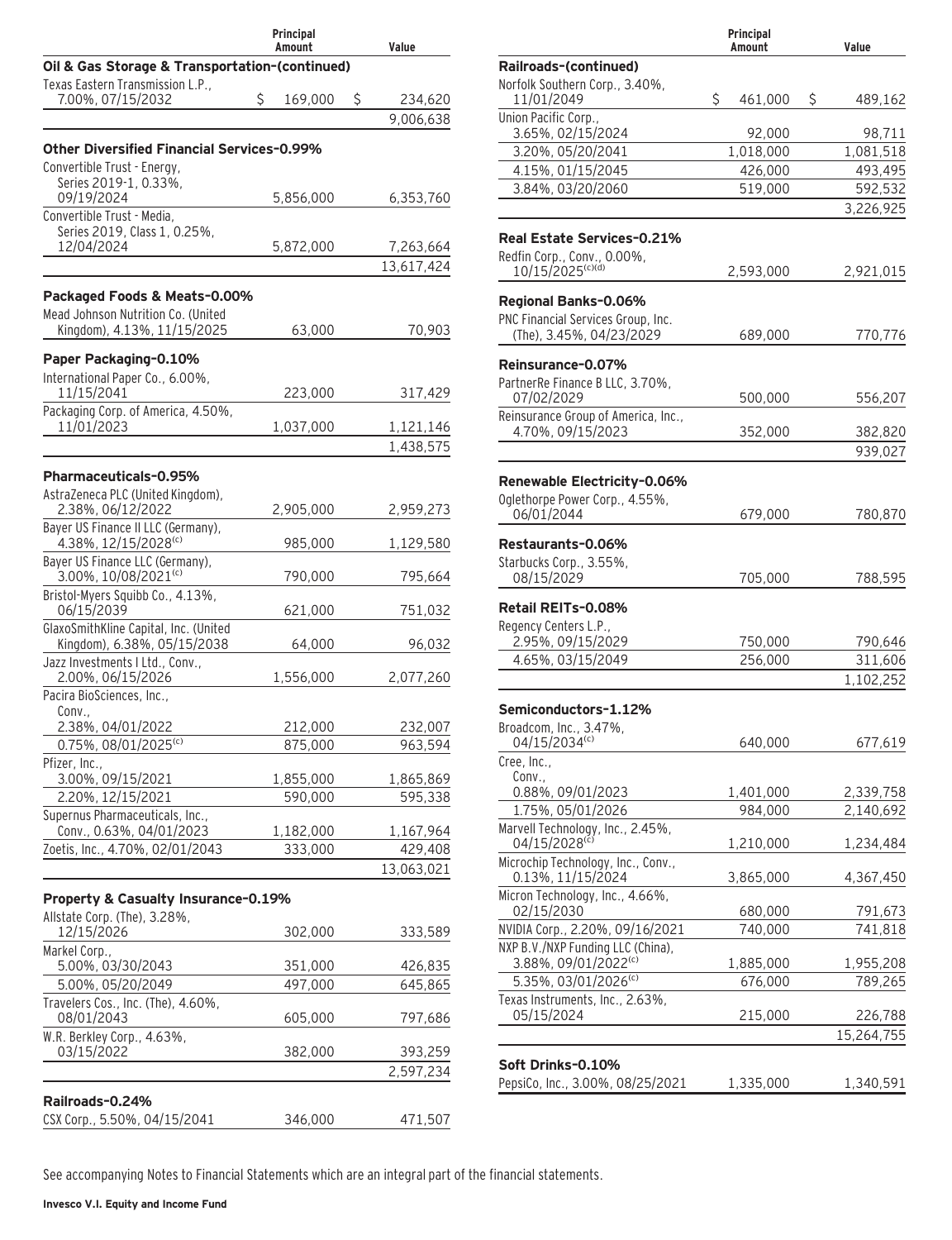|                                                            | Principal<br>Amount | Value         |
|------------------------------------------------------------|---------------------|---------------|
| <b>Specialized REITs-0.33%</b>                             |                     |               |
| American Tower Corp., 1.60%,<br>04/15/2026                 | \$<br>852,000       | \$<br>861,579 |
| Crown Castle International Corp.,                          |                     |               |
| 2.50%, 07/15/2031                                          | 1,413,000           | 1,424,905     |
| 4.75%, 05/15/2047<br>EPR Properties, 4.75%,                | 46,000              | 56,252        |
| 12/15/2026                                                 | 1,556,000           | 1,688,765     |
| LifeStorage L.P., 3.50%,                                   |                     |               |
| 07/01/2026                                                 | 404,000             | 442,233       |
|                                                            |                     | 4,473,734     |
| <b>Specialty Chemicals-0.01%</b>                           |                     |               |
| Sherwin-Williams Co. (The), 4.50%,                         |                     |               |
| 06/01/2047                                                 | 159,000             | 199,235       |
| Systems Software-0.36%                                     |                     |               |
| FireEye, Inc.,                                             |                     |               |
| Series B, Conv., 1.63%,<br>06/01/2022 <sup>(e)</sup>       |                     |               |
|                                                            | 1,795,000           | 1,787,252     |
| Series A, Conv., 1.00%,<br>06/01/2025 <sup>(e)</sup>       | 1,642,000           | 1,623,373     |
| Microsoft Corp., 3.50%,                                    |                     |               |
| 02/12/2035                                                 | 404,000             | 469,727       |
| Oracle Corp., 3.60%, 04/01/2040                            | 965,000             | 1,019,439     |
|                                                            |                     | 4,899,791     |
| Technology Distributors-0.05%                              |                     |               |
| Avnet, Inc., 4.63%, 04/15/2026                             | 671,000             | 755,403       |
| Technology Hardware, Storage & Peripherals-0.25%           |                     |               |
| Apple, Inc.,<br>2.15%, 02/09/2022                          | 691,000             | 699,330       |
| 3.35%, 02/09/2027                                          | 315,000             | 350,119       |
| Western Digital Corp., Conv., 1.50%,                       |                     |               |
| 02/01/2024                                                 | 2,149,000           | 2,306,146     |
|                                                            |                     | 3,355,595     |
| Tobacco-0.23%                                              |                     |               |
| Altria Group, Inc., 5.80%,                                 |                     |               |
| 02/14/2039                                                 | 1,124,000           | 1,390,473     |
| Philip Morris International, Inc.,<br>3.60%, 11/15/2023    | 369,000             | 397,539       |
| 4.88%, 11/15/2043                                          | 1,102,000           | 1,380,469     |
|                                                            |                     | 3,168,481     |
|                                                            |                     |               |
| Trading Companies & Distributors-0.10%<br>Air Lease Corp., |                     |               |
| 3.00%, 09/15/2023                                          | 63,000              | 65,881        |
| 4.25%, 09/15/2024                                          | 427,000             | 465,941       |
| Aircastle Ltd., 4.40%, 09/25/2023                          | 771,000             | 825,965       |
|                                                            |                     | 1,357,787     |
| Trucking-0.13%                                             |                     |               |
| Aviation Capital Group LLC,                                |                     |               |
| 2.88%, 01/20/2022(c)                                       | 1,015,000           | 1,025,447     |
| 4.88%, 10/01/2025(c)                                       | 709,000             | 787,975       |
|                                                            |                     | 1,813,422     |
| Wireless Telecommunication Services-0.22%                  |                     |               |
| America Movil S.A.B. de C.V.                               |                     |               |
| (Mexico), 4.38%, 07/16/2042                                | 600,000             | 722,179       |
|                                                            |                     |               |

|                                                                                                             | Principal<br>Amount | Value                    |
|-------------------------------------------------------------------------------------------------------------|---------------------|--------------------------|
| <b>Wireless Telecommunication Services-(continued)</b>                                                      |                     |                          |
| Rogers Communications, Inc. (Canada),<br>4.50%, 03/15/2043                                                  | \$<br>533,000       | \$<br>625,289            |
| 4.30%, 02/15/2048                                                                                           | 1,394,000           | 1,612,539                |
|                                                                                                             |                     | 2,960,007                |
| Total U.S. Dollar Denominated Bonds & Notes                                                                 |                     |                          |
| (Cost \$245,890,706)                                                                                        |                     | 277,064,832              |
| U.S. Treasury Securities-11.25%<br>U.S. Treasury Bills-0.00%                                                |                     |                          |
| $0.04\%$ , 07/15/2021 <sup>(j)(k)</sup>                                                                     | 10,000              | 10,000                   |
| U.S. Treasury Bonds-1.21%                                                                                   |                     |                          |
| 4.50%, 02/15/2036                                                                                           | 2,636,800           | 3,620,656                |
| 4.50%, 08/15/2039                                                                                           | 36,400              | 51,332                   |
| 4.38%, 05/15/2040                                                                                           | 72,800              | 101,758                  |
| 2.25%, 05/15/2041                                                                                           | 2,983,800           | 3,105,483                |
| 1.88%, 02/15/2051(i)                                                                                        | 10,209,500          | 9,746,882                |
|                                                                                                             |                     | 16,626,111               |
|                                                                                                             |                     |                          |
| U.S. Treasury Notes-10.04%<br>0.13%, 06/30/2023                                                             | 24,664,300          |                          |
| 0.25%, 06/15/2024                                                                                           | 24,618,500          | 24,606,011<br>24,469,443 |
| 0.88%, 06/30/2026                                                                                           | 54,595,800          | 54,572,341               |
| 1.25%, 06/30/2028                                                                                           | 21,222,100          | 21,256,917               |
| 1.63%, 05/15/2031(i)                                                                                        | 12,261,800          | 12,451,475               |
|                                                                                                             |                     | 137, 356, 187            |
| Total U.S. Treasury Securities                                                                              |                     |                          |
| (Cost \$152,832,363)                                                                                        |                     | 153,992,298              |
| Preferred Stocks-0.56%<br>Asset Management & Custody Banks-0.19%<br>AMG Capital Trust II, 5.15%, Conv. Pfd. | 44,432              | 2,593,940                |
| Diversified Banks-0.02%<br>Wells Fargo & Co., 5.85%, Series Q,<br>$Pfd.$ <sup><math>(f)</math></sup>        | 10,911              | 300,598                  |
|                                                                                                             |                     |                          |
| Oil & Gas Storage & Transportation-0.35%<br>El Paso Energy Capital Trust I, 4.75%,                          |                     |                          |
| Conv. Pfd.                                                                                                  | 95,499              | 4,798,825                |
| Total Preferred Stocks (Cost \$5,960,701)                                                                   |                     | 7,693,363                |
|                                                                                                             | Principal<br>Amount |                          |
| U.S. Government Sponsored Agency Mortgage-Backed<br>Securities-0.07%                                        |                     |                          |
| Federal Home Loan Mortgage Corp. (FHLMC)-0.07%                                                              |                     |                          |
| 6.75%, 03/15/2031                                                                                           | Ś<br>682.000        | 1,003,031                |
| 5.50%, 02/01/2037                                                                                           | 5                   | 6                        |
|                                                                                                             |                     | 1,003,037                |
| Federal National Mortgage Association (FNMA)-0.00%                                                          |                     |                          |
| 9.50%, 04/01/2030                                                                                           | 522                 | 576                      |
| Total U.S. Government Sponsored Agency<br>Mortgage-Backed Securities (Cost \$842,906)                       |                     | 1,003,613                |
|                                                                                                             | <b>Shares</b>       |                          |
| Money Market Funds-4.59%                                                                                    |                     |                          |
| Invesco Government & Agency Portfolio,<br>Institutional Class, 0.03% <sup>(I)(m)</sup>                      | 23,862,861          | 23,862,861               |
| Invesco Liquid Assets Portfolio,<br>Institutional Class, 0.01% <sup>(I)(m)</sup>                            | 11,634,506          | 11,639,160               |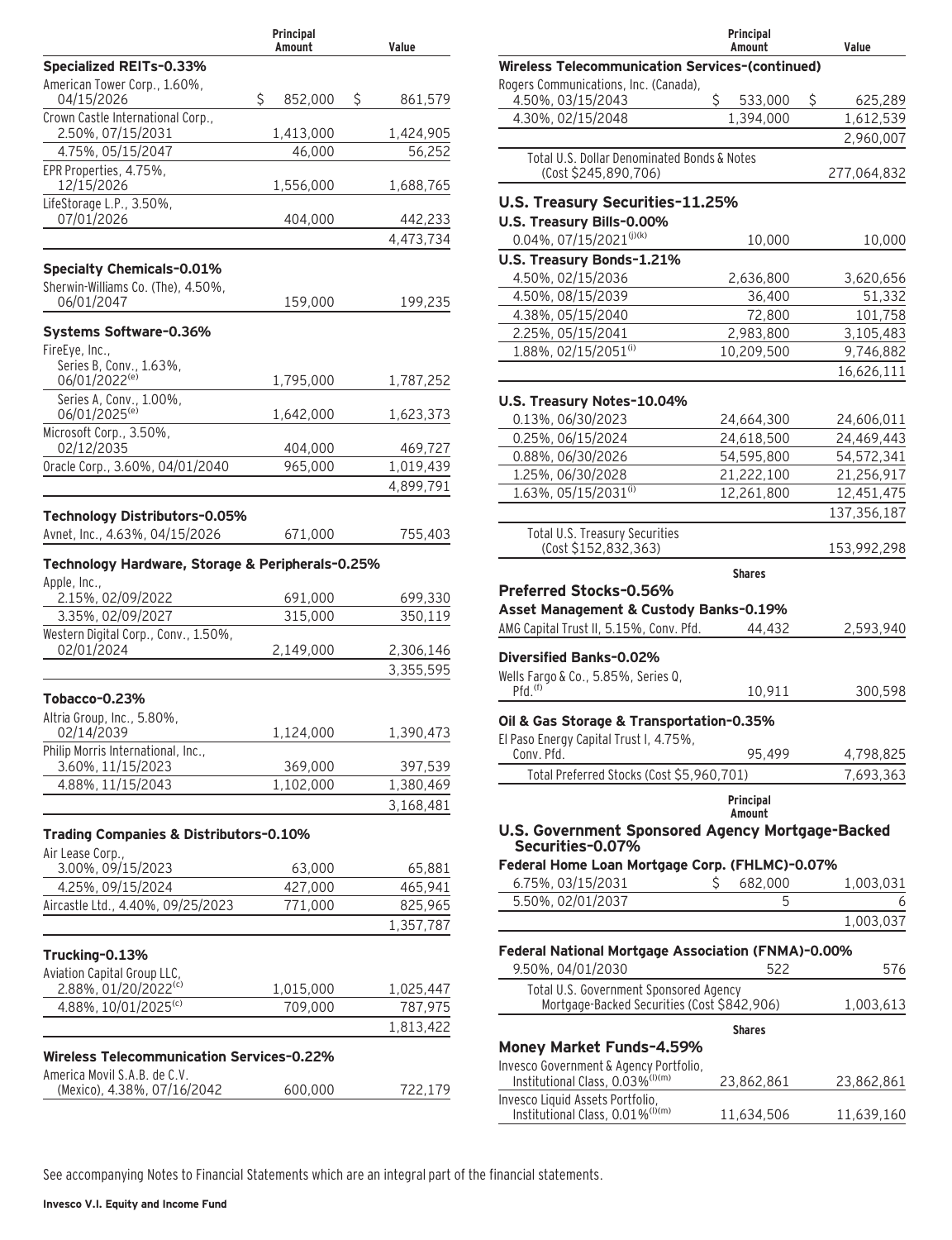|                                                                                                                                                           | <b>Shares</b> | Value         |
|-----------------------------------------------------------------------------------------------------------------------------------------------------------|---------------|---------------|
| <b>Money Market Funds-(continued)</b>                                                                                                                     |               |               |
| Invesco Treasury Portfolio, Institutional<br>Class, 0.01% <sup>(1)(m)</sup>                                                                               |               |               |
|                                                                                                                                                           | 27.271.841    | 27,271,841    |
| Total Money Market Funds (Cost \$62,767,638)                                                                                                              |               | 62,773,862    |
| TOTAL INVESTMENTS IN SECURITIES<br>(excluding investments purchased<br>with cash collateral from<br>securities on loan)-100.35%<br>(Cost \$1,016,704,589) |               | 1,373,146,117 |
|                                                                                                                                                           |               |               |

#### **Investments Purchased with Cash Collateral from Securities on Loan**

### **Money Market Funds–1.68%**

| $0.02\%$ <sup>(I)(m)(n)</sup> | 6.873.385 | 6.873.385 |
|-------------------------------|-----------|-----------|
|                               |           |           |

Investment Abbreviations:

Conv. – Convertible

- LIBOR London Interbank Offered Rate
- Pfd. Preferred
- REIT Real Estate Investment Trust

USD – U.S. Dollar

Notes to Schedule of Investments:

- (a) Industry and/or sector classifications used in this report are generally according to the Global Industry Classification Standard, which was developed by and is the exclusive property and a service mark of MSCI Inc. and Standard & Poor's.
- $\frac{1}{100}$  Non-income producing security.
- Security purchased or received in a transaction exempt from registration under the Securities Act of 1933, as amended (the "1933 Act"). The security may be resold pursuant to an exemption from registration under the 1933 Act, typically to qualified institutional buyers. The aggregate value of these securities at June 30, 2021 was \$54,540,472, which represented 3.99% of the Fund's Net Assets.
- (d) Zero coupon bond issued at a discount.<br>(e) Security has an irreverable call by the is
- (e) Security has an irrevocable call by the issuer or mandatory put by the holder. Maturity date reflects such call or put.<br>(f) Security issued at a fixed rate for a specific period of time, after which it will convert to
- (f) Security issued at a fixed rate for a specific period of time, after which it will convert to a variable rate.<br>(g) Perpetual bond with no specified maturity date
- $\frac{q_0}{r_0}$  Perpetual bond with no specified maturity date.
- (h) Interest or dividend rate is redetermined periodically. Rate shown is the rate in effect on June 30, 2021.
- (i) All or a portion of this security was out on loan at June 30, 2021.
- (i) All or a portion of the value was pledged as collateral to cover margin requirements for open futures contracts. See Note 1L.
- (k) Security traded on a discount basis. The interest rate shown represents the discount rate at the time of purchase by the Fund.<br>(b) Affiliated issuer. The issuer and/or the Fund is a wholly-owned subsidiary of Invesco
- Affiliated issuer. The issuer and/or the Fund is a wholly-owned subsidiary of Invesco Ltd., or is affiliated by having an investment adviser that is under common control of Invesco Ltd. The table below shows the Fund's transactions in, and earnings from, its investments in affiliates for the six months ended June 30, 2021.

|                                                                               |                            |                             |                               | Change in<br><b>Unrealized</b> |                  |                        |                 |
|-------------------------------------------------------------------------------|----------------------------|-----------------------------|-------------------------------|--------------------------------|------------------|------------------------|-----------------|
|                                                                               | Value<br>December 31, 2020 | <b>Purchases</b><br>at Cost | <b>Proceeds</b><br>from Sales | Appreciation<br>(Depreciation) | Realized<br>Gain | Value<br>June 30, 2021 | Dividend Income |
| <b>Investments in Affiliated Money Market Funds:</b>                          |                            |                             |                               |                                |                  |                        |                 |
| Invesco Government & Agency Portfolio,<br>Institutional Class                 | \$22,007,337               | \$5, 56, 576, 426           | \$ (54, 720, 902)             |                                |                  | \$23,862,861           | \$3,155         |
| Invesco Liquid Assets Portfolio, Institutional Class                          | 11,695,851                 | 38.883.035                  | (38,940,896)                  | (611)                          | 1.781            | 11.639.160             | 1,114           |
| Invesco Treasury Portfolio, Institutional Class                               | 25, 151, 242               | 64,658,772                  | (62, 538, 173)                |                                | ٠                | 27.271.841             | 1,267           |
| <b>Investments Purchased with Cash Collateral</b><br>from Securities on Loan: |                            |                             |                               |                                |                  |                        |                 |
| Invesco Private Government Fund                                               | $\overline{\phantom{a}}$   | 75.139.087                  | (68, 265, 702)                |                                |                  | 6,873,385              | 148*            |
| Invesco Private Prime Fund                                                    |                            | 133,224,522                 | (117, 186, 624)               |                                | ٠                | 16,037,898             | $2,326*$        |
| Total                                                                         | \$58,854,430               | \$368,481,842               | $$$ (341,652,297)             | $\frac{\xi(611)}{2}$           | \$1,781          | \$85,685,145           | \$8,010         |

Represents the income earned on the investment of cash collateral, which is included in securities lending income on the Statement of Operations. Does not include rebates and fees paid to lending agent or premiums received from borrowers, if any.

(m) The rate shown is the 7-day SEC standardized yield as of June 30, 2021.

The security has been segregated to satisfy the commitment to return the cash collateral received in securities lending transactions upon the borrower's return of the securities loaned. See Note 1I.

|                                                                                                 | <b>Shares</b> | Value           |
|-------------------------------------------------------------------------------------------------|---------------|-----------------|
| <b>Money Market Funds-(continued)</b>                                                           |               |                 |
| Invesco Private Prime Fund,<br>$0.12\%$ <sup>(I)(m)(n)</sup>                                    | 16,031,486    | 16,037,898      |
| Total Investments Purchased with Cash Collateral<br>from Securities on Loan (Cost \$22,911,283) |               | 22,911,283      |
| TOTAL INVESTMENTS IN SECURITIES-102.03%<br>(Cost \$1,039,615,872)                               |               | 1,396,057,400   |
| OTHER ASSETS LESS LIABILITIES-(2.03)%                                                           |               | (27, 713, 335)  |
| NET ASSETS-100.00%                                                                              |               | \$1.368.344.065 |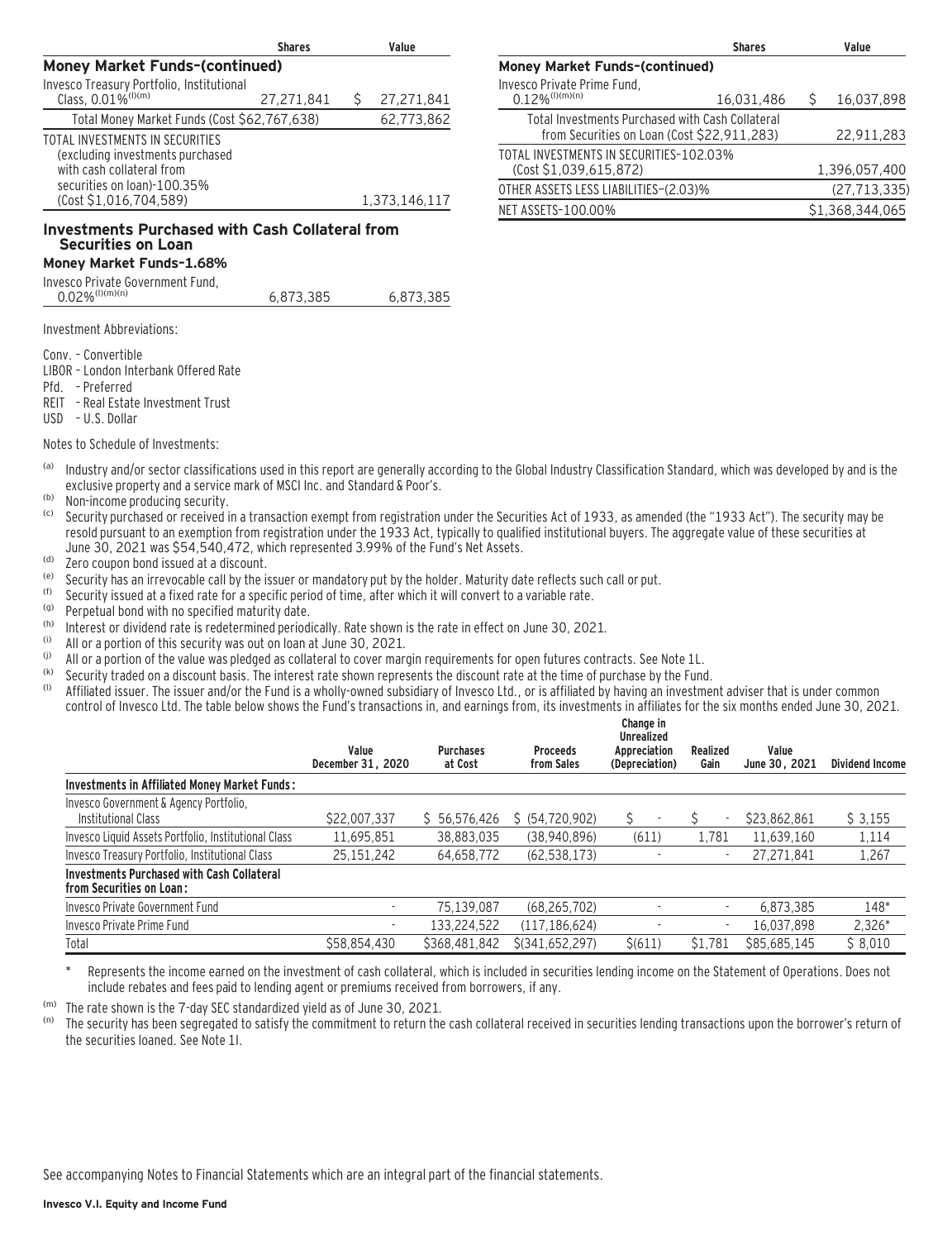| <b>Open Futures Contracts</b>  |                               |                            |                          |         |                            |
|--------------------------------|-------------------------------|----------------------------|--------------------------|---------|----------------------------|
| <b>Short Futures Contracts</b> | Number of<br><b>Contracts</b> | <b>Expiration</b><br>Month | <b>Notional</b><br>Value | Value   | Unrealized<br>Appreciation |
| <b>Interest Rate Risk</b>      |                               |                            |                          |         |                            |
| U.S. Treasury 5 Year Notes     |                               | September-2021             | S(1.110.867)             | \$2.513 | \$2.513                    |

#### **Open Forward Foreign Currency Contracts**

| <b>Settlement</b>     |                                                 |            | <b>Unrealized</b><br>Appreciation |            |                |                |
|-----------------------|-------------------------------------------------|------------|-----------------------------------|------------|----------------|----------------|
| Date                  | Counterparty                                    |            | <b>Deliver</b>                    |            | <b>Receive</b> | (Depreciation) |
| <b>Currency Risk</b>  |                                                 |            |                                   |            |                |                |
| 07/30/2021            | Bank of New York Mellon (The)                   | <b>EUR</b> | 7,634,382                         | USD.       | 9,084,411      | \$26,693       |
| 07/30/2021            | State Street Bank & Trust Co.                   | CHF        | 6,292,742                         | USD        | 6,842,911      | 36,728         |
| 07/30/2021            | State Street Bank & Trust Co.                   |            | GBP 14,087,424                    |            | USD 19,560,664 | 71,876         |
| 07/30/2021            | State Street Bank & Trust Co.                   | USD        | 133,573                           | <b>CHF</b> | 123,542        | 50             |
| Subtotal-Appreciation |                                                 |            |                                   |            |                | 135,347        |
| <b>Currency Risk</b>  |                                                 |            |                                   |            |                |                |
| 07/30/2021            | State Street Bank & Trust Co.                   | CAD        | 7,476,878                         | USD.       | 6,031,086      | (511)          |
| 07/30/2021            | State Street Bank & Trust Co.                   | GBP        | 375,197                           | USD        | 517,881        | (1, 173)       |
| 07/30/2021            | State Street Bank & Trust Co.                   | USD        | 92,733                            | CAD        | 114,926        | (22)           |
| 07/30/2021            | State Street Bank & Trust Co.                   | <b>USD</b> | 1,242,156                         | CHF        | 1,139,348      | (9,846)        |
| Subtotal-Depreciation |                                                 |            |                                   |            |                | (11, 552)      |
|                       | <b>Total Forward Foreign Currency Contracts</b> |            |                                   |            |                | \$123,795      |

Abbreviations:

CAD – Canadian Dollar

CHF – Swiss Franc

EUR – Euro

GBP – British Pound Sterling

USD – U.S. Dollar

## **Portfolio Composition**

By security type, based on Net Assets as of June 30, 2021

| Common Stocks & Other Equity Interests                | 63.63% |
|-------------------------------------------------------|--------|
| U.S. Dollar Denominated Bonds & Notes                 | 20.25  |
| U.S. Treasury Securities                              | 11.25  |
| Security Types Each Less Than 1% of Portfolio         | 0.63   |
| Money Market Funds Plus Other Assets Less Liabilities | 4 2 4  |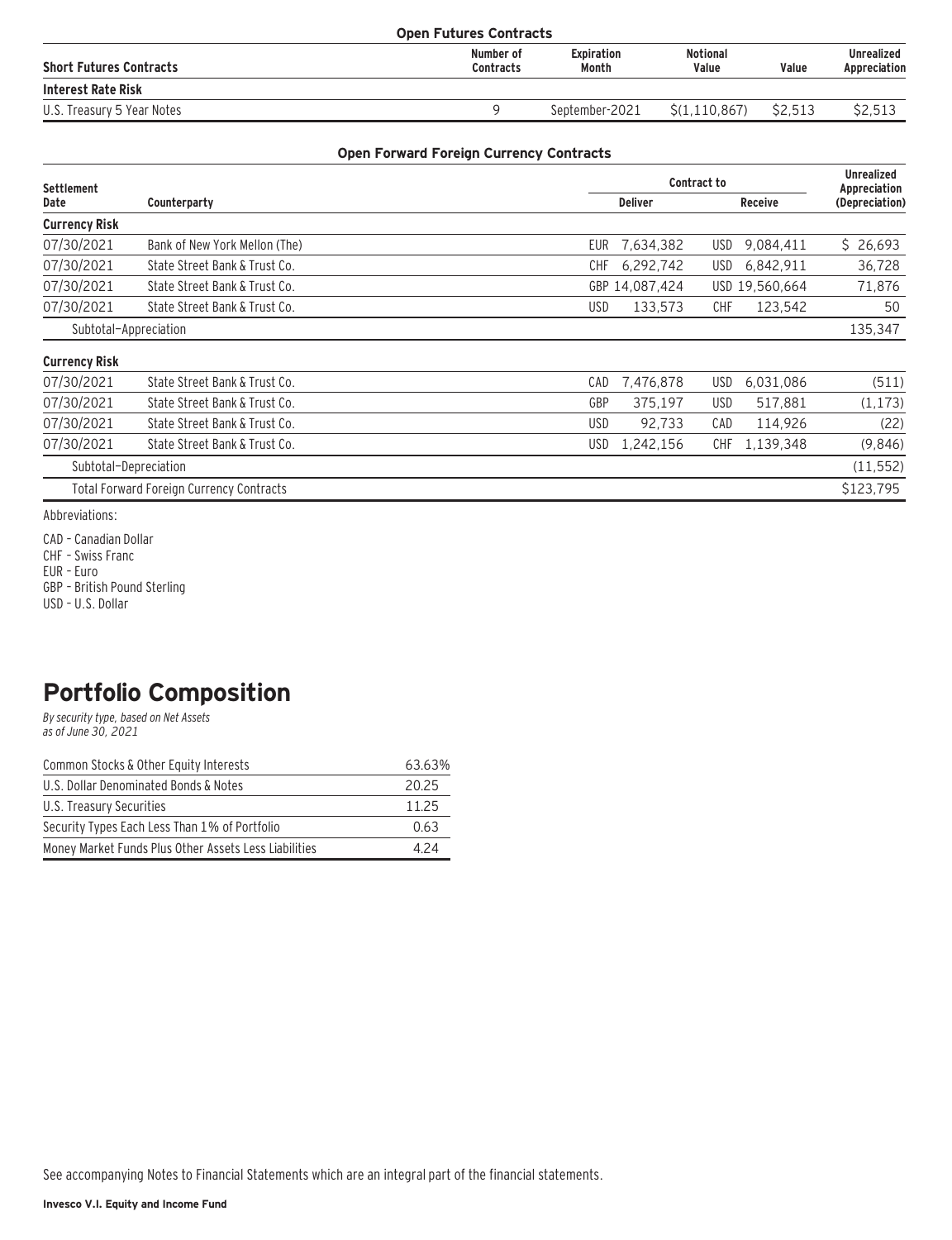### **Statement of Assets and Liabilities**

June 30, 2021 (Unaudited)

#### **Assets:**

| Investments in securities, at value                                                 |                 |
|-------------------------------------------------------------------------------------|-----------------|
| (Cost \$953,936,951)*                                                               | \$1,310,372,255 |
| Investments in affiliated money market funds, at value<br>(Cost \$85,678,921)       | 85,685,145      |
| Other investments:                                                                  |                 |
| Unrealized appreciation on forward foreign currency                                 |                 |
| contracts outstanding                                                               | 135,347         |
| Foreign currencies, at value (Cost \$747)                                           | 749             |
| Receivable for:                                                                     |                 |
| Investments sold                                                                    | 4,485,499       |
| Fund shares sold                                                                    | 202,208         |
| Dividends                                                                           | 1,297,343       |
| Interest                                                                            | 1,808,423       |
| Investment for trustee deferred compensation and<br>retirement plans                | 225,849         |
| Total assets                                                                        | 1,404,212,818   |
| Liabilities:                                                                        |                 |
| Other investments:                                                                  |                 |
| Variation margin payable - futures contracts                                        | 580             |
| Unrealized depreciation on forward foreign currency                                 |                 |
| contracts outstanding                                                               | 11,552          |
| Payable for:                                                                        |                 |
| Investments purchased                                                               | 10,582,044      |
| Fund shares reacquired                                                              | 679,904         |
| Collateral upon return of securities loaned                                         | 22,911,283      |
| Accrued fees to affiliates                                                          | 1,240,073       |
| Accrued other operating expenses                                                    | 196,134         |
| Trustee deferred compensation and retirement plans                                  | 247,183         |
| <b>Total liabilities</b>                                                            | 35,868,753      |
| Net assets applicable to shares outstanding                                         | \$1,368,344,065 |
| Net assets consist of:                                                              |                 |
| Shares of beneficial interest                                                       | \$902,630,772   |
| Distributable earnings                                                              | 465,713,293     |
|                                                                                     | \$1,368,344,065 |
| <b>Net Assets:</b>                                                                  |                 |
| Series I                                                                            | 75,992,437<br>Ş |
| Series II                                                                           | \$1,292,351,628 |
| Shares outstanding, no par value, with an unlimited number of<br>shares authorized: |                 |

| Series I                                | 3,739,490  |
|-----------------------------------------|------------|
| Series II                               | 64,064,640 |
| Series I:<br>Net asset value per share  | 20.32      |
| Series II:<br>Net asset value per share | 20.17      |

\* At June 30, 2021, securities with an aggregate value of \$22,560,054 were on loan to brokers.

## **Statement of Operations**

For the six months ended June 30, 2021 (Unaudited)

### **Investment income:**

| Dividends (net of foreign withholding taxes of \$146,055)                                        | \$<br>9,019,112 |
|--------------------------------------------------------------------------------------------------|-----------------|
| Interest                                                                                         | 3,119,151       |
| Dividends from affiliated money market funds (includes<br>securities lending income of \$36,713) | 42,249          |
| Total investment income                                                                          | 12,180,512      |
| <b>Expenses:</b>                                                                                 |                 |
| Advisory fees                                                                                    | 2,505,818       |
| Administrative services fees                                                                     | 1,090,146       |
| Custodian fees                                                                                   | 13,766          |
| Distribution fees - Series II                                                                    | 1,588,518       |
| Transfer agent fees                                                                              | 17,426          |
| Trustees' and officers' fees and benefits                                                        | 13,368          |
| Reports to shareholders                                                                          | 3,302           |
| Professional services fees                                                                       | 25,876          |
| <b>Other</b>                                                                                     | 14,451          |
| Total expenses                                                                                   | 5,272,671       |
| Less: Fees waived                                                                                | (10, 023)       |
| Net expenses                                                                                     | 5,262,648       |
| Net investment income                                                                            | 6,917,864       |

#### **Realized and unrealized gain (loss) from:**

Net realized gain (loss) from:

| Unaffiliated investment securities                       | 83,477,501    |
|----------------------------------------------------------|---------------|
| Affiliated investment securities                         | 1,781         |
| Foreign currencies                                       | 28,918        |
| Forward foreign currency contracts                       | (421, 477)    |
| <b>Futures contracts</b>                                 | 11,275        |
|                                                          | 83.097.998    |
| Change in net unrealized appreciation (depreciation) of: |               |
| Unaffiliated investment securities                       | 72,725,889    |
| Affiliated investment securities                         | (611)         |
| Foreign currencies                                       | (20, 300)     |
| Forward foreign currency contracts                       | 602,948       |
| Futures contracts                                        | 5,502         |
|                                                          | 73,313,428    |
| Net realized and unrealized gain                         | 156,411,426   |
| Net increase in net assets resulting from operations     | \$163.329.290 |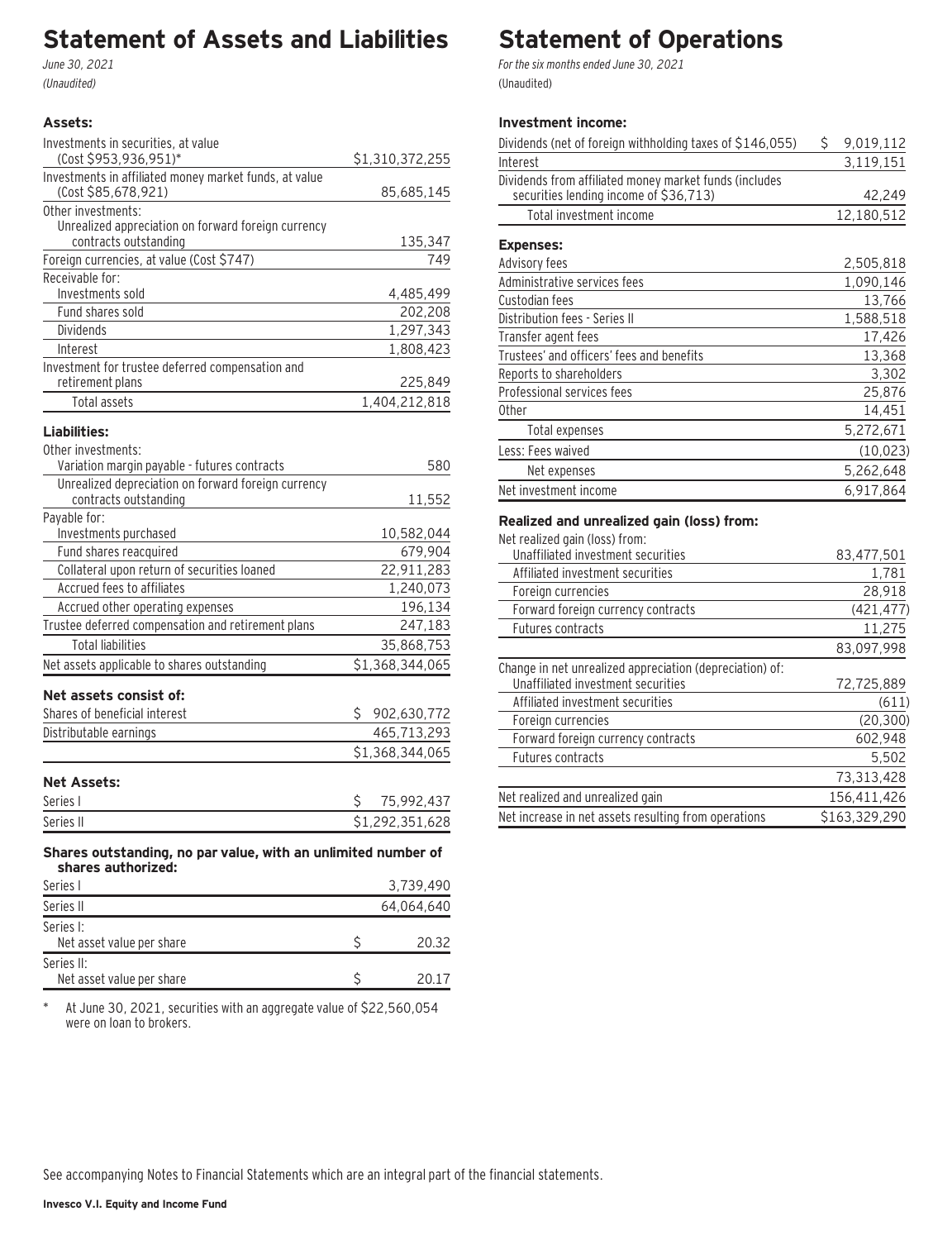### **Statement of Changes in Net Assets**

For the six months ended June 30, 2021 and the year ended December 31, 2020 (Unaudited)

|                                                                         | June 30,<br>2021 | December 31,<br>2020 |
|-------------------------------------------------------------------------|------------------|----------------------|
| <b>Operations:</b>                                                      |                  |                      |
| Net investment income                                                   | \$<br>6,917,864  | 17,914,424<br>Ŝ.     |
| Net realized gain                                                       | 83,097,998       | 9,273,219            |
| Change in net unrealized appreciation                                   | 73,313,428       | 67,118,598           |
| Net increase in net assets resulting from operations                    | 163,329,290      | 94,306,241           |
| Distributions to shareholders from distributable earnings:              |                  |                      |
| Series I                                                                |                  | (2,664,901)          |
| Series II                                                               | -                | (74, 585, 577)       |
| Total distributions from distributable earnings                         |                  | (77, 250, 478)       |
| <b>Share transactions-net:</b>                                          |                  |                      |
| Series I                                                                | 26,926,987       | (8,088,300)          |
| Series II                                                               | (89, 393, 404)   | (27, 486, 339)       |
| Net increase (decrease) in net assets resulting from share transactions | (62, 466, 417)   | (35, 574, 639)       |
| Net increase (decrease) in net assets                                   | 100,862,873      | (18, 518, 876)       |
| Net assets:                                                             |                  |                      |
| Beginning of period                                                     | 1,267,481,192    | 1,286,000,068        |
| End of period                                                           | \$1,368,344,065  | \$1,267,481,192      |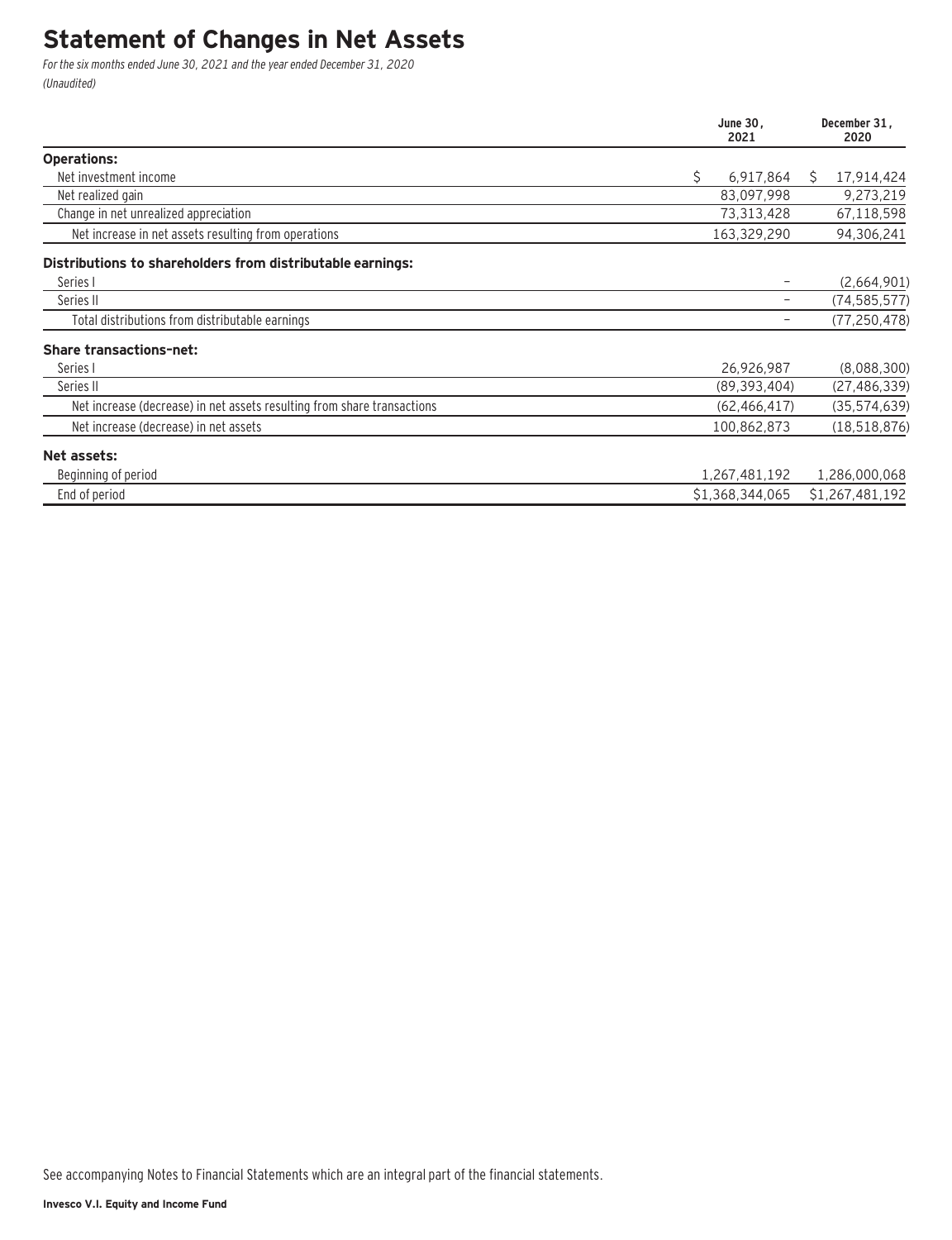## **Financial Highlights**

#### (Unaudited)

The following schedule presents financial highlights for a share of the Fund outstanding throughout the periods indicated.

|                           | Net asset<br>value,<br>beginning<br>of period | Net<br>investment<br>income <sup>(a)</sup> | Net gains<br>(losses)<br>on securities<br>(both<br>realized and<br>unrealized) | Total from<br>investment<br>operations | <b>Dividends</b><br>from net<br>investment<br>income | <b>Distributions</b><br>from net<br>realized<br>gains | Total<br>distributions        | Net asset<br>value, end<br>of period | Total<br>return <sup>(b)</sup> |   | Net assets.<br>end of period<br>(000's omitted) | Ratio of<br>expenses<br>to average<br>net assets<br>with fee waivers<br>and/or<br>expenses<br>absorbed | Ratio of<br>expenses<br>to average net<br>assets without<br>fee waivers<br>and/or<br>expenses<br>absorbed | Ratio of net<br>investment<br>income<br>to average<br>net assets | Portfolio<br>turnover <sup>(c)</sup> |
|---------------------------|-----------------------------------------------|--------------------------------------------|--------------------------------------------------------------------------------|----------------------------------------|------------------------------------------------------|-------------------------------------------------------|-------------------------------|--------------------------------------|--------------------------------|---|-------------------------------------------------|--------------------------------------------------------------------------------------------------------|-----------------------------------------------------------------------------------------------------------|------------------------------------------------------------------|--------------------------------------|
| Series I                  |                                               |                                            |                                                                                |                                        |                                                      |                                                       |                               |                                      |                                |   |                                                 |                                                                                                        |                                                                                                           |                                                                  |                                      |
| Six months ended 06/30/21 | \$17.93                                       | \$0.12                                     | \$2.27                                                                         | \$2.39                                 | Ŝ.<br>$\overline{a}$                                 |                                                       | Ś<br>$\overline{\phantom{0}}$ | \$20.32                              | 13.33%                         | Ŝ | 75,992                                          | $0.56\%$ <sup>(d)</sup>                                                                                | $0.56\%$ <sup>(d)</sup>                                                                                   | $1.28\%$ <sup>(d)</sup>                                          | 73%                                  |
| Year ended 12/31/20       | 17.52                                         | 0.30                                       | 1.30                                                                           | 1.60                                   | (0.42)                                               | (0.77)                                                | (1.19)                        | 17.93                                | 9.95                           |   | 43.099                                          | 0.56                                                                                                   | 0.57                                                                                                      | 1.84                                                             | 96                                   |
| Year ended 12/31/19       | 16.12                                         | 0.36                                       | 2.82                                                                           | 3.18                                   | (0.47)                                               | (1.31)                                                | (1.78)                        | 17.52                                | 20.37                          |   | 50.731                                          | 0.54                                                                                                   | 0.55                                                                                                      | 2.02                                                             | 150                                  |
| Year ended 12/31/18       | 19.04                                         | 0.35                                       | (2.00)                                                                         | (1.65)                                 | (0.43)                                               | (0.84)                                                | (1.27)                        | 16.12                                | (9.50)                         |   | 165.924                                         | 0.54                                                                                                   | 0.55                                                                                                      | 1.91                                                             | 150                                  |
| Year ended 12/31/17       | 17.76                                         | $0.35^{(e)}$                               | 1.58                                                                           | 1.93                                   | (0.31)                                               | (0.34)                                                | (0.65)                        | 19.04                                | 11.03                          |   | 184.768                                         | 0.55                                                                                                   | 0.56                                                                                                      | $1.93^{(e)}$                                                     | 119                                  |
| Year ended 12/31/16       | 16.23                                         | 0.29                                       | 2.10                                                                           | 2.39                                   | (0.32)                                               | (0.54)                                                | (0.86)                        | 17.76                                | 15.12                          |   | 157,774                                         | 0.60                                                                                                   | 0.61                                                                                                      | 1.78                                                             | 101                                  |
| Series II                 |                                               |                                            |                                                                                |                                        |                                                      |                                                       |                               |                                      |                                |   |                                                 |                                                                                                        |                                                                                                           |                                                                  |                                      |
| Six months ended 06/30/21 | 17.82                                         | 0.10                                       | 2.25                                                                           | 2.35                                   |                                                      |                                                       | $\overline{\phantom{0}}$      | 20.17                                | 13.19                          |   | 1,292,352                                       | 0.81 <sup>(d)</sup>                                                                                    | 0.81 <sup>(d)</sup>                                                                                       | 1.03 <sup>(d)</sup>                                              | 73                                   |
| Year ended 12/31/20       | 17.42                                         | 0.26                                       | 1.28                                                                           | 1.54                                   | (0.37)                                               | (0.77)                                                | (1.14)                        | 17.82                                | 9.65                           |   | 1,224,382                                       | 0.81                                                                                                   | 0.82                                                                                                      | 1.59                                                             | 96                                   |
| Year ended 12/31/19       | 16.04                                         | 0.31                                       | 2.80                                                                           | 3.11                                   | (0.42)                                               | (1.31)                                                | (1.73)                        | 17.42                                | 20.01                          |   | 1,235,269                                       | 0.79                                                                                                   | 0.80                                                                                                      | 1.77                                                             | 150                                  |
| Year ended 12/31/18       | 18.95                                         | 0.31                                       | (2.00)                                                                         | (1.69)                                 | (0.38)                                               | (0.84)                                                | (1.22)                        | 16.04                                | (9.73)                         |   | 1,041,911                                       | 0.79                                                                                                   | 0.80                                                                                                      | 1.66                                                             | 150                                  |
| Year ended 12/31/17       | 17.68                                         | $0.31^{(e)}$                               | 1.57                                                                           | 1.88                                   | (0.27)                                               | (0.34)                                                | (0.61)                        | 18.95                                | 10.78                          |   | 1,385,490                                       | 0.80                                                                                                   | 0.81                                                                                                      | $1.68^{(e)}$                                                     | 119                                  |
| Year ended 12/31/16       | 16.16                                         | 0.25                                       | 2.09                                                                           | 2.34                                   | (0.28)                                               | (0.54)                                                | (0.82)                        | 17.68                                | 14.84                          |   | 1,314,323                                       | 0.85                                                                                                   | 0.86                                                                                                      | 1.53                                                             | 101                                  |

(a) Calculated using average shares outstanding.<br>(b) Includes adjustments in accordance with accounting principles generally accepted in the United States of America and as such, the net asset value for financial reporting the returns based upon those net asset values may differ from the net asset value and returns for shareholder transactions. Total returns are not annualized for periods less than one year, if applicable, and do not reflect

exactly in the state product with the acquisition of Investor. The six months ended Video Cold Video Cold Video Cold Video Cold Video 20, 2021, the portfolio turnover<br>Cold Dunne State State of Securities purchased of \$22,2

(d) Ratios are annualized and based on average daily net assets (OOO's omitted) of \$55,273 and \$1,281,346 for Series I and Series II shares, respectively.<br>(e) Net investment income per share and the ratio of net investment investment income per share and the ratio of net investment income to average net assets excluding the significant dividends are \$0.30 and 1.64% and \$0.26 and 1.39% for Series I and Series II shares, respectively.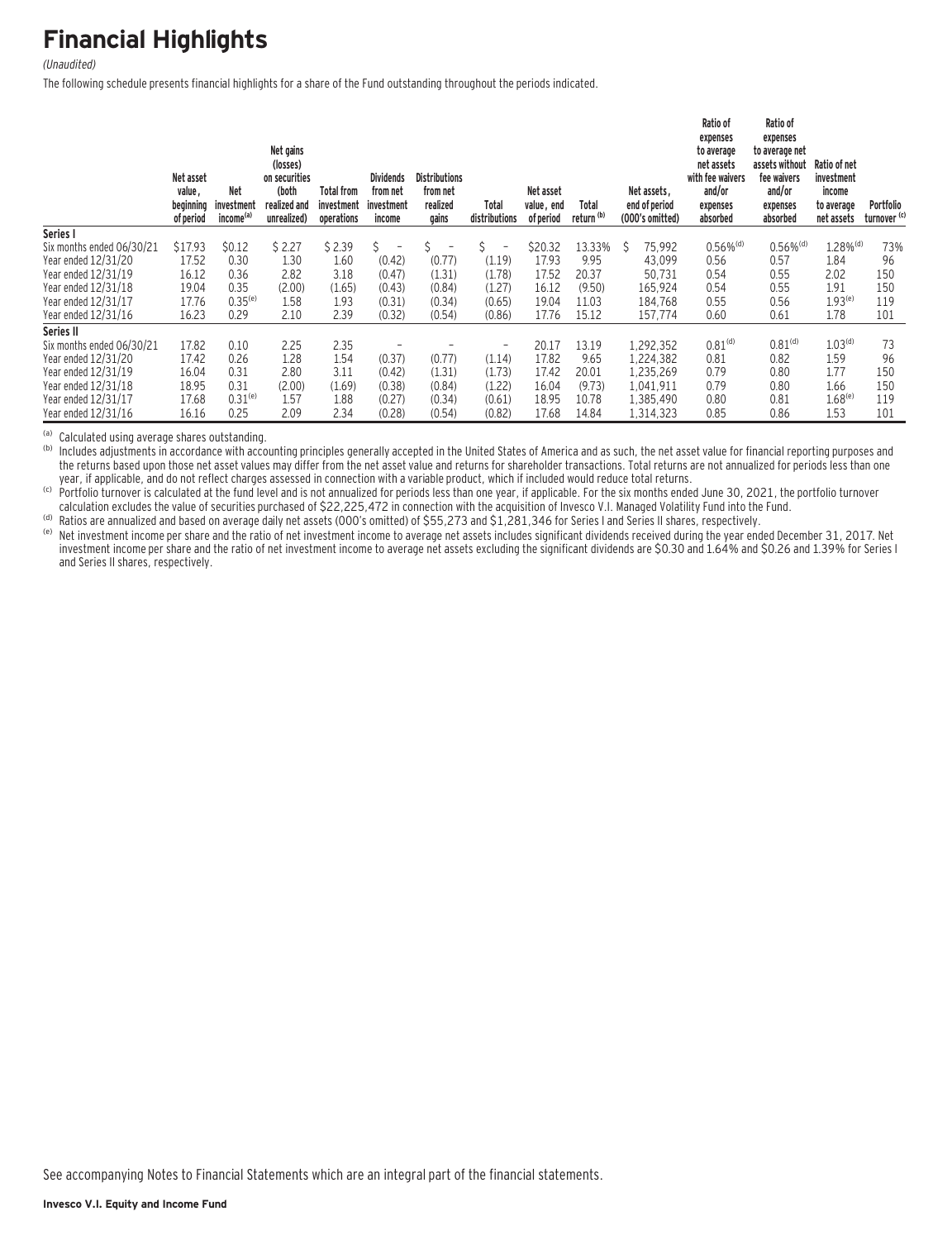### **Notes to Financial Statements**

June 30, 2021 (Unaudited)

#### **NOTE 1—Significant Accounting Policies**

Invesco V.I. Equity and Income Fund (the "Fund") is a series portfolio of AIM Variable Insurance Funds (Invesco Variable Insurance Funds) (the "Trust"). The Trust is a Delaware statutory trust registered under the Investment Company Act of 1940, as amended (the "1940 Act"), as an open-end series management investment company. Information presented in these financial statements pertains only to the Fund. Matters affecting the Fund or each class will be voted on exclusively by the shareholders of the Fund or each class. Current Securities and Exchange Commission ("SEC") guidance, however, requires participating insurance companies offering separate accounts to vote shares proportionally in accordance with the instructions of the contract owners whose investments are funded by shares of each Fund or class.

The Fund's investment objectives are both capital appreciation and current income.

The Fund currently offers two classes of shares, Series I and Series II, both of which are offered to insurance company separate accounts funding variable annuity contracts and variable life insurance policies ("variable products").

The Fund is an investment company and accordingly follows the investment company accounting and reporting guidance in accordance with Financial Accounting Standards Board Accounting Standards Codification Topic 946, Financial Services – Investment Companies.

The following is a summary of the significant accounting policies followed by the Fund in the preparation of its financial statements.

**A. Security Valuations** — Securities, including restricted securities, are valued according to the following policy.

A security listed or traded on an exchange (except convertible securities) is valued at its last sales price or official closing price as of the close of the customary trading session on the exchange where the security is principally traded, or lacking any sales or official closing price on a particular day, the security may be valued at the closing bid price on that day. Securities traded in the over-the-counter market are valued based on prices furnished by independent pricing services or market makers. When such securities are valued by an independent pricing service they may be considered fair valued. Futures contracts are valued at the final settlement price set by an exchange on which they are principally traded. Listed options are valued at the mean between the last bid and asked prices from the exchange on which they are principally traded. Options not listed on an exchange are valued by an independent source at the mean between the last bid and asked prices. For purposes of determining net asset value ("NAV") per share, futures and option contracts generally are valued 15 minutes after the close of the customary trading session of the New York Stock Exchange ("NYSE").

Investments in open-end and closed-end registered investment companies that do not trade on an exchange are valued at the end-of-day net asset value per share. Investments in open-end and closed-end registered investment companies that trade on an exchange are valued at the last sales price or official closing price as of the close of the customary trading session on the exchange where the security is principally traded.

Debt obligations (including convertible securities) and unlisted equities are fair valued using an evaluated quote provided by an independent pricing service. Evaluated quotes provided by the pricing service may be determined without exclusive reliance on quoted prices, and may reflect appropriate factors such as institution-size trading in similar groups of securities, developments related to specific securities, dividend rate (for unlisted equities), yield (for debt obligations), quality, type of issue, coupon rate (for debt obligations), maturity (for debt obligations), individual trading characteristics and other market data. Pricing services generally value debt obligations assuming orderly transactions of institutional round lot size, but a fund may hold or transact in the same securities in smaller, odd lot sizes. Odd lots often trade at lower prices than institutional round lots. Debt obligations are subject to interest rate and credit risks. In addition, all debt obligations involve some risk of default with respect to interest and/or principal payments.

Foreign securities' (including foreign exchange contracts) prices are converted into U.S. dollar amounts using the applicable exchange rates as of the close of the NYSE. If market quotations are available and reliable for foreign exchange-traded equity securities, the securities will be valued at the market quotations. Because trading hours for certain foreign securities end before the close of the NYSE, closing market quotations may become unreliable. If between the time trading ends on a particular security and the close of the customary trading session on the NYSE, events occur that the investment adviser determines are significant and make the closing price unreliable, the Fund may fair value the security. If the event is likely to have affected the closing price of the security, the security will be valued at fair value in good faith using procedures approved by the Board of Trustees. Adjustments to closing prices to reflect fair value may also be based on a screening process of an independent pricing service to indicate the degree of certainty, based on historical data, that the closing price in the principal market where a foreign security trades is not the current value as of the close of the NYSE. Foreign securities' prices meeting the approved degree of certainty that the price is not reflective of current value will be priced at the indication of fair value from the independent pricing service. Multiple factors may be considered by the independent pricing service in determining adjustments to reflect fair value and may include information relating to sector indices, American Depositary Receipts and domestic and foreign index futures. Foreign securities may have additional risks including exchange rate changes, potential for sharply devalued currencies and high inflation, political and economic upheaval, the relative lack of issuer information, relatively low market liquidity and the potential lack of strict financial and accounting controls and standards.

Securities for which market prices are not provided by any of the above methods may be valued based upon quotes furnished by independent sources. The last bid price may be used to value equity securities. The mean between the last bid and asked prices is used to value debt obligations, including corporate loans.

Securities for which market quotations are not readily available or became unreliable are valued at fair value as determined in good faith by or under the supervision of the Trust's officers following procedures approved by the Board of Trustees. Issuer specific events, market trends, bid/asked quotes of brokers and information providers and other market data may be reviewed in the course of making a good faith determination of a security's fair value.

The Fund may invest in securities that are subject to interest rate risk, meaning the risk that the prices will generally fall as interest rates rise and, conversely, the prices will generally rise as interest rates fall. Specific securities differ in their sensitivity to changes in interest rates depending on their individual characteristics. Changes in interest rates may result in increased market volatility, which may affect the value and/or liquidity of certain Fund investments.

Valuations change in response to many factors including the historical and prospective earnings of the issuer, the value of the issuer's assets, general market conditions which are not specifically related to the particular issuer, such as real or perceived adverse economic conditions, changes in the general outlook for revenues or corporate earnings, changes in interest or currency rates, regional or global instability, natural or environmental disasters, widespread disease or other public health issues, war, acts of terrorism or adverse investor sentiment generally and market liquidity. Because of the inherent uncertainties of valuation, the values reflected in the financial statements may materially differ from the value received upon actual sale of those investments.

**B. Securities Transactions and Investment Income** - Securities transactions are accounted for on a trade date basis. Realized gains or losses on sales are computed on the basis of specific identification of the securities sold. Interest income (net of withholding tax, if any) is recorded on an accrual basis from settlement date and includes coupon interest and amortization of premium and accretion of discount on debt securities as applicable. Pay-in-kind interest income and non-cash dividend income received in the form of securities in-lieu of cash are recorded at the fair value of the securities received. Dividend income (net of withholding tax, if any) is recorded on the ex-dividend date.

The Fund may periodically participate in litigation related to Fund investments. As such, the Fund may receive proceeds from litigation settlements. Any proceeds received are included in the Statement of Operations as realized gain (loss) for investments no longer held and as unrealized gain (loss) for investments still held.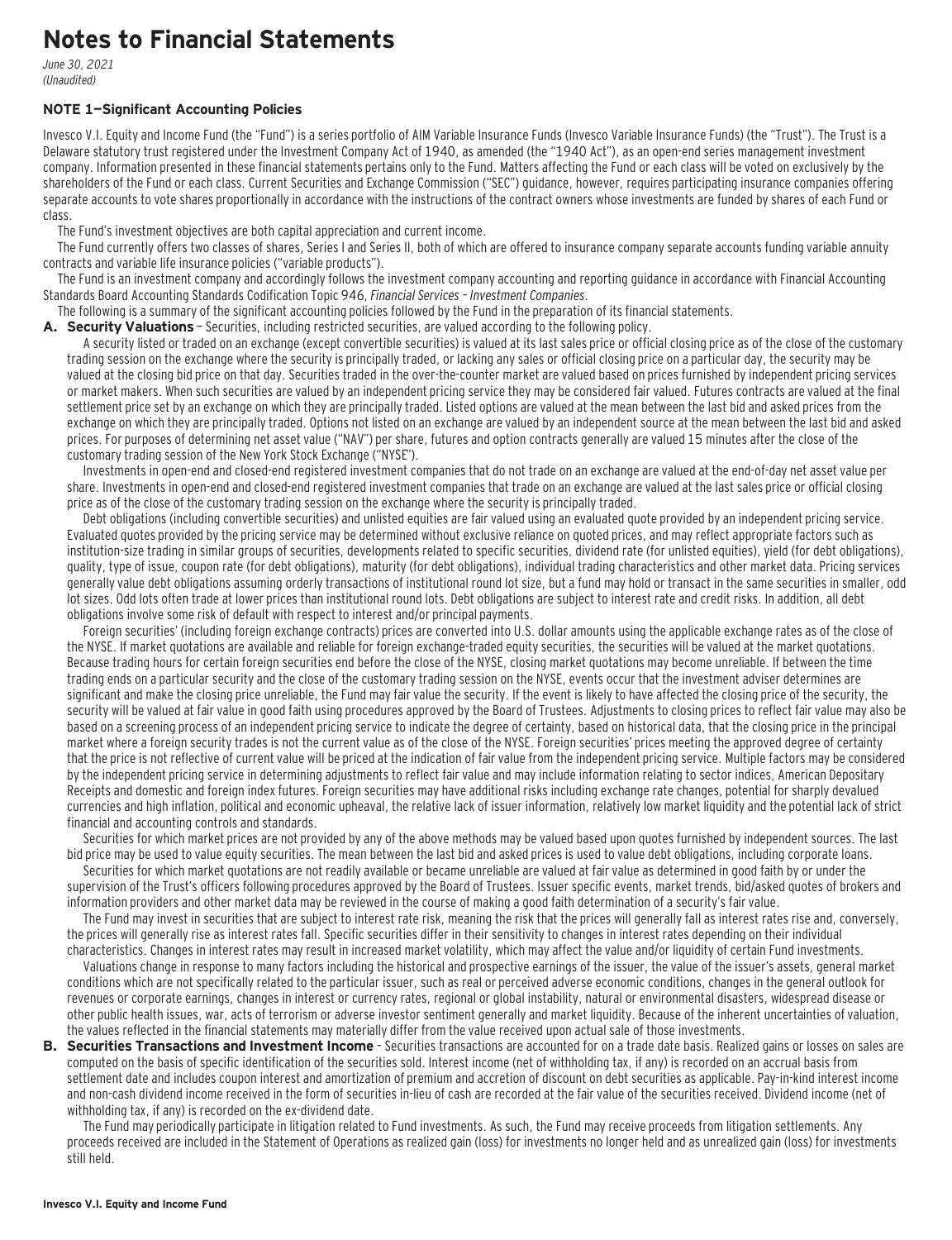Brokerage commissions and mark ups are considered transaction costs and are recorded as an increase to the cost basis of securities purchased and/or a reduction of proceeds on a sale of securities. Such transaction costs are included in the determination of net realized and unrealized gain (loss) from investment securities reported in the Statement of Operations and the Statement of Changes in Net Assets and the net realized and unrealized gains (losses) on securities per share in the Financial Highlights. Transaction costs are included in the calculation of the Fund's net asset value and, accordingly, they reduce the Fund's total returns. These transaction costs are not considered operating expenses and are not reflected in net investment income reported in the Statement of Operations and the Statement of Changes in Net Assets, or the net investment income per share and the ratios of expenses and net investment income reported in the Financial Highlights, nor are they limited by any expense limitation arrangements between the Fund and the investment adviser.

- The Fund allocates income and realized and unrealized capital gains and losses to a class based on the relative net assets of each class. **C. Country Determination** — For the purposes of making investment selection decisions and presentation in the Schedule of Investments, the investment adviser may determine the country in which an issuer is located and/or credit risk exposure based on various factors. These factors include the laws of the country under which the issuer is organized, where the issuer maintains a principal office, the country in which the issuer derives 50% or more of its total revenues and the country that has the primary market for the issuer's securities, as well as other criteria. Among the other criteria that may be evaluated for making this determination are the country in which the issuer maintains 50% or more of its assets, the type of security, financial guarantees and enhancements, the nature of the collateral and the sponsor organization. Country of issuer and/or credit risk exposure has been determined to be the United States of America, unless otherwise noted.
- **D. Distributions**  Distributions from net investment income, if any, are declared and paid monthly. Distributions from net realized capital gain, if any, are generally declared and paid annually and recorded on the ex-dividend date. The Fund may elect to treat a portion of the proceeds from redemptions as distributions for federal income tax purposes.
- **E. Federal Income Taxes** The Fund intends to comply with the requirements of Subchapter M of the Internal Revenue Code of 1986, as amended (the "Internal Revenue Code"), necessary to qualify as a regulated investment company and to distribute substantially all of the Fund's taxable earnings to shareholders. As such, the Fund will not be subject to federal income taxes on otherwise taxable income (including net realized capital gain) that is distributed to shareholders. Therefore, no provision for federal income taxes is recorded in the financial statements.

The Fund recognizes the tax benefits of uncertain tax positions only when the position is more likely than not to be sustained. Management has analyzed the Fund's uncertain tax positions and concluded that no liability for unrecognized tax benefits should be recorded related to uncertain tax positions. Management is not aware of any tax positions for which it is reasonably possible that the total amounts of unrecognized tax benefits will change materially in the next 12 months. The Fund files tax returns in the U.S. Federal jurisdiction and certain other jurisdictions. Generally, the Fund is subject to examinations by such taxing authorities for up to three years after the filing of the return for the tax period.

- **F. Expenses**  Fees provided for under the Rule 12b-1 plan of a particular class of the Fund and which are directly attributable to that class are charged to the operations of such class. All other expenses are allocated among the classes based on relative net assets.
- **G. Accounting Estimates** The preparation of financial statements in conformity with accounting principles generally accepted in the United States of America ("GAAP") requires management to make estimates and assumptions that affect the reported amounts of assets and liabilities at the date of the financial statements and the reported amounts of revenues and expenses during the reporting period including estimates and assumptions related to taxation. Actual results could differ from those estimates by a significant amount. In addition, the Fund monitors for material events or transactions that may occur or become known after the period-end date and before the date the financial statements are released to print.
- **H. Indemnifications**  Under the Trust's organizational documents, each Trustee, officer, employee or other agent of the Trust is indemnified against certain liabilities that may arise out of the performance of their duties to the Fund. Additionally, in the normal course of business, the Fund enters into contracts, including the Fund's servicing agreements, that contain a variety of indemnification clauses. The Fund's maximum exposure under these arrangements is unknown as this would involve future claims that may be made against the Fund that have not yet occurred. The risk of material loss as a result of such indemnification claims is considered remote.
- **I. Securities Lending**  The Fund may lend portfolio securities having a market value up to one-third of the Fund's total assets. Such loans are secured by collateral equal to no less than the market value of the loaned securities determined daily by the securities lending provider. Such collateral will be cash or debt securities issued or guaranteed by the U.S. Government or any of its sponsored agencies. Cash collateral received in connection with these loans is invested in short-term money market instruments or affiliated money market funds and is shown as such on the Schedule of Investments. The Fund bears the risk of loss with respect to the investment of collateral. It is the Fund's policy to obtain additional collateral from or return excess collateral to the borrower by the end of the next business day, following the valuation date of the securities loaned. Therefore, the value of the collateral held may be temporarily less than the value of the securities on loan. When loaning securities, the Fund retains certain benefits of owning the securities, including the economic equivalent of dividends or interest generated by the security. Lending securities entails a risk of loss to the Fund if, and to the extent that, the market value of the securities loaned were to increase and the borrower did not increase the collateral accordingly, and the borrower failed to return the securities. The securities loaned are subject to termination at the option of the borrower or the Fund. Upon termination, the borrower will return to the Fund the securities loaned and the Fund will return the collateral. Upon the failure of the borrower to return the securities, collateral may be liquidated and the securities may be purchased on the open market to replace the loaned securities. The Fund could experience delays and costs in gaining access to the collateral and the securities may lose value during the delay which could result in potential losses to the Fund. Some of these losses may be indemnified by the lending agent. The Fund bears the risk of any deficiency in the amount of the collateral available for return to the borrower due to any loss on the collateral invested. Dividends received on cash collateral investments for securities lending transactions, which are net of compensation to counterparties, are included in Dividends from affiliated money market funds on the Statement of Operations. The aggregate value of securities out on loan, if any, is shown as a footnote on the Statement of Assets and Liabilities.
- **J. Foreign Currency Translations**  Foreign currency is valued at the close of the NYSE based on quotations posted by banks and major currency dealers. Portfolio securities and other assets and liabilities denominated in foreign currencies are translated into U.S. dollar amounts at the date of valuation. Purchases and sales of portfolio securities (net of foreign taxes withheld on disposition) and income items denominated in foreign currencies are translated into U.S. dollar amounts on the respective dates of such transactions. The Fund does not separately account for the portion of the results of operations resulting from changes in foreign exchange rates on investments and the fluctuations arising from changes in market prices of securities held. The combined results of changes in foreign exchange rates and the fluctuation of market prices on investments (net of estimated foreign tax withholding) are included with the net realized and unrealized gain or loss from investments in the Statement of Operations. Reported net realized foreign currency gains or losses arise from (1) sales of foreign currencies, (2) currency gains or losses realized between the trade and settlement dates on securities transactions, and (3) the difference between the amounts of dividends, interest, and foreign withholding taxes recorded on the Fund's books and the U.S. dollar equivalent of the amounts actually received or paid. Net unrealized foreign currency gains and losses arise from changes in the fair values of assets and liabilities, other than investments in securities at fiscal period end, resulting from changes in exchange rates.

The Fund may invest in foreign securities, which may be subject to foreign taxes on income, gains on investments or currency repatriation, a portion of which may be recoverable. Foreign taxes, if any, are recorded based on the tax regulations and rates that exist in the foreign markets in which the Fund invests and are shown in the Statement of Operations.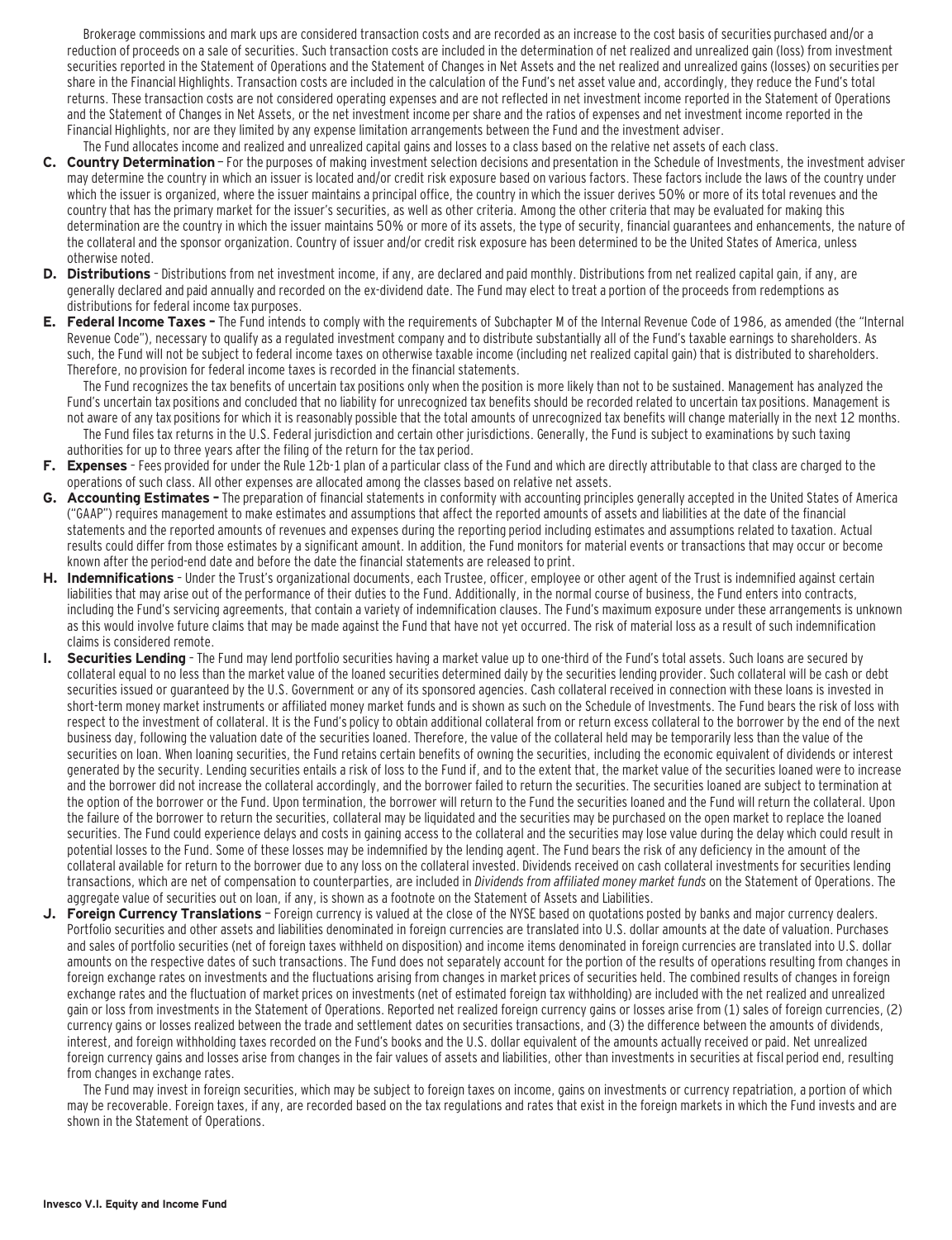**K. Forward Foreign Currency Contracts** — The Fund may engage in foreign currency transactions either on a spot (i.e. for prompt delivery and settlement) basis, or through forward foreign currency contracts, to manage or minimize currency or exchange rate risk.

The Fund may also enter into forward foreign currency contracts for the purchase or sale of a security denominated in a foreign currency in order to "lock in" the U.S. dollar price of that security, or the Fund may also enter into forward foreign currency contracts that do not provide for physical settlement of the two currencies, but instead are settled by a single cash payment calculated as the difference between the agreed upon exchange rate and the spot rate at settlement based upon an agreed upon notional amount (non-deliverable forwards). The Fund will set aside liquid assets in an amount equal to the daily mark-to-market obligation for forward foreign currency contracts.

A forward foreign currency contract is an obligation between two parties ("Counterparties") to purchase or sell a specific currency for an agreed-upon price at a future date. The use of forward foreign currency contracts does not eliminate fluctuations in the price of the underlying securities the Fund owns or intends to acquire but establishes a rate of exchange in advance. Fluctuations in the value of these contracts are measured by the difference in the contract date and reporting date exchange rates and are recorded as unrealized appreciation (depreciation) until the contracts are closed. When the contracts are closed, realized gains (losses) are recorded. Realized and unrealized gains (losses) on the contracts are included in the Statement of Operations. The primary risks associated with forward foreign currency contracts include failure of the Counterparty to meet the terms of the contract and the value of the foreign currency changing unfavorably. These risks may be in excess of the amounts reflected in the Statement of Assets and Liabilities.

- L. Futures Contracts The Fund may enter into futures contracts to manage exposure to interest rate, equity and market price movements and/or currency risks. A futures contract is an agreement between Counterparties to purchase or sell a specified underlying security, currency or commodity (or delivery of a cash settlement price, in the case of an index future) for a fixed price at a future date. The Fund currently invests only in exchange-traded futures and they are standardized as to maturity date and underlying financial instrument. Initial margin deposits required upon entering into futures contracts are satisfied by the segregation of specific securities or cash as collateral at the futures commission merchant (broker). During the period the futures contracts are open, changes in the value of the contracts are recognized as unrealized gains or losses by recalculating the value of the contracts on a daily basis. Subsequent or variation margin payments are received or made depending upon whether unrealized gains or losses are incurred. These amounts are reflected as receivables or payables on the Statement of Assets and Liabilities. When the contracts are closed or expire, the Fund recognizes a realized gain or loss equal to the difference between the proceeds from, or cost of, the closing transaction and the Fund's basis in the contract. The net realized gain (loss) and the change in unrealized gain (loss) on futures contracts held during the period is included on the Statement of Operations. The primary risks associated with futures contracts are market risk and the absence of a liquid secondary market. If the Fund were unable to liquidate a futures contract and/or enter into an offsetting closing transaction, the Fund would continue to be subject to market risk with respect to the value of the contracts and continue to be required to maintain the margin deposits on the futures contracts. Futures contracts have minimal Counterparty risk since the exchange's clearinghouse, as Counterparty to all exchange-traded futures, guarantees the futures against default. Risks may exceed amounts recognized in the Statement of Assets and Liabilities.
- **M. COVID-19 Risk**  The COVID-19 strain of coronavirus has resulted in instances of market closures and dislocations, extreme volatility, liquidity constraints and increased trading costs. Efforts to contain its spread have resulted in travel restrictions, disruptions of healthcare systems, business operations and supply chains, layoffs, lower consumer demand, and defaults, among other significant economic impacts that have disrupted global economic activity across many industries. Such economic impacts may exacerbate other pre-existing political, social and economic risks locally or globally. The ongoing effects of COVID-19 are unpredictable and may result in significant and prolonged effects on the Fund's performance.
- **N. Collateral** —To the extent the Fund has designated or segregated a security as collateral and that security is subsequently sold, it is the Fund's practice to replace such collateral no later than the next business day. This practice does not apply to securities pledged as collateral for securities lending transactions.

#### **NOTE 2—Advisory Fees and Other Fees Paid to Affiliates**

The Trust has entered into a master investment advisory agreement with Invesco Advisers, Inc. (the "Adviser" or "Invesco"). Under the terms of the investment advisory agreement, the Fund accrues daily and pays monthly an advisory fee to the Adviser based on the annual rate of the Fund's average daily net assets as follows:

| Average Daily Net Assets | Rate   |
|--------------------------|--------|
| First \$150 million      | 0.500% |
| Next \$100 million       | 0.450% |
| Next \$100 million       | 0.400% |
| Over \$350 million       | 0.350% |

For the six months ended June 30, 2021, the effective advisory fee rate incurred by the Fund was 0.38%.

Under the terms of a master sub-advisory agreement between the Adviser and each of Invesco Asset Management Deutschland GmbH, Invesco Asset Management Limited, Invesco Asset Management (Japan) Limited, Invesco Hong Kong Limited, Invesco Senior Secured Management, Inc. and Invesco Canada Ltd. (collectively, the "Affiliated Sub-Advisers") the Adviser, not the Fund, will pay 40% of the fees paid to the Adviser to any such Affiliated Sub-Adviser(s) that provide(s) discretionary investment management services to the Fund based on the percentage of assets allocated to such Affiliated Sub-Adviser(s).

The Adviser has contractually agreed, through at least June 30, 2022, to waive advisory fees and/or reimburse expenses of all shares to the extent necessary to limit total annual fund operating expenses after fee waiver and/or expense reimbursement (excluding certain items discussed below) of Series I shares to 1.50% and Series II shares to 1.75% of the Fund's average daily net assets (the "expense limits"). In determining the Adviser's obligation to waive advisory fees and/or reimburse expenses, the following expenses are not taken into account, and could cause the total annual fund operating expenses after fee waiver and/or expense reimbursement to exceed the numbers reflected above: (1) interest; (2) taxes; (3) dividend expense on short sales; (4) extraordinary or non-routine items, including litigation expenses; and (5) expenses that the Fund has incurred but did not actually pay because of an expense offset arrangement. Unless Invesco continues the fee waiver agreement, it will terminate on June 30, 2022. During its term, the fee waiver agreement cannot be terminated or amended to increase the expense limits or reduce the advisory fee waiver without approval of the Board of Trustees. The Adviser did not waive fees and/or reimburse expenses during the period under these expense limits.

Further, the Adviser has contractually agreed, through at least June 30, 2023, to waive the advisory fee payable by the Fund in an amount equal to 100% of the net advisory fees the Adviser receives from the affiliated money market funds on investments by the Fund of uninvested cash (excluding investments of cash collateral from securities lending) in such affiliated money market funds.

For the six months ended June 30, 2021, the Adviser waived advisory fees of \$10,023.

The Trust has entered into a master administrative services agreement with Invesco pursuant to which the Fund has agreed to pay Invesco a fee for costs incurred in providing accounting services and fund administrative services to the Fund and to reimburse Invesco for fees paid to insurance companies that have agreed to provide certain administrative services to the Fund. These administrative services provided by the insurance companies may include, among other things: maintenance of master accounts with the Fund; tracking, recording and transmitting net purchase and redemption orders for Fund shares; maintaining and preserving records related to the purchase, redemption and other account activity of variable product owners; distributing copies of Fund documents such as prospectuses, proxy materials and periodic reports, to variable product owners, and responding to inquiries from variable product owners about the Fund. Pursuant to such agreement, for the six months ended June 30, 2021, Invesco was paid \$95,941 for accounting and fund administrative services and was reimbursed \$994,205 for fees paid to insurance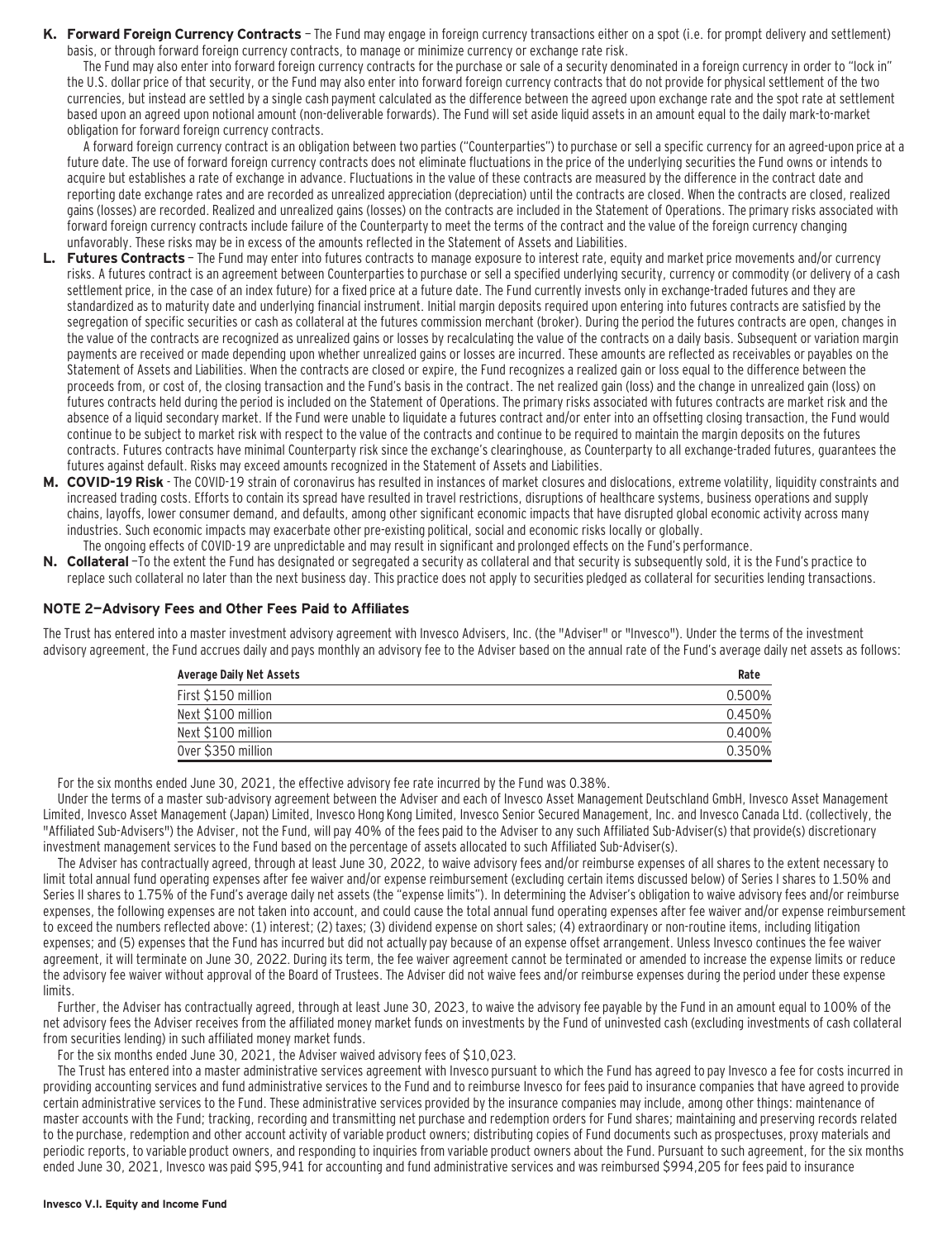companies. Invesco has entered into a sub-administration agreement whereby State Street Bank and Trust Company ("SSB") serves as fund accountant and provides certain administrative services to the Fund. Pursuant to a custody agreement with the Trust on behalf of the Fund, SSB also serves as the Fund's custodian.

The Trust has entered into a transfer agency and service agreement with Invesco Investment Services, Inc. ("IIS") pursuant to which the Fund has agreed to pay IIS a fee for providing transfer agency and shareholder services to the Fund and reimburse IIS for certain expenses incurred by IIS in the course of providing such services. IIS may make payments to intermediaries that provide omnibus account services, sub-accounting services and/or networking services. All fees payable by IIS to intermediaries that provide omnibus account services or sub-accounting services are charged back to the Fund, subject to certain limitations approved by the Trust's Board of Trustees. For the six months ended June 30, 2021, expenses incurred under the agreement are shown in the Statement of Operations as Transfer agent fees.

The Trust has entered into a master distribution agreement with Invesco Distributors, Inc. ("IDI") to serve as the distributor for the Fund. The Trust has adopted a plan pursuant to Rule 12b-1 under the 1940 Act with respect to the Fund's Series II shares (the "Plan"). The Fund, pursuant to the Plan, pays IDI compensation at the annual rate of 0.25% of the Fund's average daily net assets of Series II shares. The fees are accrued daily and paid monthly. Of the Plan payments, up to 0.25% of the average daily net assets of the Series II shares may be paid to insurance companies who furnish continuing personal shareholder services to customers who purchase and own Series II shares of the Fund. For the six months ended June 30, 2021, expenses incurred under the Plan are detailed in the Statement of Operations as Distribution fees.

For the six months ended June 30, 2021, the Fund incurred \$5,336 in brokerage commissions with Invesco Capital Markets, Inc., an affiliate of the Adviser and IDI, for portfolio transactions executed on behalf of the Fund.

Certain officers and trustees of the Trust are officers and directors of the Adviser, IIS and/or IDI.

#### **NOTE 3—Additional Valuation Information**

GAAP defines fair value as the price that would be received to sell an asset or paid to transfer a liability in an orderly transaction between market participants at the measurement date, under current market conditions. GAAP establishes a hierarchy that prioritizes the inputs to valuation methods, giving the highest priority to readily available unadjusted quoted prices in an active market for identical assets (Level 1) and the lowest priority to significant unobservable inputs (Level 3), generally when market prices are not readily available or are unreliable. Based on the valuation inputs, the securities or other investments are tiered into one of three levels. Changes in valuation methods may result in transfers in or out of an investment's assigned level:

- Level 1 Prices are determined using quoted prices in an active market for identical assets.
- Level 2 Prices are determined using other significant observable inputs. Observable inputs that other market participants may use in pricing a security. These may include quoted prices for similar securities, interest rates, prepayment speeds, credit risk, yield curves, loss severities, default rates, discount rates, volatilities and others.
- Level 3 Prices are determined using significant unobservable inputs. In situations where quoted prices or observable inputs are unavailable (for example, when there is little or no market activity for an investment at the end of the period), unobservable inputs may be used. Unobservable inputs reflect the Fund's own assumptions about the factors market participants would use in determining fair value of the securities or instruments and would be based on the best available information.

The following is a summary of the tiered valuation input levels, as of June 30, 2021. The level assigned to the securities valuations may not be an indication of the risk or liquidity associated with investing in those securities. Because of the inherent uncertainties of valuation, the values reflected in the financial statements may materially differ from the value received upon actual sale of those investments.

|                                                             | Level 1       | Level <sub>2</sub> | Level <sub>3</sub>       | Total             |
|-------------------------------------------------------------|---------------|--------------------|--------------------------|-------------------|
| <b>Investments in Securities</b>                            |               |                    |                          |                   |
| Common Stocks & Other Equity Interests                      | \$824,776,615 | \$45,841,534       | \$-                      | Ŝ.<br>870,618,149 |
| U.S. Dollar Denominated Bonds & Notes                       |               | 277,064,832        | $\overline{\phantom{0}}$ | 277,064,832       |
| U.S. Treasury Securities                                    | -             | 153,992,298        |                          | 153,992,298       |
| <b>Preferred Stocks</b>                                     | 7,693,363     |                    | -                        | 7,693,363         |
| U.S. Government Sponsored Agency Mortgage-Backed Securities |               | 1,003,613          | -                        | 1,003,613         |
| Money Market Funds                                          | 62,773,862    | 22,911,283         |                          | 85,685,145        |
| <b>Total Investments in Securities</b>                      | 895,243,840   | 500,813,560        |                          | 1,396,057,400     |
| Other Investments - Assets*                                 |               |                    |                          |                   |
| <b>Futures Contracts</b>                                    | 2,513         |                    |                          | 2,513             |
| <b>Forward Foreign Currency Contracts</b>                   |               | 135,347            |                          | 135,347           |
|                                                             | 2,513         | 135,347            |                          | 137,860           |
| Other Investments - Liabilities*                            |               |                    |                          |                   |
| <b>Forward Foreign Currency Contracts</b>                   |               | (11, 552)          |                          | (11, 552)         |
| <b>Total Other Investments</b>                              | 2,513         | 123,795            |                          | 126,308           |
| Total Investments                                           | \$895,246,353 | \$500,937,355      | Ś-                       | \$1,396,183,708   |

Unrealized appreciation (depreciation).

#### **NOTE 4—Derivative Investments**

The Fund may enter into an International Swaps and Derivatives Association Master Agreement ("ISDA Master Agreement") under which a fund may trade OTC derivatives. An OTC transaction entered into under an ISDA Master Agreement typically involves a collateral posting arrangement, payment netting provisions and close-out netting provisions. These netting provisions allow for reduction of credit risk through netting of contractual obligations. The enforceability of the netting provisions of the ISDA Master Agreement depends on the governing law of the ISDA Master Agreement, among other factors.

For financial reporting purposes, the Fund does not offset OTC derivative assets or liabilities that are subject to ISDA Master Agreements in the Statement of Assets and Liabilities.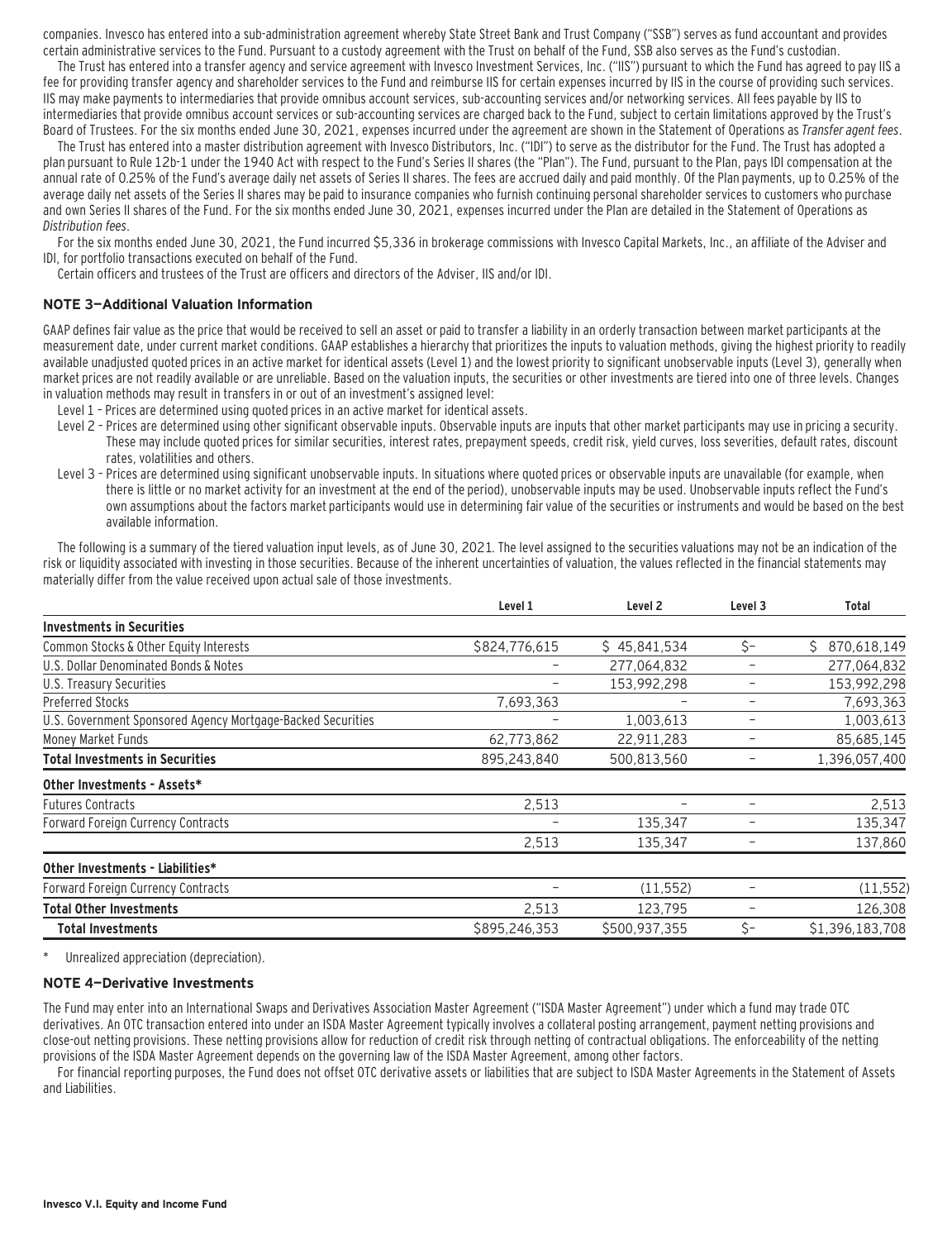#### **Value of Derivative Investments at Period-End**

The table below summarizes the value of the Fund's derivative investments, detailed by primary risk exposure, held as of June 30, 2021:

|                                | Value                        |              |
|--------------------------------|------------------------------|--------------|
| <b>Currency</b><br><b>Risk</b> | Interest<br><b>Rate Risk</b> | Total        |
|                                | \$2,513                      | 2,513<br>S.  |
| 135.347                        |                              | 135,347      |
| 135.347                        | 2.513                        | 137,860      |
|                                | (2, 513)                     | (2, 513)     |
| \$135,347                      | Ś<br>٠                       | \$135,347    |
|                                | Value                        |              |
| <b>Currency</b><br><b>Risk</b> | Interest<br><b>Rate Risk</b> | <b>Total</b> |
| \$(11, 552)                    |                              | \$(11.552)   |
|                                |                              |              |
|                                |                              |              |

Total Derivative Liabilities subject to master netting agreements  $\zeta(11,552)$   $\zeta = \zeta(11,552)$ 

<sup>(a)</sup> The daily variation margin receivable (payable) at period-end is recorded in the Statement of Assets and Liabilities.

#### **Offsetting Assets and Liabilities**

The table below reflects the Fund's exposure to Counterparties subject to either an ISDA Master Agreement or other agreement for OTC derivative transactions as of June 30, 2021.

|                               | <b>Financial</b><br><b>Derivative</b><br>Assets     | <b>Financial</b><br><b>Derivative</b><br><b>Liabilities</b> |                                    | <b>Collateral</b><br>(Received)/Pledged |                          |               |
|-------------------------------|-----------------------------------------------------|-------------------------------------------------------------|------------------------------------|-----------------------------------------|--------------------------|---------------|
| Counterparty                  | <b>Forward Foreign</b><br><b>Currency Contracts</b> | <b>Forward Foreign</b><br><b>Currency Contracts</b>         | Net Value of<br><b>Derivatives</b> | Non-Cash                                | Cash                     | Net<br>Amount |
| Bank of New York Mellon (The) | \$26.693                                            | $\overline{\phantom{a}}$                                    | \$26.693                           |                                         |                          | \$26,693      |
| State Street Bank & Trust Co. | 108.654                                             | (11.552)                                                    | 97.102                             |                                         | $\overline{\phantom{a}}$ | 97.102        |
| Total                         | \$135,347                                           | S(11.552)                                                   | \$123,795                          |                                         |                          | \$123,795     |

#### **Effect of Derivative Investments for the six months ended June 30, 2021**

The table below summarizes the gains (losses) on derivative investments, detailed by primary risk exposure, recognized in earnings during the period:

|                                                                              |                          | Location of Gain (Loss) on<br><b>Statement of Operations</b> |              |  |  |
|------------------------------------------------------------------------------|--------------------------|--------------------------------------------------------------|--------------|--|--|
|                                                                              | Currency<br><b>Risk</b>  | <b>Interest</b><br><b>Rate Risk</b>                          | Total        |  |  |
| Realized Gain (Loss):<br>Forward foreign currency contracts                  | \$(421, 477)             |                                                              | \$(421, 477) |  |  |
| Futures contracts                                                            | $\overline{\phantom{a}}$ | 11.275                                                       | 11,275       |  |  |
| Change in Net Unrealized Appreciation:<br>Forward foreign currency contracts | 602.948                  |                                                              | 602,948      |  |  |
| Futures contracts                                                            |                          | 5,502                                                        | 5,502        |  |  |
| Total                                                                        | \$181,471                | \$16,777                                                     | \$198.248    |  |  |

The table below summarizes the average notional value of derivatives held during the period.

|                        | Forward<br><b>Foreign Currency</b><br><b>Contracts</b> | <b>Futures</b><br><b>Contracts</b>     |
|------------------------|--------------------------------------------------------|----------------------------------------|
| Average notional value | \$45,816,703                                           | ,671<br>127<br>. <del>ل 1 .</del> بـ ب |

#### **NOTE 5—Security Transactions with Affiliated Funds**

The Fund is permitted to purchase or sell securities from or to certain other Invesco Funds under specified conditions outlined in procedures adopted by the Board of Trustees of the Trust. The procedures have been designed to ensure that any purchase or sale of securities by the Fund from or to another fund or portfolio that is or could be considered an affiliate by virtue of having a common investment adviser (or affiliated investment advisers), common Trustees and/or common officers complies with Rule 17a-7 of the 1940 Act. Further, as defined under the procedures, each transaction is effected at the current market price. Pursuant to these procedures, for the six months ended June 30, 2021, the Fund engaged in securities purchases of \$1,880,377.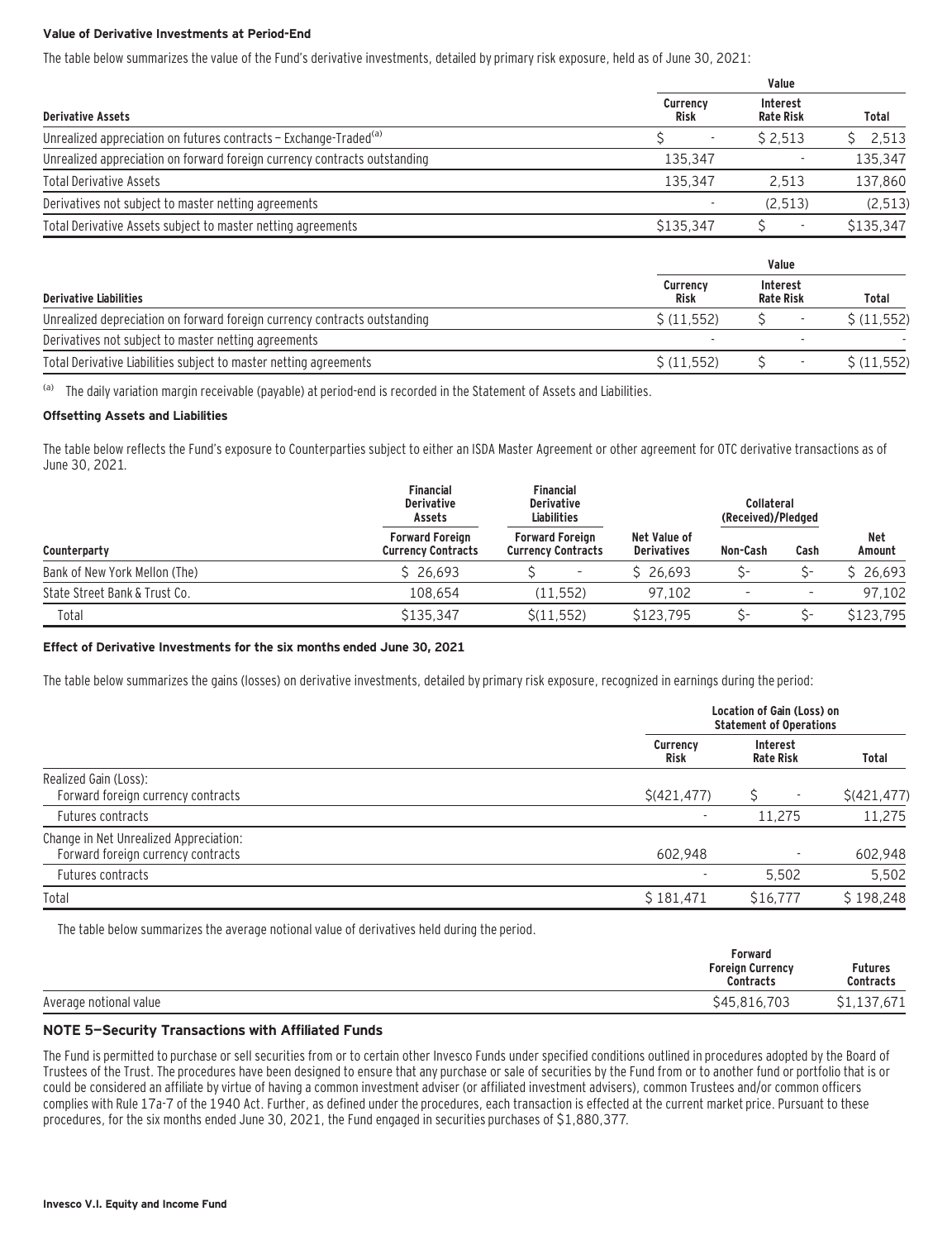#### **NOTE 6—Trustees' and Officers' Fees and Benefits**

Trustees' and Officers' Fees and Benefits include amounts accrued by the Fund to pay remuneration to certain Trustees and Officers of the Fund. Trustees have the option to defer compensation payable by the Fund, and Trustees' and Officers' Fees and Benefits also include amounts accrued by the Fund to fund such deferred compensation amounts. Those Trustees who defer compensation have the option to select various Invesco Funds in which their deferral accounts shall be deemed to be invested. Finally, certain current Trustees were eligible to participate in a retirement plan that provided for benefits to be paid upon retirement to Trustees over a period of time based on the number of years of service. The Fund may have certain former Trustees who also participate in a retirement plan and receive benefits under such plan. Trustees' and Officers' Fees and Benefits include amounts accrued by the Fund to fund such retirement benefits. Obligations under the deferred compensation and retirement plans represent unsecured claims against the general assets of the Fund.

#### **NOTE 7—Cash Balances**

The Fund is permitted to temporarily carry a negative or overdrawn balance in its account with SSB, the custodian bank. Such balances, if any at period-end, are shown in the Statement of Assets and Liabilities under the payable caption Amount due custodian. To compensate the custodian bank for such overdrafts, the overdrawn Fund may either (1) leave funds as a compensating balance in the account so the custodian bank can be compensated by earning the additional interest; or (2) compensate by paying the custodian bank at a rate agreed upon by the custodian bank and Invesco, not to exceed the contractually agreed upon rate. The Fund may not purchase additional securities when any borrowings from banks or broker-dealers exceed 5% of the Fund's total assets, or when any borrowings from an Invesco Fund are outstanding.

#### **NOTE 8—Tax Information**

The amount and character of income and gains to be distributed are determined in accordance with income tax regulations, which may differ from GAAP. Reclassifications are made to the Fund's capital accounts to reflect income and gains available for distribution (or available capital loss carryforward) under income tax regulations. The tax character of distributions paid during the year and the tax components of net assets will be reported at the Fund's fiscal year-end.

Capital loss carryforward is calculated and reported as of a specific date. Results of transactions and other activity after that date may affect the amount of capital loss carryforward actually available for the Fund to utilize. The ability to utilize capital loss carryforwards in the future may be limited under the Internal Revenue Code and related regulations based on the results of future transactions.

The Fund did not have a capital loss carryforward as of December 31, 2020.

#### **NOTE 9—Investment Transactions**

The aggregate amount of investment securities (other than short-term securities, U.S. Government obligations and money market funds, if any) purchased and sold by the Fund during the six months ended June 30, 2021 was \$170,267,567 and \$348,567,534, respectively. Cost of investments, including any derivatives, on a tax basis includes the adjustments for financial reporting purposes as of the most recently completed federal income tax reporting period-end.

|  | Unrealized Appreciation (Depreciation) of Investments on a Tax Basis |  |
|--|----------------------------------------------------------------------|--|
|  |                                                                      |  |

| Aggregate unrealized appreciation of investments   | \$344,250,839 |
|----------------------------------------------------|---------------|
| Aggregate unrealized (depreciation) of investments |               |
| Net unrealized appreciation of investments         | \$341.097.    |

Cost of investments for tax purposes is \$1,055,086,293.

#### **NOTE 10—Share Information**

|                                                        | <b>Summary of Share Activity</b>                 |                   |                                        |                  |
|--------------------------------------------------------|--------------------------------------------------|-------------------|----------------------------------------|------------------|
|                                                        | Six months ended<br>June 30, 2021 <sup>(a)</sup> |                   | <b>Year ended</b><br>December 31, 2020 |                  |
|                                                        | <b>Shares</b>                                    | Amount            | <b>Shares</b>                          | Amount           |
| Sold:                                                  |                                                  |                   |                                        |                  |
| Series I                                               | 187,558                                          | 3,762,169<br>S.   | 192.505                                | 3,212,832<br>S.  |
| Series II                                              | 703,652                                          | 13,780,097        | 8,497,726                              | 137,573,138      |
| <b>Issued as reinvestment of dividends:</b>            |                                                  |                   |                                        |                  |
| Series I                                               |                                                  | ٠                 | 166,556                                | 2,664,901        |
| Series II                                              |                                                  |                   | 4,685,024                              | 74,585,577       |
| Issued in connection with acquisitions: <sup>(b)</sup> |                                                  |                   |                                        |                  |
| Series I                                               | 1,511,358                                        | 30,408,542        |                                        |                  |
| Series II                                              | 55,570                                           | 1,110,840         |                                        |                  |
| <b>Reacquired:</b>                                     |                                                  |                   |                                        |                  |
| Series I                                               | (363, 409)                                       | (7, 243, 724)     | (851, 279)                             | (13,966,033)     |
| Series II                                              | (5,388,746)                                      | (104, 284, 341)   | (15, 407, 946)                         | (239, 645, 054)  |
| Net increase (decrease) in share activity              | (3, 294, 017)                                    | \$ (62, 466, 417) | (2,717,414)                            | $$$ (35,574,639) |

There are entities that are record owners of more than 5% of the outstanding shares of the Fund and in the aggregate own 72% of the outstanding shares of the Fund. The Fund and the Fund's principal underwriter or adviser, are parties to participation agreements with these entities whereby these entities sell units of interest in separate accounts funding variable products that are invested in the Fund. The Fund, Invesco and/or Invesco affiliates may make payments to these entities, which are considered to be related to the Fund, for providing services to the Fund, Invesco and/or Invesco affiliates including but not limited to services such as, securities brokerage, third party record keeping and account servicing and administrative services. The Fund has no knowledge as to whether all or any portion of the shares owned of record by these entities are also owned beneficially.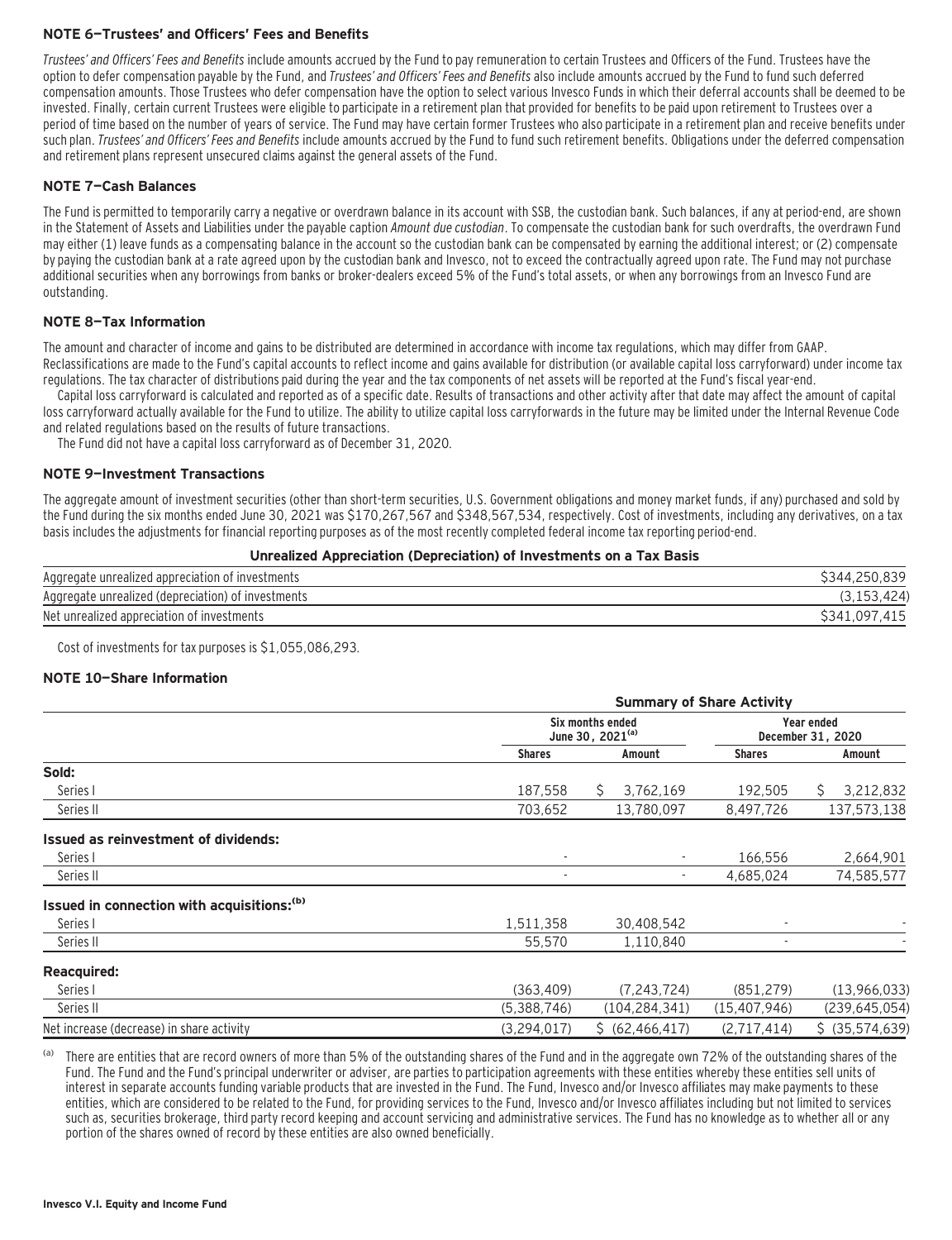(b) After the close of business on April 30, 2021, the Fund acquired all the net assets of Invesco V.I. Managed Volatility Fund (the "Target Fund") pursuant to a plan of reorganization approved by the Board of Trustees of the Fund on December 3, 2020 and by the shareholders of the Target Fund on April 5, 2021. The reorganization was executed in order to reduce overlap and increase efficiencies in the Adviser's product line. The acquisition was accomplished by a tax-free exchange of 1,566,928 shares of the Fund for 2,556,075 shares outstanding of the Target Fund as of the close of business on April 30, 2021. Shares of the Target Fund were exchanged for the like class of shares of the Fund, based on the relative net asset value of the Target Fund to the net asset value of the Fund on the close of business, April 30, 2021. The Target Fund's net assets as of the close of business on April 30, 2021 of \$31,519,382, including \$8,543,643 of unrealized appreciation (depreciation), were combined with those of the Fund. The net assets of the Fund immediately before the acquisition were \$1,356,523,614 and \$1,388,042,996 immediately after the acquisition.

 The pro forma results of operations for the six months ended June 30, 2021 assuming the reorganization had been completed on January 1, 2021, the beginning of the semi-annual reporting period are as follows:

| Net investment income                          | $\sim$ $\sim$ $\sim$ |
|------------------------------------------------|----------------------|
| Net realized/unrealized gains                  | 158.7<br>72          |
| Change in net assets resulting from operations |                      |

As the combined investment portfolios have been managed as a single integrated portfolio since the acquisition was completed, it is not practicable to separate the amounts of revenue and earnings of the Target Fund that has been included in the Fund's Statement of Operations since May 1, 2021.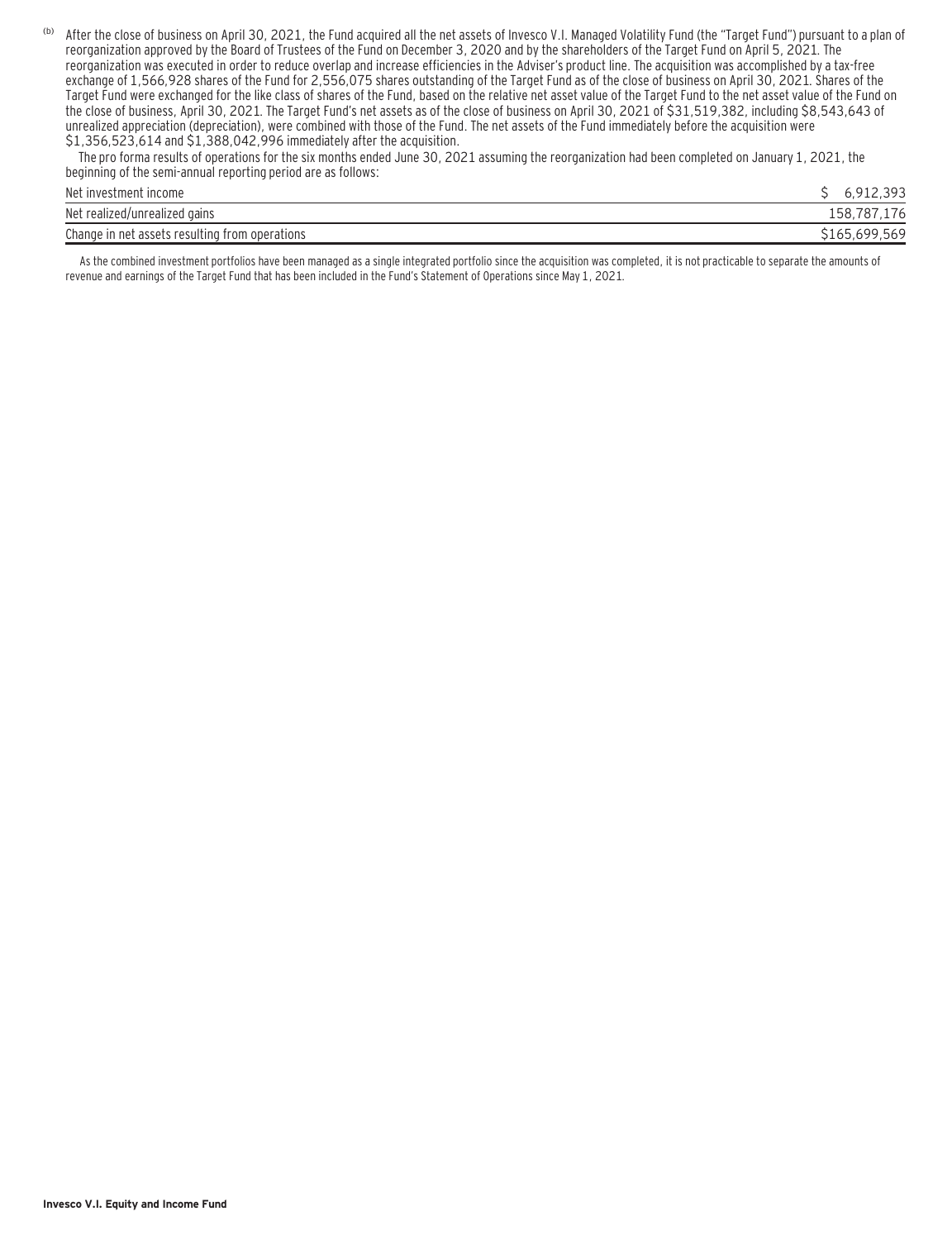## **Calculating your ongoing Fund expenses**

#### **Example**

As a shareholder of the Fund, you incur ongoing costs, including management fees; distribution and/or service fees (12b-1); and other Fund expenses. This example is intended to help you understand your ongoing costs (in dollars) of investing in the Fund and to compare these costs with ongoing costs of investing in other mutual funds. The example is based on an investment of \$1,000 invested at the beginning of the period and held for the entire period January 1, 2021 through June 30, 2021.

The actual and hypothetical expenses in the examples below do not represent the effect of any fees or other expenses assessed in connection with a variable product; if they did, the expenses shown would be higher while the ending account values shown would be lower.

#### **Actual expenses**

The table below provides information about actual account values and actual expenses. You may use the information in this table, together with the amount you invested, to estimate the expenses that you paid over the period. Simply divide your account value by \$1,000 (for example, an \$8,600 account value divided by \$1,000 = 8.6), then multiply the result by the number in the table under the heading entitled "Actual Expenses Paid During Period" to estimate the expenses you paid on your account during this period.

#### **Hypothetical example for comparison purposes**

The table below also provides information about hypothetical account values and hypothetical expenses based on the Fund's actual expense ratio and an assumed rate of return of 5% per year before expenses, which is not the Fund's actual return.

The hypothetical account values and expenses may not be used to estimate the actual ending account balance or expenses you paid for the period. You may use this information to compare the ongoing costs of investing in the Fund and other funds. To do so, compare this 5% hypothetical example with the 5% hypothetical examples that appear in the shareholder reports of the other funds.

Please note that the expenses shown in the table are meant to highlight your ongoing costs. Therefore, the hypothetical information is useful in comparing ongoing costs, and will not help you determine the relative total costs of owning different funds.

|           |                                                        | <b>ACTUAL</b>                                           |                                                              | <b>HYPOTHETICAL</b><br>(5% annual return before<br>expenses) |                                                              |                                              |
|-----------|--------------------------------------------------------|---------------------------------------------------------|--------------------------------------------------------------|--------------------------------------------------------------|--------------------------------------------------------------|----------------------------------------------|
|           | <b>Beginning</b><br><b>Account Value</b><br>(01/01/21) | <b>Endina</b><br><b>Account Value</b><br>$(06/30/21)^1$ | <b>Expenses</b><br><b>Paid During</b><br>Period <sup>2</sup> | <b>Endina</b><br><b>Account Value</b><br>(06/30/21)          | <b>Expenses</b><br><b>Paid During</b><br>Period <sup>2</sup> | <b>Annualized</b><br><b>Expense</b><br>Ratio |
| Series I  | \$1,000.00                                             | \$1.133.30                                              | \$2.96                                                       | \$1,022.02                                                   | \$2.81                                                       | 0.56%                                        |
| Series II | 1,000.00                                               | 1.131.90                                                | 4.28                                                         | 1.020.78                                                     | 4.06                                                         | 0.81                                         |

<sup>1</sup> The actual ending account value is based on the actual total return of the Fund for the period January 1, 2021 through June 30, 2021, after actual expenses and will differ from the hund's expense ratio and a hypothetic

Expenses are equal to the Fund's annualized expense ratio as indicated above multiplied by the average account value over the period, multiplied by 181/365 to reflect the most recent fiscal half year.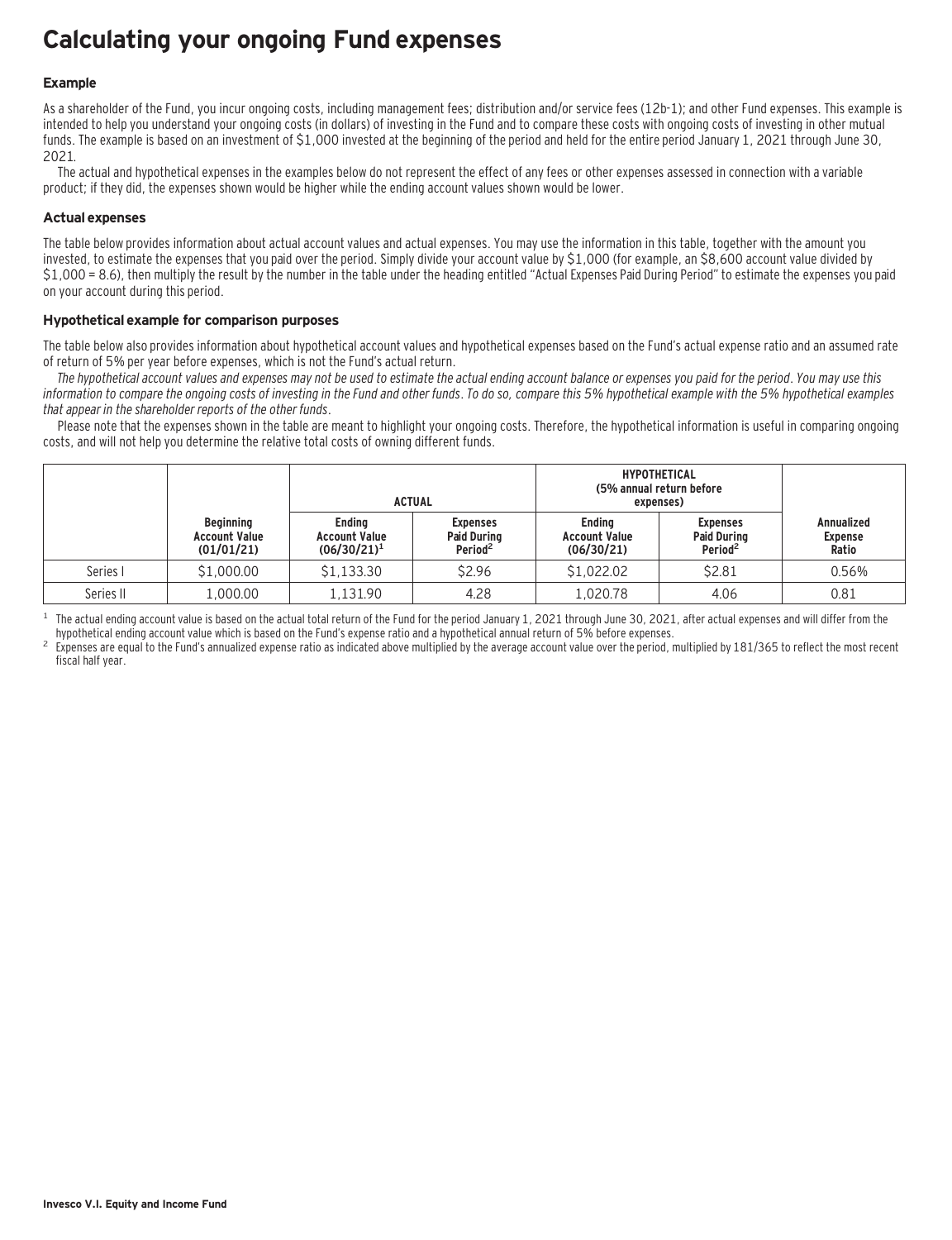### **Approval of Investment Advisory and Sub-Advisory Contracts**

At meetings held on June 10, 2021, the Board of Trustees (the Board or the Trustees) of AIM Variable Insurance Funds (Invesco Variable Insurance Funds) as a whole, and the independent Trustees, who comprise over 75% of the Board, voting separately, approved the continuance of the Invesco V.I. Equity and Income Fund's (the Fund) Master Investment Advisory Agreement with Invesco Advisers, Inc. (Invesco Advisers and the investment advisory agreement) and the Master Intergroup Sub-Advisory Contract for Mutual Funds with Invesco Asset Management Deutschland GmbH, Invesco Asset Management Limited, Invesco Asset Management (Japan) Limited, Invesco Hong Kong Limited, Invesco Senior Secured Management, Inc. and Invesco Canada Ltd. and separate sub-advisory contracts with Invesco Capital Management LLC and Invesco Asset Management (India) Private Limited (collectively, the Affiliated Sub-Advisers and the sub-advisory contracts) for another year, effective July 1, 2021. After evaluating the factors discussed below, among others, the Board approved the renewal of the Fund's investment advisory agreement and the sub-advisory contracts and determined that the compensation payable thereunder by the Fund to Invesco Advisers and by Invesco Advisers to the Affiliated Sub-Advisers is fair and reasonable.

#### **The Board's Evaluation Process**

The Board has established an Investments Committee, which in turn has established Sub-Committees that meet throughout the year to review the performance of funds advised by Invesco Advisers (the Invesco Funds). The Sub-Committees meet regularly with portfolio managers for their assigned Invesco Funds and other members of management to review detailed information about investment performance and portfolio attributes of these funds. The Board has established additional standing and ad hoc committees that meet regularly throughout the year to review matters within their purview. The Board took into account evaluations and reports that it received from its committees and sub-committees, as well as the information provided to the Board and its committees and sub-committees throughout the year, in considering whether to approve each Invesco Fund's investment advisory agreement and sub-advisory contracts.

As part of the contract renewal process, the Board reviews and considers information provided in response to detailed requests for information submitted to management by the independent Trustees with assistance from legal counsel to the independent Trustees. The Board receives comparative investment performance and fee and expense data regarding the Invesco Funds prepared by Broadridge Financial Solutions, Inc. (Broadridge), an independent mutual fund data provider, as well as information on the composition of the peer groups provided by Broadridge and its methodology for determining peer groups. The Board also receives an independent written evaluation from the Senior Officer, an officer of the Invesco Funds who reports directly to the independent Trustees. The Senior Officer's evaluation is prepared as part of his responsibility to manage the process by which the Invesco Funds' proposed management fees are negotiated during the annual contract renewal

process to ensure they are negotiated in a manner that is at arms' length and reasonable. In addition to meetings with Invesco Advisers and fund counsel throughout the year and as part of meetings convened on April 27, 2021 and June 10, 2021, the independent Trustees also discussed the continuance of the investment advisory agreement and sub-advisory contracts in separate sessions with the Senior Officer and with independent legal counsel.

The discussion below is a summary of the Senior Officer's independent written evaluation with respect to the Fund's investment advisory agreement and sub-advisory contracts, as well as a discussion of the material factors and related conclusions that formed the basis for the Board's approval of the Fund's investment advisory agreement and sub-advisory contracts. The Trustees' review and conclusions are based on the comprehensive consideration of all information presented to them during the course of the year and in prior years and are not the result of any single determinative factor. Moreover, one Trustee may have weighed a particular piece of information or factor differently than another Trustee. The information received and considered by the Board was current as of various dates prior to the Board's approval on June 10, 2021.

#### **Factors and Conclusions and Summary of Independent Written Fee Evaluation**

*A. Nature, Extent and Quality of Services Provided by Invesco Advisers and the Affiliated Sub-Advisers*

The Board reviewed the nature, extent and quality of the advisory services provided to the Fund by Invesco Advisers under the Fund's investment advisory agreement, and the credentials and experience of the officers and employees of Invesco Advisers who provide these services, including the Fund's portfolio manager(s). The Board's review included consideration of Invesco Advisers' investment process and oversight, credit analysis, and research capabilities. The Board considered information regarding Invesco Advisers' programs for and resources devoted to risk management, including management of investment, enterprise, operational, liquidity, valuation and compliance risks, and technology used to manage such risks. The Board also received and reviewed information about Invesco Advisers' role as administrator of the Invesco Funds' liquidity risk management program. The Board received a description of Invesco Advisers' business continuity plans and of its approach to data privacy and cybersecurity, including related testing. The Board considered how the cybersecurity and business continuity plans of Invesco Advisers and its key service providers operated in the increased remote working environment resulting from the novel coronavirus ("COVID-19") pandemic. The Board also considered non-advisory services that Invesco Advisers and its affiliates provide to the Invesco Funds, such as various back office support functions, third party oversight, internal audit, valuation, portfolio trading and legal and compliance. The Board observed that Invesco Advisers has been able to effectively manage, operate and oversee the Invesco Funds through the challenging COVID-19 pandemic period. The Board reviewed and considered the benefits to shareholders of investing in a Fund that is

part of the family of funds under the umbrella of Invesco Ltd., Invesco Advisers' parent company, and noted Invesco Ltd.'s depth and experience in running an investment management business, as well as its commitment of financial and other resources to such business. The Board concluded that the nature, extent and quality of the services provided to the Fund by Invesco Advisers are appropriate and satisfactory.

The Board reviewed the services that may be provided by the Affiliated Sub-Advisers under the sub-advisory contracts and the credentials and experience of the officers and employees of the Affiliated Sub-Advisers who provide these services. The Board noted the Affiliated Sub-Advisers' expertise with respect to certain asset classes and that the Affiliated Sub-Advisers have offices and personnel that are located in financial centers around the world. As a result, the Board noted that the Affiliated Sub-Advisers can provide research and investment analysis on the markets and economies of various countries in which the Fund may invest, make recommendations regarding securities and assist with security trades. The Board concluded that the sub-advisory contracts may benefit the Fund and its shareholders by permitting Invesco Advisers to use the resources and talents of the Affiliated Sub-Advisers in managing the Fund. The Board concluded that the nature, extent and quality of the services that may be provided to the Fund by the Affiliated Sub-Advisers are appropriate and satisfactory.

*B. Fund Investment Performance* The Board considered Fund investment performance as a relevant factor in considering whether to approve the investment advisory agreement. The Board did not view Fund investment performance as a relevant factor in considering whether to approve the sub-advisory contracts for the Fund, as no Affiliated Sub-Adviser currently manages assets of the Fund.

The Board compared the Fund's investment performance over multiple time periods ending December 31, 2020 to the performance of funds in the Broadridge performance universe and against the Russell 1000® Value Index (Index). The Board noted that performance of Series I shares of the Fund was in the fourth quintile of its performance universe for the one, three and five year periods (the first quintile being the best performing funds and the fifth quintile being the worst performing funds). The Board noted that performance of Series I shares of the Fund was above the performance of the Index for the one year period, reasonably comparable to the performance of the Index for the three year period, and below the performance of the Index for the five year period. The Board noted that the Fund's stock selection in certain sectors, as well as exposure to issuers operating in industries that were significantly impacted by the COVID-19 pandemic detracted from Fund performance. The Board recognized that the performance data reflects a snapshot in time as of a particular date and that selecting a different performance period could produce different results. The Board also reviewed more recent Fund performance as well as other performance metrics, which did not change its conclusions.